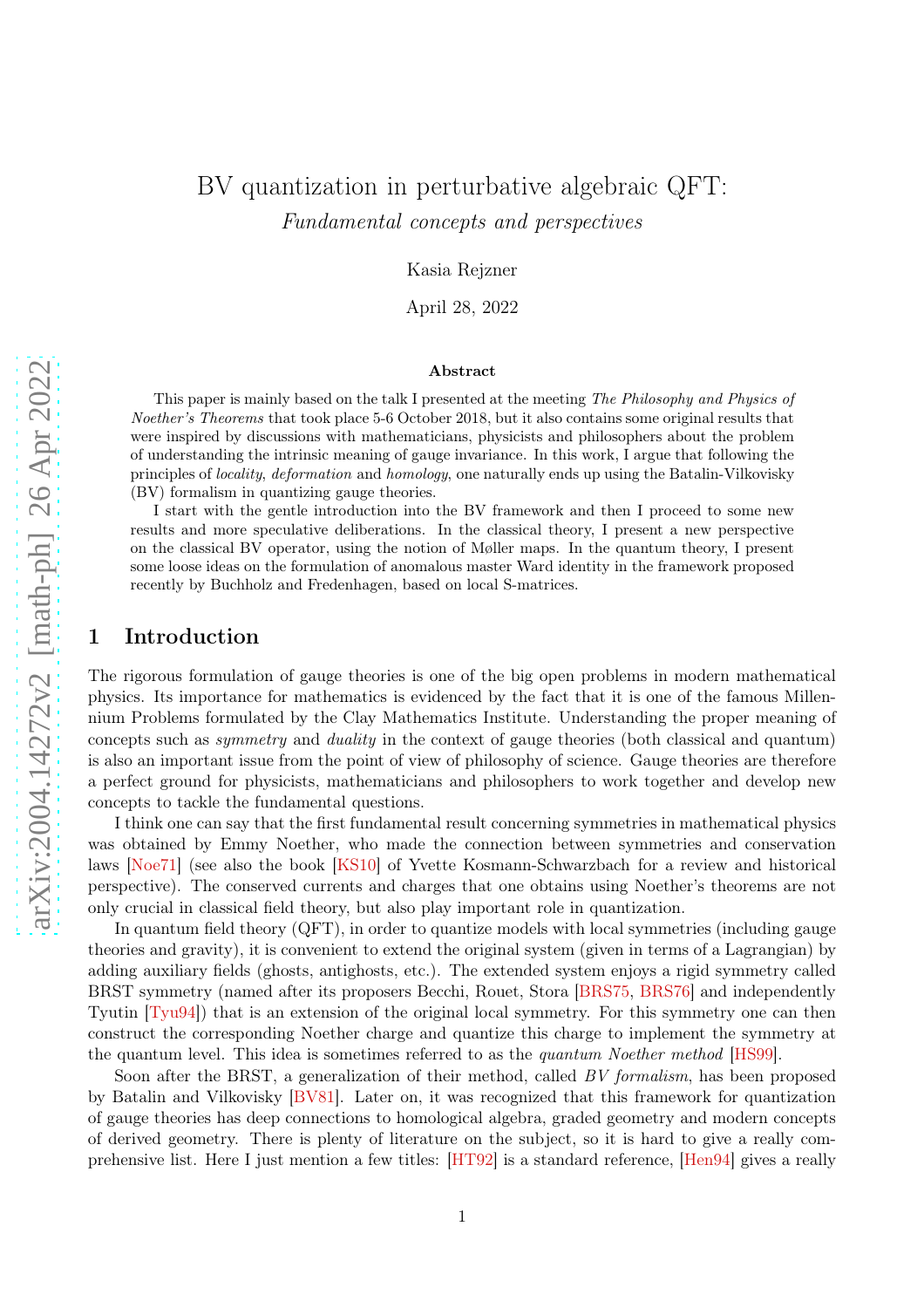comprehensive treatment of Yang-Mills theories, [\[GPS95\]](#page-27-4) provides a physicist-oriented review of the formalism for beginners and the recent review [\[CM19\]](#page-26-3) also includes treatment of theories with boundary. For connections to homolofical algebra, homotopy theory and derived geometry see for example [\[Sta98,](#page-28-2) [Sta97,](#page-28-3) [PTVV13,](#page-28-4) [Cal18\]](#page-26-4)

Nowadays, the BV formalism plays a central role in two mathematically rigorous approaches to perturbative QFT:

- Perturbative algebraic quantum field theory (pAQFT), which is a mathematically rigorous framework for perturbative QFT that combines the main ideas of the axiomatic framework of algebraic QFT [\[HK64,](#page-27-5) [Haa93,](#page-27-6) [Ara99\]](#page-26-5) with perturbative methods for constructing models. The main contributions focusing on the scalar field are: [\[DF01b,](#page-27-7) [DF03,](#page-27-8) [DF04,](#page-27-9) [DF07,](#page-27-10) [DF01a,](#page-27-11) [BD08,](#page-26-6) [Boa00,](#page-26-7) [DB11,](#page-27-12) [BDF09\]](#page-26-8). Abelian gauge theories were treated in [\[DF99\]](#page-27-13), while the Yang-Mills theories are the subject of [\[Hol08\]](#page-27-14). The full incorporation of the BV framework has been done in [\[FR12,](#page-27-15) [FR13,](#page-27-16) [Rej11\]](#page-28-5).
- Factorisation algebras approach by Costello and Gwilliam [\[Cos11,](#page-27-17) [CG17\]](#page-26-9).

For the relations between the two approaches, see [\[GR20\]](#page-27-18) and a later work [\[BPS20\]](#page-26-10).

In this paper, I would like to focus on the conceptual understanding of the BV formalism from the point of view of pAQFT. I will focus on the definition of the classical and quantum BV operator. After reviewing the basics of the formalism, I will propose a new approach to defining the classical BV operator and show how this naturally leads to quantization in agreement with [\[FR13\]](#page-27-16). In the second part, I will present some new, perhaps speculative, ideas on how one could incorporate the BV formalism into a non-perturbative framework, along the lines of [\[BF20\]](#page-26-11).

I argue that the BV formalism in pAQFT is the result of applying the following principles to quantization of gauge theories:

- Locality: imposing and preserving locality is crucial for renormalization and it allows one to identify the space of observables of interest. More on locality in pAQFT and its generalizations can be found in the recent review [\[Rej19\]](#page-28-6).
- Deformation: in pAQFT, quantum models are built from the classical models by means of deformation quantization. The advantage is that one stays with the same space of observables and what changes is the product. More generally, in the [\[FR13\]](#page-27-16) version of the BV formalism, one also deforms differential graded algebras.
- Homology: one avoids building explicit quotients or spaces of orbits under a Lie algebra (or group) action. Instead, one uses homological algebra to construct their derived versions. This idea has been very fruitful in mathematics and turns out to be also very successful in understanding the foundations of QFT.

Through the combination of these three principles one arrives at a formulation that is both mathematically rigorous and physically meaningful. I will now outline the basics of the resulting framework.

# 2 Classical field theory

I start with classical theory. I will follow the principles of locality and homology to construct models, which will then be easy to quantize using *deformation*.

# 2.1 Kinematical structure

Let  $M$  be an oriented, time-oriented globally hyperbolic spacetime (the latter effectively means that it has a Cauchy surface). The conceptual results presented here hold for general theories with local gauge invariance, but as a running example I will work with the self-interacting Yang-Mills theory.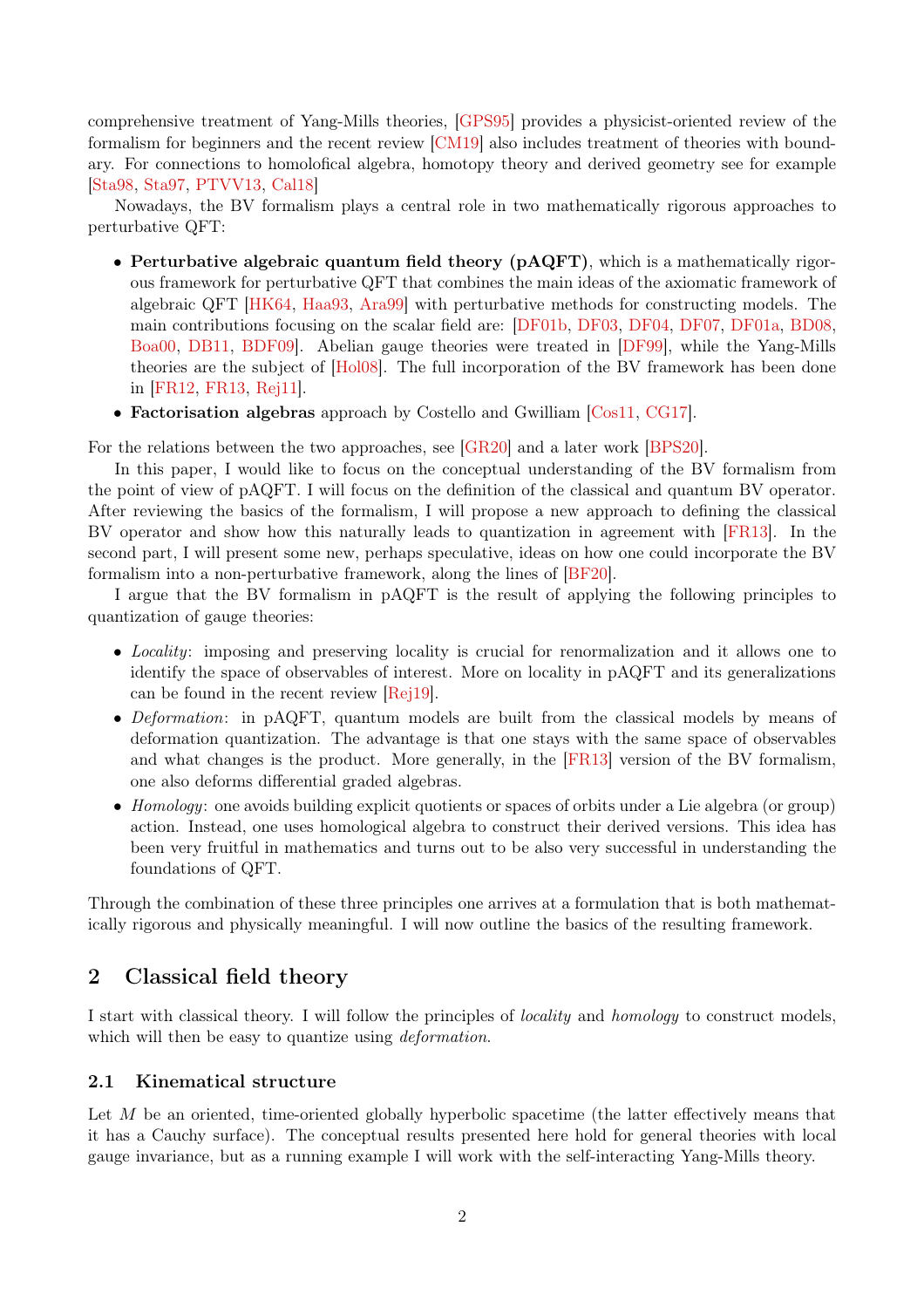Let  $\mathcal E$  denote the configuration space of the theory, which in this paper is always understood as the space of smooth sections of some vector bundle  $E \stackrel{\pi}{\to} M$  over M. By choosing  $\mathcal{E}$ , we decide what kind of objects the theory describes (e.g. scalar fields, tensor fields). We will need some notation:

- $\mathcal{E}_c$  denotes the space of smooth compactly supported sections of E.
- $\mathcal{E}'$ ,  $\mathcal{E}'_c$  denote complexifications of topological duals of  $\mathcal{E}$  and  $\mathcal{E}_c$  respectively (both equipped with the strong topology).
- $\mathcal{E}^*$  denotes the space of smooth sections of the dual bundle  $E^*$ .
- $\mathcal{E}^!$  denotes the complexification of the space of sections of  $E^*$  tensored with the bundle of densities over M. By a slight abuse of notation, I use the symbol  $\mathcal{E}^!(M^n)$  for the complexified space of sections of the *n*-fold exterior tensor product of this bundle, seen as a vector bundle over  $M^n$ .

In this paper, I will typically denote the elements of  $\mathcal E$  by  $\varphi$ , even if they carry indices. This makes the notation simpler. I will invoke the indices again later, when it becomes necessary.

Example 2.1. I will focus on two running examples:

- Scalar field. Here the configuration space is just  $\mathcal{E} = \mathcal{C}^{\infty}(M,\mathbb{R})$ .
- *Yang-Mills theories.* I consider G, a semisimple compact Lie group and  $\mathfrak k$  its Lie algebra. For simplicity, let's take the trivial bundle<sup>[1](#page-2-0)</sup>  $P = M \times G$  over M and define the off-shell configuration space of the Yang-Mills theory as  $\mathcal{E} = \Omega^1(M, \mathfrak{k}).$

We model classical observables as functionals on  $\mathcal{E}$ . To make this mathematically precise, let's equip  $\mathcal E$  with its natural Frechét topology and consider the space of (Bastiani) smooth functionals  $\mathcal{C}^{\infty}(\mathcal{E}, \mathbb{C})$  (see [\[Bas64\]](#page-26-12) for the details on the appropriate notion of smoothness). These will be our observables. To understand the physical motivation, note that classically, an observable assigns to a given field configuration a number, which corresponds to the value of the measurement of that observable (e.g. energy density at a given point in spacetime). The smoothness requirement assures that all the algebraic structures that we want to introduce on these observables are well defined.

The next important notion is that of a *spacetime support* of a functional. It encodes localization properties of observables. Another crucial property is additivity.

Definition 2.2. The spacetime support of a functional is defined by

$$
\text{supp } F = \{ x \in M | \forall \text{ neighbourhoods } U \text{ of } x \exists \varphi_1, \varphi_2 \in \mathcal{E}, \text{supp } \varphi_2 \subset U \qquad \text{(1)}
$$
\n
$$
\text{such that } F(\varphi_1 + \varphi_2) \neq F(\varphi_1) \} .
$$

**Definition 2.3.** A functional  $F$  is called *additive* if

<span id="page-2-1"></span>
$$
F(\varphi + \chi + \psi) = F(\varphi + \chi) - F(\chi) + F(\chi + \psi), \qquad (2)
$$

for  $\varphi + \chi + \psi \in \mathcal{E}$  and supp  $\varphi \cap \text{supp } \psi = \emptyset$ .

On one hand this property is as a weaker version of linearity and on the other hand it encodes locality. Recall that, in physics, a functional is called *local* if it can be written in the form:

$$
F(\varphi) = \int\limits_M \omega(j_x^k(\varphi)) d\mu(x) ,
$$

where  $\omega$  is a function on the jet bundle over M and  $j_x^k(\varphi) = (x, \varphi(x), \partial \varphi(x), \dots)$ , with derivatives up to order k, is the k-th jet of  $\varphi$  at the point x. It was shown in [\[BDLGR18\]](#page-26-13) (based on ideas presented

<span id="page-2-0"></span><sup>1</sup>Non-trivial bundles can also be treated, but in this paper I want to focus on the perturbative treatment of Yang-Mills theory, so restricting to trivial bundles is sufficient. For the non-perturbative treatment of the classical configuration space see [\[BSS18\]](#page-26-14).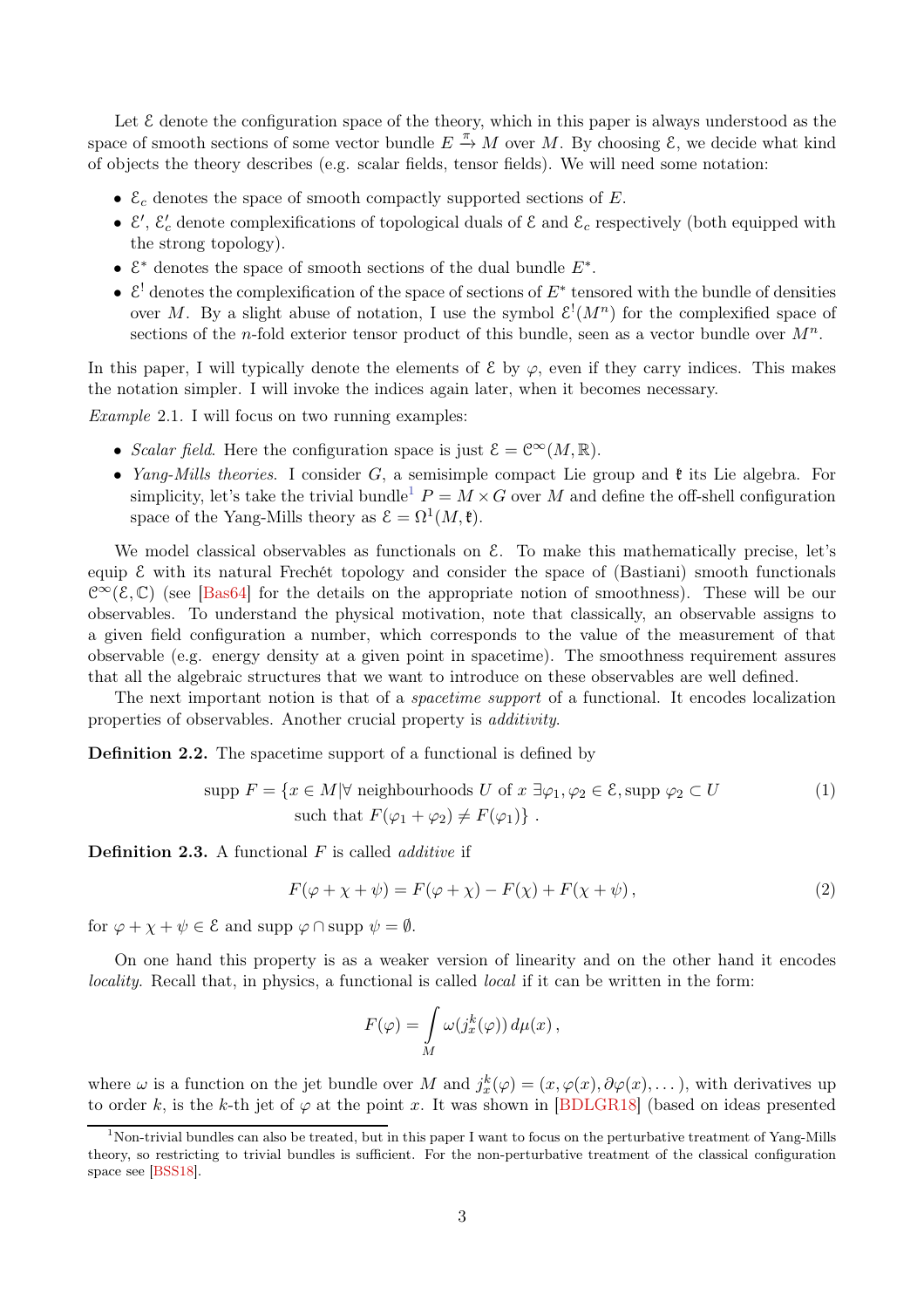in [\[BFR19\]](#page-26-15)) that local functionals can be characterised as smooth functionals that obey [\(2\)](#page-2-1) and have smooth first derivatives. More about additivity and its generalizations can be found in [\[Rej19\]](#page-28-6).

The space of compactly supported smooth local functions on  $\mathcal E$  is denoted by  $\mathcal F_{\text{loc}}$ . The algebraic completion of  $\mathcal{F}_{loc}$  with respect to the pointwise product

$$
F \cdot G(\varphi) = F(\varphi)G(\varphi), \qquad (3)
$$

is the commutative algebra  $\mathcal F$  of multilocal functionals.

We also introduce *regular functionals*. We say that  $F \in \mathcal{F}_{reg}$  if all the derivatives  $F^{(n)}(\varphi)$  are smooth, i.e. for all  $\varphi \in \mathcal{E}$ ,  $n \in \mathbb{N}$  we have

$$
F^{(n)}(\varphi) \in \mathcal{E}^!(M^n) \, .
$$

## 2.2 Dynamics and symmetries

To introduce dynamics, I use a generalization of the Lagrangian formalism, following [\[BDF09\]](#page-26-8). Ideally, we would like to be able to derive the equations of motion and symmetries from the action principle. The potential difficulty here is that the manifolds we are working with are non-compact so the integral of a Lagrangian density, for example  $\frac{1}{2}(\nabla^{\mu}\varphi\nabla_{\mu}\varphi-m^2\varphi^2)$ , over the whole manifold M does not converge, if  $\varphi$  is not compactly supported. One could be tempted to restrict attention to compactly supported configurations, but this does not work either, since the equations of motion we want to consider do not have non-trivial compactly supported solutions! To get around this obstruction, we smear the Lagrangian density with a cutoff function  $f \in \mathcal{D} \doteq \mathcal{C}_c^{\infty}(M,\mathbb{R})$  and define all the relevant objects (e.g. the Euler-Lagrange derivative) in a way which is independent of  $f$ . To make this more systematic, let's introduce the notion of a generalized Lagrangian.

**Definition 2.4.** A generalized Lagrangian on a fixed spacetime M is a map  $L : \mathcal{D} \to \mathcal{F}_{loc}$  such that

- i)  $L(f+g+h) = L(f+g) L(g) + L(g+h)$  for  $f, g, h \in \mathcal{D}$  with supp  $f \cap \text{supp } h = \emptyset$  (Additivity).
- ii)  $\text{supp}(L(f)) \subseteq \text{supp}(f)$  (**Support**).
- iii) Let  $\mathcal G$  be the isometry group of the spacetime M (for Minkowski spacetime we set  $\mathcal G$  to be the proper orthochronous Poincaré group  $\mathcal{P}_+^{\uparrow}$ .). We require that  $L(f)(g^*\varphi) = L(g_*f)(\varphi)$  for every  $q \in \mathcal{G}$  (Covariance).

I denote the space of all generalized Lagrangians by  $\mathscr{L}$ .

I also assume that the Lagrangians satisfy  $L^* = L$  with respect to the involution  $*$ , which is for now just the complex conjugation, but when we get to graded geometry, the involution will also swap the order of factors.

Now it's time to get rid of the dependence on  $f$ .

**Definition 2.5** ([\[BDF09\]](#page-26-8)). Actions  $S(L)$  are defined as equivalence classes of Lagrangians, where two Lagrangians  $L_1, L_2$  are called equivalent  $L_1 \sim L_2$  if

$$
supp(L_1 - L_2)(f) \subset supp \ df \ , \tag{4}
$$

for all  $f \in \mathcal{D}$ .

The idea is, essentially to identify generalized Lagrangians whose defining Lagrange densities differ by a total derivative. From here on, I will use the notation S rather than  $S(L)$  and all objects and constructions that do not depend on the choice of representative in the equivalence class S will be labelled with S rather than L.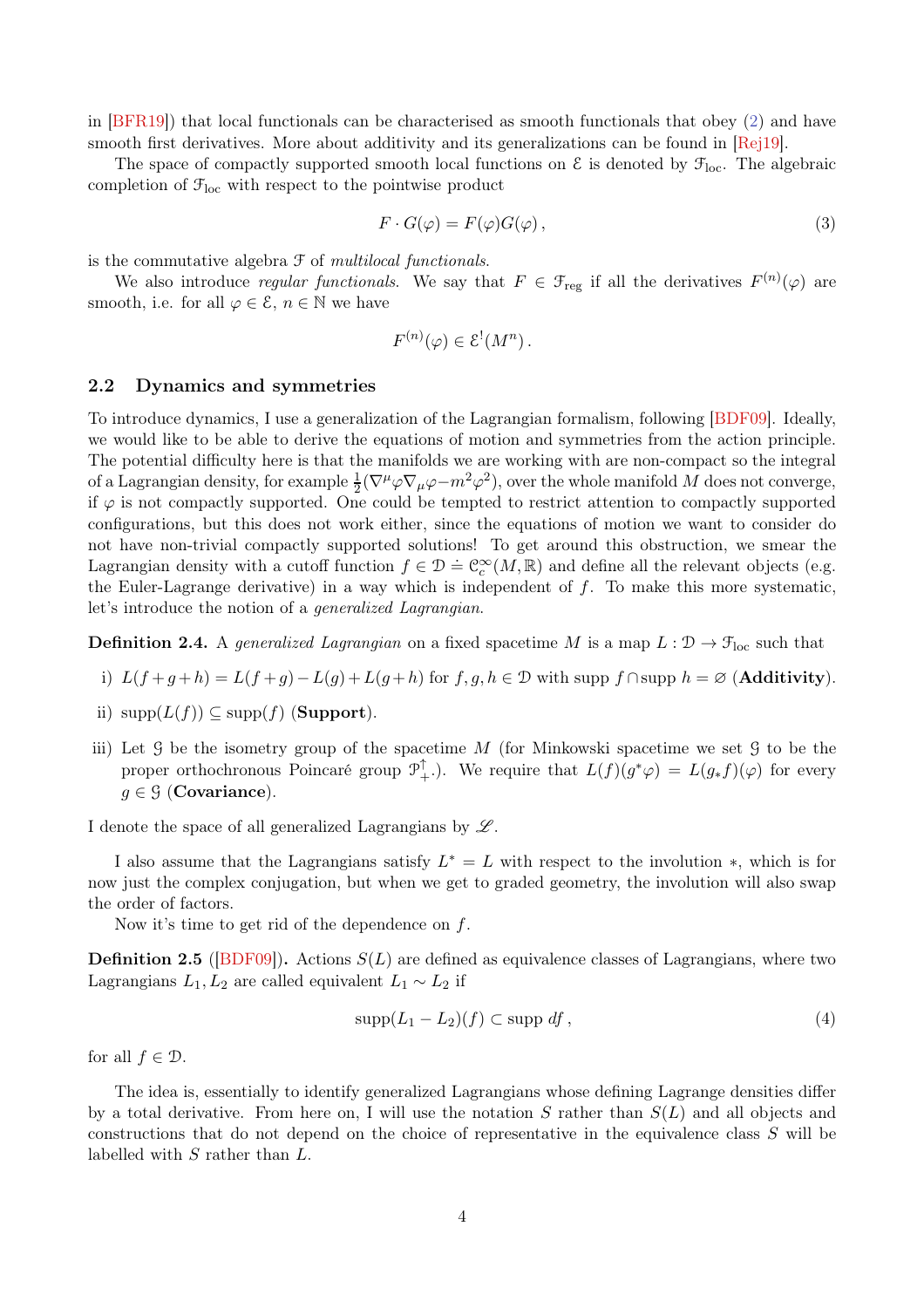Example 2.6. The generalized Lagrangian of the free scalar field is

$$
L_0(f)[\varphi] = \frac{1}{2} \int_M (\nabla^\mu \varphi \nabla_\mu \varphi - m^2 \varphi^2) f d\mu_g.
$$

For the Yang-Mills theory, we have

$$
L_{\text{YM}}(f)[A] = -\frac{1}{2} \int_M f \text{ tr}(F \wedge *F),
$$

where  $F = dA + \frac{i\lambda}{2}$  $\frac{\partial \lambda}{\partial \lambda}[A, A], A \in \mathcal{E}, \lambda$  is the coupling constant, \* is the Hodge operator and tr is the trace in the adjoint representation, given by the Killing-Cartan metric  $\kappa$ .

Following [\[BF20\]](#page-26-11), I introduce some further notation.

<span id="page-4-1"></span>**Definition 2.7.** Let  $L \in \mathcal{L}, \varphi \in \mathcal{E}$ . Define a functional  $\delta L : \mathcal{D} \times \mathcal{E} \to \mathbb{R}$  by

$$
\delta L(\psi)[\varphi] \doteq L(f)[\varphi + \psi] - L(f)[\varphi],
$$

where  $\varphi \in \mathcal{E}, \psi \in \mathcal{D}$  and  $f \equiv 1$  on supp  $\psi$  (the map  $\delta L(\psi)[\varphi]$  thus defined does not depend on the particular choice of  $f$ ).

The above definition can be turned into a difference quotient and we can use it to introduce the Euler-Lagrange derivative of S. The equations of motion are understood in the sense of [\[BDF09\]](#page-26-8). Concretely, the Euler-Lagrange derivative of S is a 1-form on  $\mathcal{E}$ , i.e. a map  $dS : \mathcal{E} \to \mathcal{E}'_c$  defined by

$$
\langle dS(\varphi), \psi \rangle \doteq \lim_{t \to 0} \frac{1}{t} \delta L(t\psi)[\varphi] = \int \frac{\delta L(f)}{\delta \varphi(x)} \psi(x) , \qquad (5)
$$

with  $\psi \in \mathcal{E}_c$  and  $f \equiv 1$  on supp  $\psi$ . Here  $\frac{\delta L(f)}{\delta \varphi}$  is understood as an element of  $\mathcal{E}^! \subset \mathcal{E}'_c$ . The field equation is now the following condition on  $\varphi$ :

<span id="page-4-0"></span>
$$
dS(\varphi) \equiv 0\,,\tag{6}
$$

so geometrically, the solution space is the *zero locus of the 1-form dS*. Note that dS lives on  $\mathcal{E}$ , rather than M! Let  $\mathcal{E}_S \subset \mathcal{E}$  denote the space of solutions to [\(6\)](#page-4-0). We are interested in the space  $\mathcal{F}_S$ , of functionals on  $\mathcal{E}_S$ . We will call them *on-shell* functionals.

Example 2.8. Examples of equations of motion:

- Free scalar field:  $dS_0(\varphi) = -(\Box + m^2)\varphi$ , where  $\Box$  is the wave operator (d'Alembertian).
- Yang-Mills theory:  $dS_{YM}(A) = D_A * F$ , where  $D_A$  is the covariant derivative induced by the connection A.

Remark 2.9. For systems with several fields (or components), I will use the notation  $\frac{\delta S}{\delta \varphi^{\alpha}}$  for  $\frac{\delta L(f)}{\delta \varphi^{\alpha}}$ evaluated at  $f \equiv 1$  and treated as a component of the form dS. Here  $\alpha$  runs from 1 to D, where D is the number of degrees of freedom of the system (for the scalar field it is 1, for the pure Yang-Mills it is equal to 4 times the dimension of  $\mathfrak{k}$ ).

Next, I discuss *symmetries*. These are directions in the configuration space  $\mathcal{E}$ , around a given point, along which the action is constant. Geometrically, these are vector fields  $X$  on  $\mathcal E$  such that

$$
\partial_X S \equiv 0 \,,
$$

where

$$
\partial_X S \doteq \int \frac{\delta L(f)}{\delta \varphi(x)} X(x) , \quad f \equiv 1 \text{ on } \text{supp } X ,
$$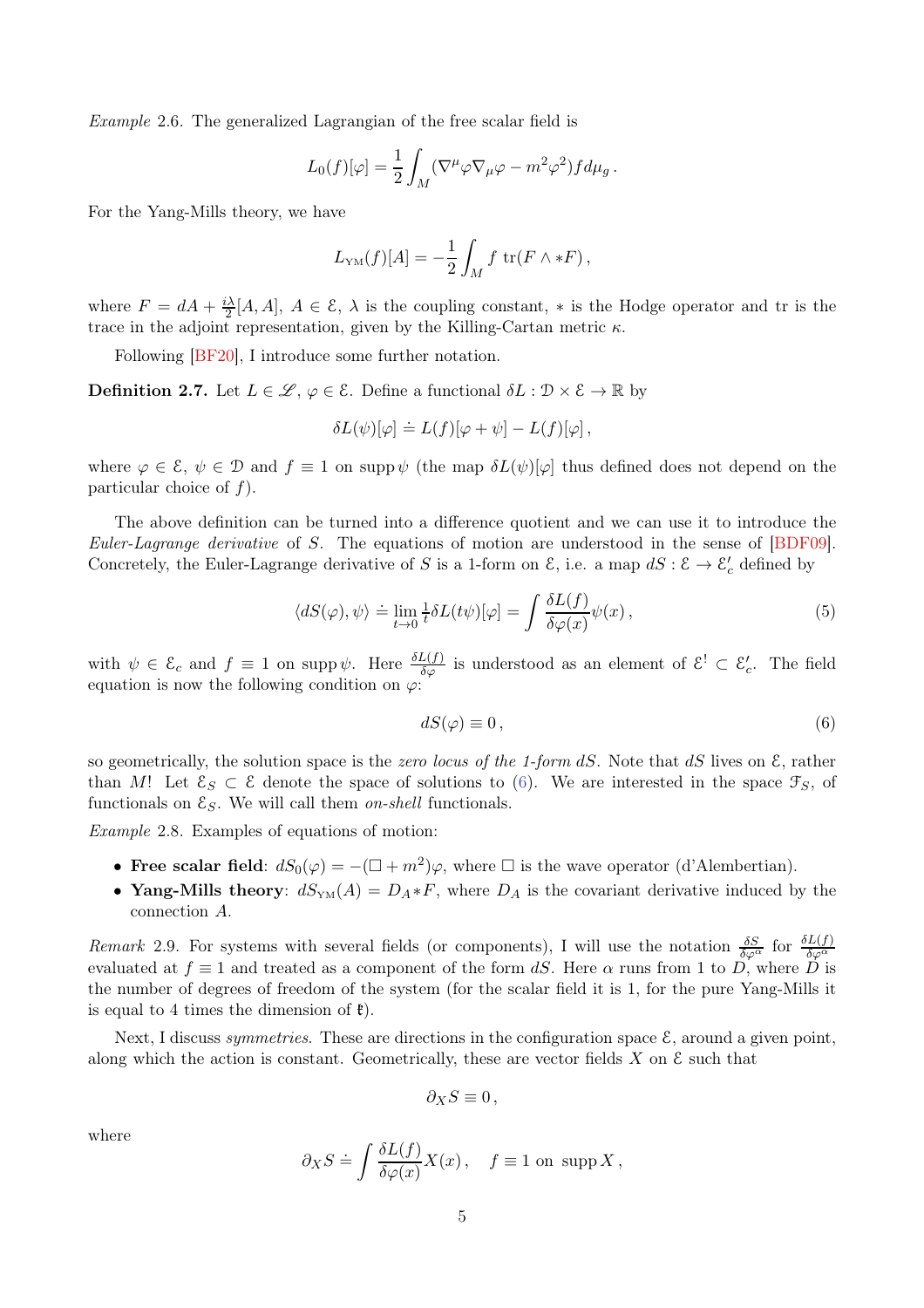and  $X \in \Gamma(T\mathcal{E})$  is identified with a map from  $\mathcal{E}$  to  $\mathcal{E}_c^{\mathbb{C}}$ . Note that  $\partial_X S$  is just the insertion of the 1-form  $dS$  into a vector field  $X$ .

Formally, we write

$$
X = \int X(x) \frac{\delta}{\delta \varphi(x)},
$$

and identify the basis on the fiber  $T_{\varphi} \mathcal{E}$  as the antifields  $\frac{\delta}{\delta \varphi(x)} \equiv \varphi^{\ddagger}(x)$ .

I will now focus on the situation, where any local symmetry of the system can be expressed as

$$
X=\omega \rho(\xi)+I\,,
$$

where I is a symmetry that vanishes identically on  $\mathcal{E}_S$ ,  $\omega$  is a local function from E to D (multiplication with an element of  $\Gamma(T\mathcal{E})$  is defined fiberwise) and  $\rho : \mathfrak{g}_c \to \Gamma(T\mathcal{E})$  is a Lie-algebra morphism, arising from a given local action  $\sigma$  of some Lie algebra  $\mathfrak{g}_c$  on  $\mathcal{E}$ , by means of

$$
\rho(\xi)F[\varphi] := \left\langle F^{(1)}(\varphi), \sigma(\xi)\varphi \right\rangle \equiv \int_M \frac{\delta F}{\delta \varphi(x)} \sigma(\xi) \varphi(x) .
$$

We assume  $g_c$  to be the space of smooth compactly supported (hence the subscript c) sections of some vector bundle over M and the action  $\sigma$  on  $\mathcal E$  to be local.

Example 2.10. For Yang-Mills theory, compactly supported local symmetries are given in terms of the Lie algebra  $\mathfrak{g}_c = \Gamma_c(M, \mathfrak{k})$  and the local action  $\sigma$  is given by

$$
\sigma(\xi)A := d\xi + [A,\xi] = D_A\xi, \quad \xi \in \mathfrak{g}_c.
$$

The presence of local symmetries implies that the equations of motion have redundancies, or, in other words, that  $\mathcal{E}_S$ , the zero locus of dS consists of *orbits* of the action  $\sigma$  of  $\mathfrak g$  on  $\mathcal E$ . To see this explicitly, note that, since  $X$  is assumed to be local and compactly supported, it can be expressed in terms of some differential operator

$$
X^{\alpha}(x)[\varphi] = Q^{\alpha}{}_{\beta}(\varphi)\varphi^{\beta}(x) = a(x)[\varphi]\varphi(x) + b^{\mu}(x)[\varphi]\nabla_{\mu}\varphi(x) + \dots,
$$

so the condition for  $X$  to be a symmetry can be expressed as

<span id="page-5-0"></span>
$$
0 = \int \frac{\delta S}{\delta \varphi^{\alpha}(x)} X^{\alpha}(x) d\mu(x) = \int \varphi^{\beta} (Q^{\alpha}_{\ \beta})^* \frac{\delta S}{\delta \varphi^{\alpha}} d\mu , \tag{7}
$$

where ∗ denotes the formal adjoint of a differential operator (obtained using integration by parts). This is the second Noether theorem and it leads to the conclusion that  $\frac{\delta S}{\delta \varphi^{\alpha}}$ , the equations of motion of the system, are not all independent. We will come back to this point in section [2.3.1.](#page-6-0) More on the relation between Noether's second theorem and the BV formalism can be found in [\[FLS03\]](#page-27-19).

Ultimately, we are interested in functionals on the solution space  $\mathcal{E}_S$  that are *invariant* under the action  $\rho$  of the symmetries. We will denote this space by  $\mathcal{F}_S^{\text{inv}}$ .

#### 2.3 Homological interpretation

Our goal is to characterize the space  $\mathcal{F}_S^{\text{inv}}$  of symmetry-invariant on-shell functionals in a way that will facilitate quantization. Remember that our aim is not just to construct the classical theory, but rather to use it as a first step towards quantization.

The conclusion from Noether's second theorem (which we have now re-phrased in a slightly different language, following) is that, in the presence of local symmetries, *equations of motion have redundancies*, so the Cauchy problem is not well posed in such systems and one is tempted to remove the redundancy by taking the quotient by the action  $\rho$  of infinitesimal symmetries. However, following the guiding idea of homology, instead of forming a quotient, we can go to a larger space where the equations of motion are better behaved and we can keep track of relations between equivalent solutions.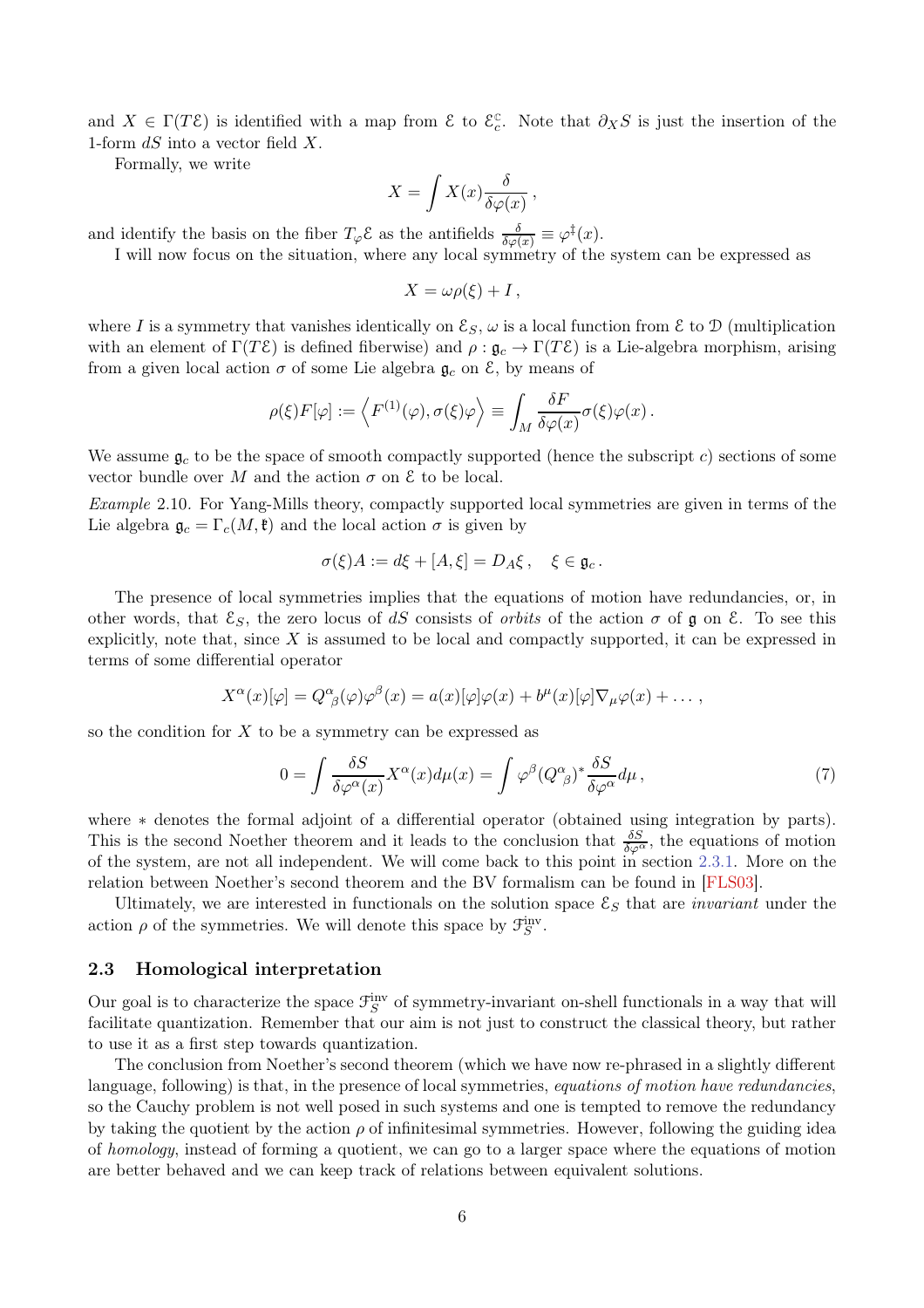From the point of view of deformation quantization that we want to perform in the end, it is more convenient to work with vector spaces and encode the information about symmetries and equations of motion in maps between these vector spaces. Remarkably, the kind of algebra that one uses in this construction also started with Emmy Noether!

#### <span id="page-6-0"></span>2.3.1 Koszul complex

We start with finding homological interpretation for  $\mathcal{F}_S$ . The idea is to describe it as the quotient  $\mathcal{F}_S = \mathcal{F}/\mathcal{F}_0$ , where  $\mathcal{F}_0$  is the space of functionals that vanish on  $\mathcal{E}_S$  (redundancy removal by quotienting). How do find such functionals? There is a nice geometrical way to do it. Recall that the space of solutions  $\mathcal{E}_S$  is the space on which the one form dS vanishes. If we take a vector field X, then  $\iota_{dS}X$ (the insertion of a one-form into a vector field) vanishes identically on  $\mathcal{E}_S$ . If we assume X to have appropriate locality properties, then  $\iota_{dS}X \in \mathcal{F}_0$ . Let's define V to be the space of multilocal vector fields on  $\mathcal E$  (for the precise definition, see [\[Rej16\]](#page-28-7)) and introduce a map  $\delta_S : \mathcal V \to \mathcal F$  by setting

$$
\delta_S(X) := -\iota_{dS}(X).
$$

Clearly, the image of  $\delta_S$  is contained in  $\mathcal{F}_0$ . One could ask the question whether it is in fact all of  $\mathcal{F}_0$ . This is less obvious and depends on the system. It can be shown that  $\mathcal{F}_0$  is equal to the image of  $\delta_S$ , provided S satisfies certain *regularity conditions* (see e.g. [\[Hen90,](#page-27-20) [HT92\]](#page-27-2)). One requires that the equations of motion of the system can be split into independent ones

<span id="page-6-1"></span>
$$
\frac{\delta S}{\delta \varphi^{\alpha}}(\varphi) = 0, \quad \alpha = 1, \dots, N
$$
\n(8)

and  $D - N$  of dependent ones (the relations follow from Noether's second theorem [\(7\)](#page-5-0)), so that the full system of equations  $dS(\varphi) = 0$  is fully equivalent to [\(8\)](#page-6-1). Note that  $\frac{\delta S}{\delta \varphi^{\alpha}}$  are local functions from E to E (i.e. depend only on ϕ and its derivatives at a point), so can be seen as functions on the jet space (a k-jet of  $\varphi$  at point x is essentially given by  $(\varphi(x), \partial \varphi(x), \dots)$  with derivatives up to order k). Assume that  $\frac{\delta S}{\delta \varphi^{\alpha}} \equiv S_{\alpha}, \ \alpha = 1, \ldots, N$  can be used (at least locally) as the first N coordinates on the jet space. It is crucial that functionals in  $\mathcal{F}_0$  are multilocal, so one can use the standard argument with the fundamental theorem of calculus to show that  $\mathcal{F}_0$  is equal to the image of  $\delta_S$ . I sketch it here for a local functional  $F \in \mathcal{F}_0$ . I write F as

$$
F(\varphi) = \int_M \omega(u_1,\ldots,u_k)d\mu = \int_M \tilde{\omega}(S_1,\ldots,S_N,u_{N+1},\ldots,u_k)d\mu,
$$

where  $u_1, \ldots, u_k$  are some arbitrary fixed coordinates on the jet space. Since F vanishes on the solution space, under the regularity assumption, we have

$$
\tilde{\omega}(0,\ldots,0,u_{N+1},\ldots,u_k)=0\,.
$$

We can then write

$$
F(\varphi) = \sum_{\alpha=1}^N \int_M S_\alpha \int_0^1 \frac{\partial \tilde{\omega}}{\partial S_\alpha}(\lambda S_1, \dots, \lambda S_N, u_{N+1}, \dots, u_k) d\lambda d\mu.
$$

Next, one shows that the smoothness, locality and the fact that  $\omega$  is compactly supported on M imply that  $\int_0^1$  $\partial \tilde{\omega}$  $\frac{\partial \tilde{\omega}}{\partial S_{\alpha}(x)}(\lambda S_1,\ldots,\lambda S_N, u_{N+1},\ldots,u_k) d\lambda \equiv X^{\alpha}(x)$  defines a smooth local compactly supported vector field. I will always assume that the actions we consider satisfy the above regularity conditions.

Note that  $\delta_S$  also "knows" about the symmetries, since the kernel of  $\delta_S$  consists of those vector fields for which

$$
\iota_{dS}(X)=\partial_X S\equiv 0\,,
$$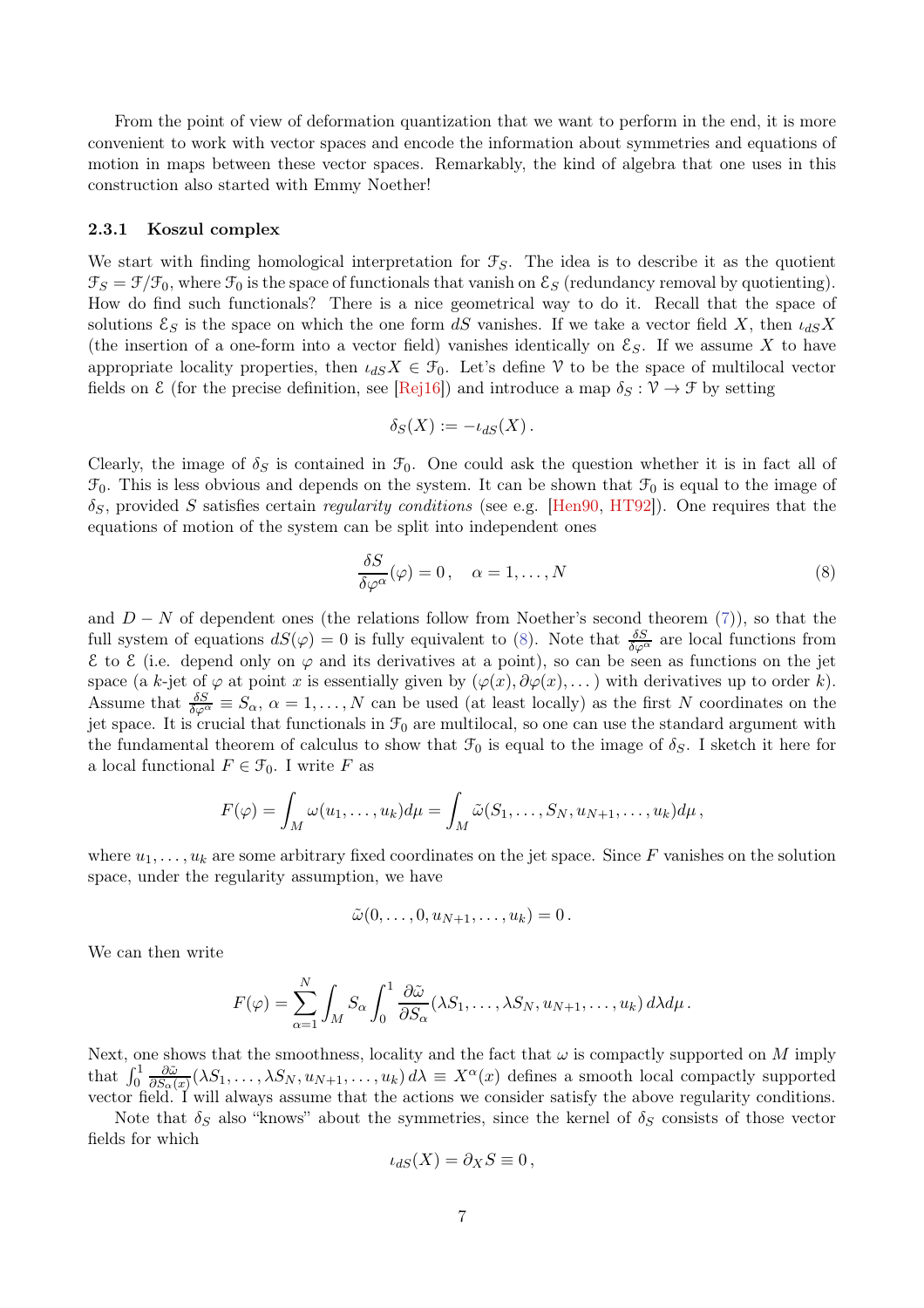i.e. of symmetries. We can summarize all we know up to now in the following chain complex:

$$
0 \to Sym \hookrightarrow \mathcal{V} \xrightarrow{\delta_S} \mathcal{F} \to 0
$$
  
2 1 0

where the numbers below mean *grading* and they help to keep track of where things belong.

In homological algebra, *homology groups* are defined by taking quotients of the kernel of the map going out of the space by the image of the map going into it. The 0th homology of our complex is  $H_0 =$  $\mathcal{F}/\text{Im}(\delta_S) = \mathcal{F}/\mathcal{F}_0$ , so it characterizes the space of functionals on the solution space! Assume there are no non-trivial (not vanishing on  $\mathcal{E}_S$ ) local symmetries and let  $\mathcal{K} \doteq (\Lambda \mathcal{V}, \delta_S)$  (this is the exterior algebra, built out of antisymmetrized tensor products). Then  $\mathcal{F}_S = H_0(\mathcal{K})$  and higher homologies vanish. This is called the Koszul resolution.

### 2.3.2 Chevalley-Eilenberg complex

Let's now consider a situation where local symmetries are present. Let  $\mathfrak{g}_c$  be the Lie algebra characterizing the infinitesimal local symmetries. Since we let them act as derivations on functionals that are themselves compactly supported, we can drop the requirement of compact support for the symmetries and consider g instead.

We are interested in the space of symmetry-invariant observables, i.e. functionals  $F$  such that

$$
\partial_{\rho(\xi)} F = 0 \,,
$$

for all  $\xi \in \mathfrak{g}$ . Algebraically, the space of invariants under the action of a Lie algebra can be characterized using the Chevalley-Eilenberg complex.

The underlying graded algebra of the Chevalley-Eilenberg complex is  $\mathcal{CE} \doteq \mathcal{C}^{\infty}_{ml}(\overline{\mathcal{E}}, \mathbb{C})$ , the space of multilocal functionals on the graded manifold  $\mathcal{E} \oplus \mathfrak{g}[1] \equiv \overline{\mathcal{E}}$  (see [\[Rej16\]](#page-28-7) for a precise definition of this space). We identify functionals on  $\mathfrak{g}[1]$  with  $\Lambda \mathfrak{g}'$ , the exterior algebra over  $\mathfrak{g}'$ . The generators of  $\Lambda \mathfrak{g}'$ can be understood as evaluation functionals

$$
c^{I}(x)[\xi] \doteq \xi^{I}(x)
$$

and in physics these are called *ghosts*. The grading of  $\mathcal{CE}$  is called the *pure ghost number*  $\#pg$ . We express CE as

$$
\mathcal{C}\mathcal{E} \doteq \left( \Lambda \mathfrak{g}' \widehat{\otimes} \mathcal{F}, \gamma_{\mathrm{ce}} \right),
$$

where  $\widehat{\otimes}$  is the appropriately completed tensor product.

The Chevalley-Eilenberg differential  $\gamma_{ce}$  is constructed in such a way that it encodes the action  $\rho$ of the gauge algebra  $\mathfrak g$  on  $\mathfrak F$ . For  $F\in\mathfrak F$  we define  $\gamma_{\rm ce}F\in\mathfrak C_{\rm ml}^\infty({\mathcal E},{\mathfrak g}')$  as

$$
(\gamma_{\rm ce} F)(\varphi, \xi) \doteq \partial_{\rho(\xi)} F(\varphi) , \qquad (9)
$$

where  $\xi \in \mathfrak{g}$ . In terms of evaluation functionals (i.e. ghosts):

$$
\gamma_{\rm ce} F = \partial_{\rho(c)} F.
$$

For a form  $\omega \in \mathfrak{g}'$ , which doesn't depend on  $\varphi$  we set  $\gamma_{ce}\omega(\xi_1, \xi_2) \doteq -\omega([\xi_1, \xi_2])$  which is an element of  $\Lambda^2$ g'. Again, we can express this using evaluation functionals:

$$
\gamma_{\rm ce}c = -\frac{1}{2}[c, c]
$$

If  $F \in \mathcal{F}^{\text{inv}}$  then  $\gamma_{ce} F \equiv 0$ , so  $H^0(\mathcal{CE})$  characterizes the gauge invariant functionals.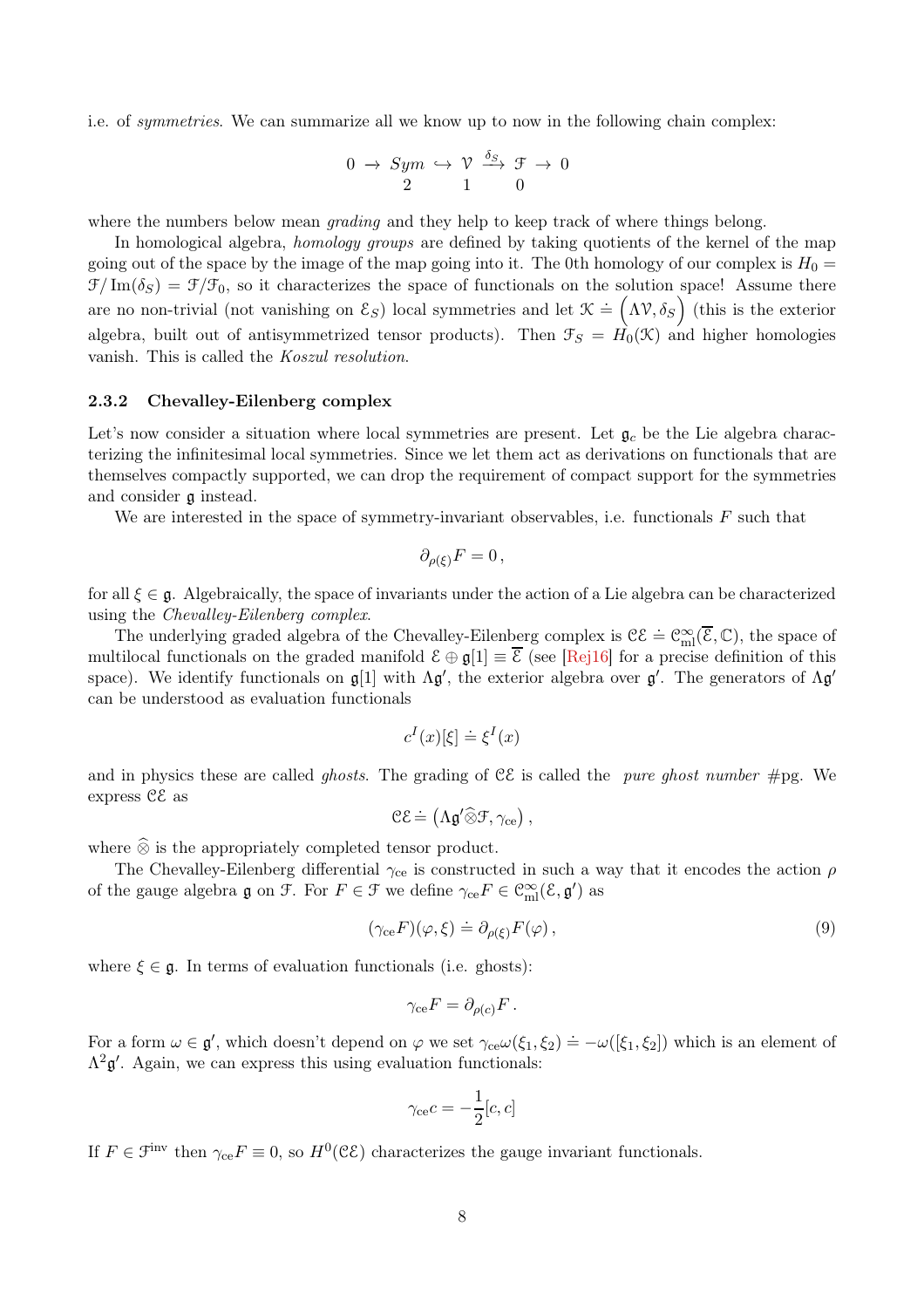#### 2.3.3 BV complex

Now we combine gauge invariant and on-shell, to be able to characterize the space  $\underline{\mathcal{F}}_S^{\text{inv}}$ . Note that CE is the space of multilocal compactly supported functionals on a graded manifold  $\overline{\mathcal{E}} = \mathcal{E} \oplus \mathfrak{g}[1]$ , so instead of vector fields on  $\mathcal{E}$ , we consider the vector fields on the *extended configuration space*  $\overline{\mathcal{E}}$ . This way we obtain the BV complex:  $\mathcal{BV}$ . Its underlying algebra is the algebra of multilocal polyvector fileds on  $\overline{\mathcal{E}}$ , i.e. the space of multilocal compactly supported functionals on the graded manifold

$$
\mathcal{E}[0] \oplus \mathfrak{g}[1] \oplus \mathcal{E}^![-1] \oplus \mathfrak{g}^![-2] \equiv T^*[-1]\overline{\mathcal{E}}.
$$

More concretely, elements of  $B\mathcal{V}$  are multilocal functionals of the field multiplet  $\varphi^{\alpha}$  and of corresponding antifields  $\varphi_{\alpha}^{\ddagger}$ , where the index  $\alpha$  runs through all the physical and ghost indices. For graded functionals, we distinguish between the right  $\frac{\delta_r}{\delta\varphi^\alpha}$  and left derivatives  $\frac{\delta_l}{\delta\varphi^\alpha}$ . We use the convention that the antifields are identified with the right derivatives.

The algebra  $\mathcal{BV}$  has two gradings: the ghost number  $\#gh$  (the main grading) and the antifield number #af (extra grading used later). Functionals of physical fields have both numbers equal to 0. Functionals of ghosts have  $\#af = 0$  and  $\#gh = \#pg$  (the "pure ghost" grading, a ghost c has  $\#pg = 1$ ). All vector fields have a non-zero antifield number given by  $\#\text{af}(\varphi_{\alpha}^{\ddagger}) = 1 + \#\text{pg}(\varphi^{\alpha})$ , and  $\#\text{gh} = -\#\text{af}$ .

 $BV$  seen as the space of graded multivector fields is equipped with a graded generalization of the Schouten bracket, called in this context the antibracket, defined by

<span id="page-8-1"></span>
$$
\{X,Y\} \doteq \sum_{\alpha} \left\langle \frac{\delta_r X}{\delta \varphi^{\alpha}}, \frac{\delta_l Y}{\delta \varphi_{\alpha}^{\dagger}} \right\rangle - \left\langle \frac{\delta_r X}{\delta \varphi_{\alpha}^{\dagger}}, \frac{\delta_l Y}{\delta \varphi^{\alpha}} \right\rangle. \tag{10}
$$

The right derivation  $\delta_S$  is not inner with respect to  $\{.\,,.\}$ , but locally it can be written as:

$$
\delta_S X = \{X, L(f)\}, \quad f \equiv 1 \text{ on } \operatorname{supp} X, \ X \in \mathcal{V}.
$$

We write this as  $\delta_S X = \{X, S\}$ . Similarly, one can find an action  $\theta$  such that  $\gamma X = \{X, \theta\}$  and we define the classical BV differential as

$$
s = \{., S + \theta\} \equiv \{., S^{\text{ext}}\}.
$$

We call  $S^{\text{ext}}$  the *extended action*. The BV differential s has to be nilpotent, i.e.:  $s^2 = 0$ , which leads to the classical master equation ( cme):

$$
\{L^{\text{ext}}(f), L^{\text{ext}}(f)\} = 0,\tag{11}
$$

modulo terms that vanish in the limit of constant f.

The differential s increases the ghost number by one (i.e. is of order 1 in  $\#gh$ ). It can be expanded with respect to the antifield number as

$$
s=\delta+\gamma\,,
$$

where  $\delta$  is of order -1 in #af and is the extension of  $\delta_S$ , while  $\gamma$  is of order 0 is the extension of  $\gamma_{ce}$ . In general, there could be higher order terms as well, but I will not discuss this here.

Differential complex  $(\mathcal{BV}, \delta)$  is called the Koszul-Tate complex and in the simplest case discussed here, it is a resolution (it would not be a resolution if the symmetries were not independent).

Crucially, we have

<span id="page-8-0"></span>
$$
H^{0}(\mathcal{BV},s) = \mathcal{F}_{S}^{\text{inv}} \tag{12}
$$

which is the reason to work with  $\mathcal{BV}$  in the first place, as it contains the same information as  $\mathcal{F}_S^{\text{inv}}$ , but has a simpler algebraic structure (quotients and spaces of orbits are resolved).

To prove [\(12\)](#page-8-0), one uses the fact that the Koszul-Tate complex  $(\mathcal{BV}, \delta)$  is a resolution (the only non-trivial homology is in degree 0), so

$$
H^0(\mathcal{BV},s) = H^0(H_0(\mathcal{BV},\delta),\gamma).
$$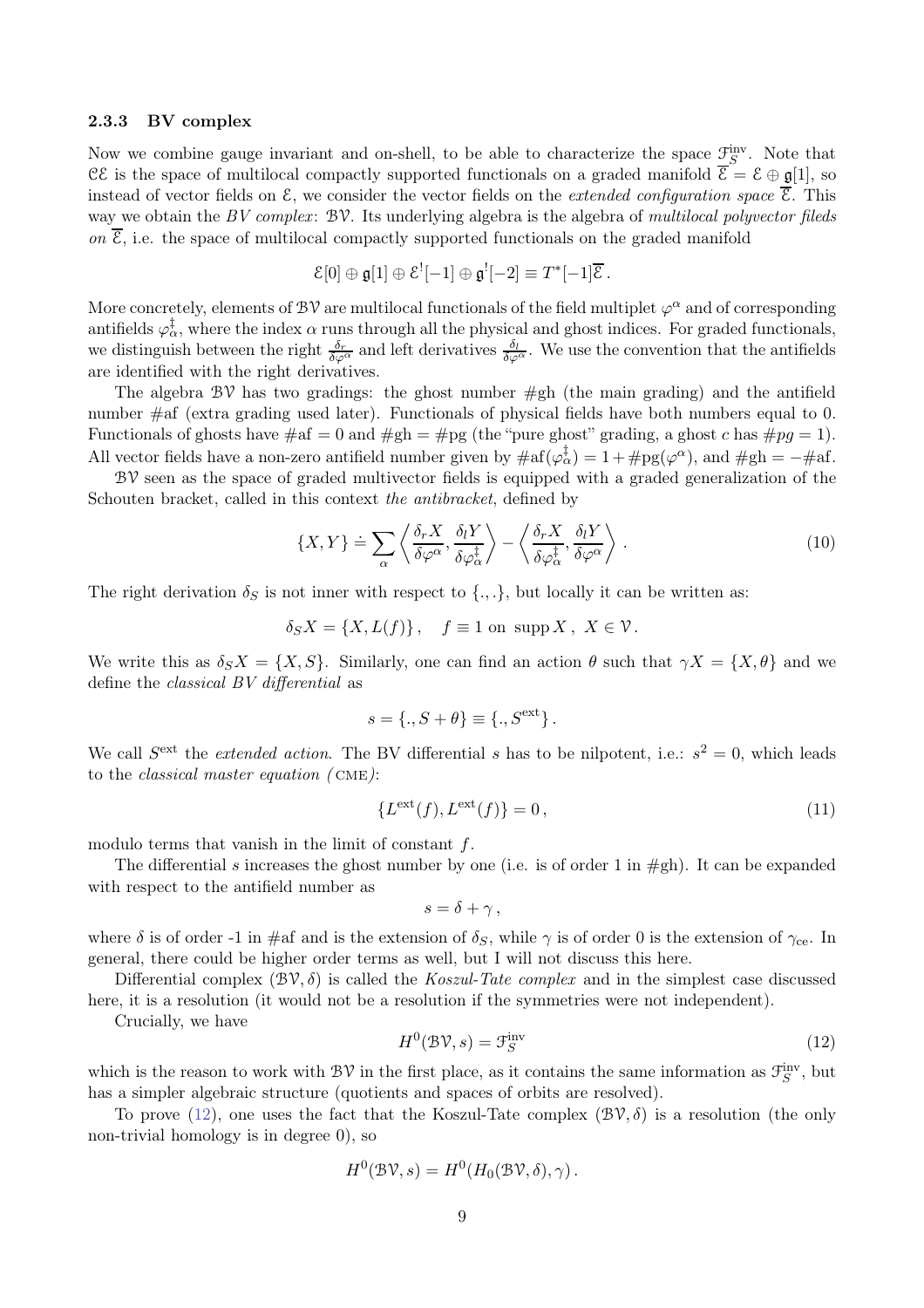Since  $H_0(\mathcal{BV},\delta)$  is by construction the space of on-shell functionals on  $\overline{\mathcal{E}}$  and the 0-th cohomology of  $\gamma$  characterizes the invariants, we obtain the desired result.

In the next step, we introduce the gauge fixing using an automorphism  $\alpha_{\Psi}$ , defined on generators as

$$
\alpha_{\Psi}(\Phi_{\beta}^{\ddagger}(x)) \doteq \frac{\delta \Psi(f)}{\delta \varphi^{\beta}(x)}, \quad \alpha_{\Psi}(\Phi^{I}(x)) = \Phi^{I}(x)
$$

where  $f(x) = 1$  and  $\Psi_M(f)$  is a fixed generalized Lagrangian of ghost number -1, called *gauge fixing* fermion. The choice of  $\Psi_M$  determines the choice of gauge fixing. It can be easily seen that  $\alpha_{\Psi}$  leaves the antibracket invariant and we choose it in such a way that the  $\#af = 0$  part of the transformed action gives rise to hyperbolic equations (see [\[FR12\]](#page-27-15) for details).

Example 2.11. To implement a Lorenz-like gauge in Yang-Mills theory, we need to further extend the BV complex with antighosts  $\bar{C}$  (in degree -1) and Nakanishi-Lautrup fields B (in degree 0). These form a trivial pair, i.e.:

$$
s\bar{C}^I=iB^I \quad sB^I=0
$$

The new extended configuration space is written explicitly as

$$
\overline{\mathcal{E}} = \mathcal{E} \oplus \mathfrak{g}[1] \oplus \mathfrak{g}[0] \oplus \mathfrak{g}[-1].
$$

Since the new generators were introduced as a trivial pair, the cohomology of the resulting complex is the same as the original one, so [\(12\)](#page-8-0) remains true also after this modification. The gauge-fixing fermion is then:

$$
\Psi_M(f) = i \int_M f\left(\frac{\alpha}{2}\kappa(\bar{C},B) + \langle \bar{C}, *d*A \rangle\right) d\mu
$$

To talk about the gauge-fixed theory, it is convenient to redefine the gradings. Let #ta denote the total antifield number, which is 1 for all the antifield generators and zero for fields. We decompose s with respect to this grading and obtain two terms (which I again denote by  $\delta$  and  $\gamma$ )

$$
s=\gamma+\delta\,,
$$

The total action is still denoted by  $S^{\text{ext}}$  and I will denote by S the  $\#ta = 0$  term in the action. Let  $\theta := S^{\text{ext}} - S$ . We can express

$$
\delta = \{., S\} \,, \quad \gamma = \{., \theta\} \,.
$$

Differential  $\delta$  acts trivially on fields and on antifields it gives  $\delta\varphi_{\alpha}^{\ddagger} = \frac{\delta S}{\delta\varphi_{\alpha}}$  $\frac{\delta S}{\delta \varphi_\alpha}$ , so the *gauge-fixed* equations of motion are now the equations of motion of  $S$ , which are hyperbolic. This implies that the homology of  $\delta$  is concentrated in degree 0 (there can be no non-trivial local symmetries for hyperbolic equations!), so  $(\mathcal{BV}, \delta)$  is a resolution and we again have

$$
\mathcal{F}_S^{\text{inv}} = H^0(\mathcal{BV}, s) = H^0(H_0(\mathcal{BV}, \delta), \gamma).
$$

Taking  $H_0(\mathcal{BV},\delta)$  is interpreted as "going on-shell".

#### 2.4 Linearized theory

We can split the extended action into the term  $S_0$  that is quadratic in fields and antifields and the interaction therm  $V$ .  $S_0$  can be written as

$$
S_0=S_{00}+\theta_0,
$$

where  $S_{00}$  is the term with  $\#ta = 0$  and  $\theta_0$  has  $\#ta = 1$ . Similarly  $V = V_0 + \theta$  and we note that  $S = S_{00} + V_0$  is the total antifield independent part of the action.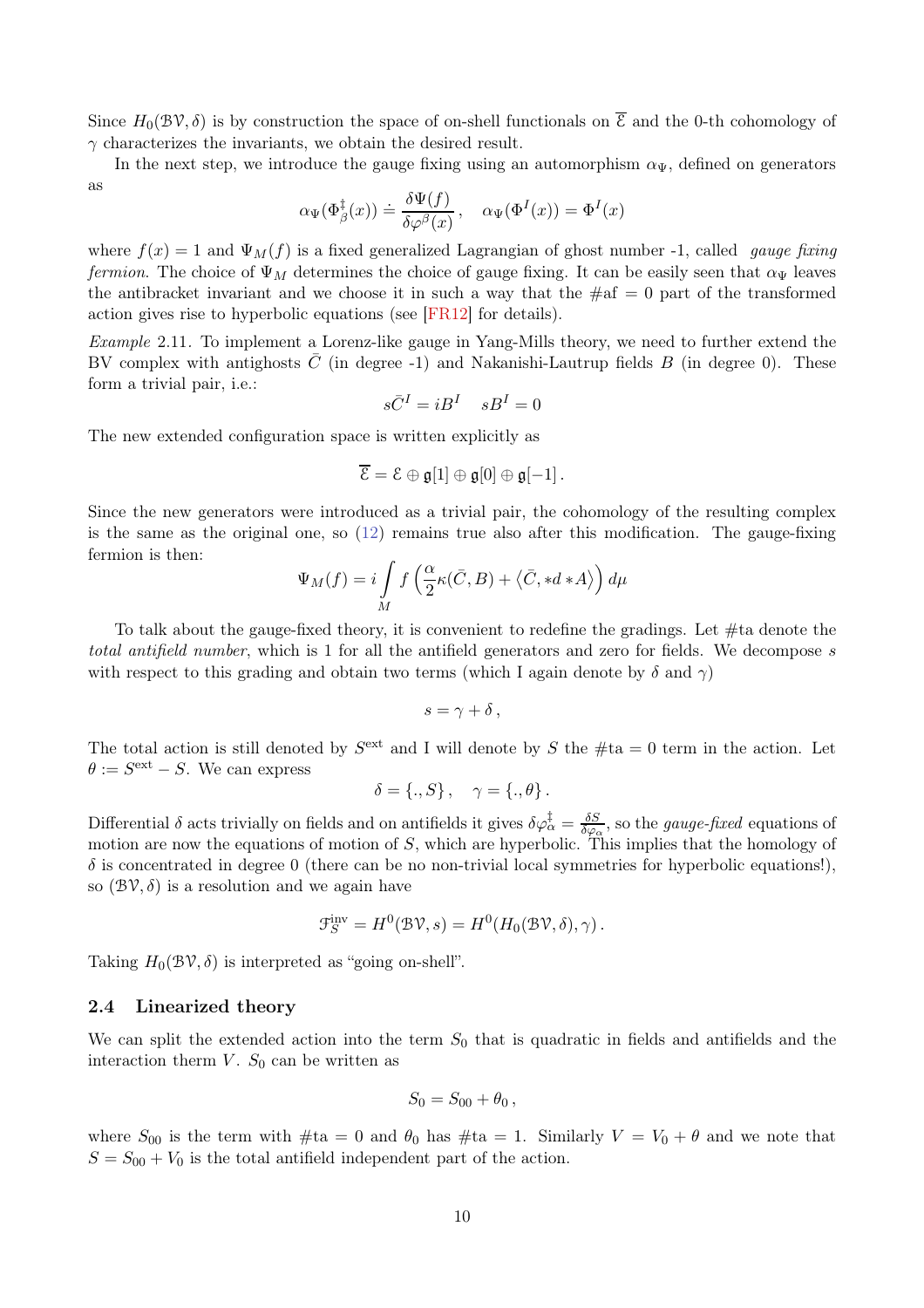We define the linearized BRST differential by

$$
\gamma_0 F \doteq \{ F, \theta_0 \},
$$

The total linearized BV differential  $s_0$  is

$$
s_0=\delta_0+\gamma_0\,,
$$

where  $\delta_0(\varphi_{\alpha}^{\ddagger}) = -\frac{\delta S_{00}}{\delta \varphi^{\alpha}}$ , so the homology of  $\delta_0$  describes the space of solutions to the linearized equations of motion. Denote

$$
\frac{\delta_l S_{00}}{\delta \varphi^{\alpha}(x)}(\varphi) \equiv P_{\alpha\beta}(x) (\varphi^{\beta}(x)),
$$

where each component  $P_{\alpha\beta}$  is a differential operator. For simplicity, we will often write the equations of motion using the index-free notation:  $P\varphi = 0$ .

In a similar manner, I will denote

$$
\frac{\delta_r \delta_l \theta_0}{\delta \varphi^{\sigma}(y) \delta \varphi_{\alpha}^{\dagger}(x)} \equiv K^{\alpha}_{\sigma}(x) \delta(y-x) ,
$$

where each  $K^{\alpha}_{\sigma}$  is a differential operator.

The cohomology of  $s_0$  is given by

$$
H^0(\mathcal{BV}, s_0) = H^0(H_0(\mathcal{BV}, \delta_0), \gamma_0),
$$

since  $(\mathcal{BV}, \delta_0)$  is a resolution. Taking  $H_0(\mathcal{BV}, \delta_0)$  is again understood as "going on shell" (this time for the linearized theory).<sup>[2](#page-10-0)</sup>

Assume that the gauge fixing was done in such a way that P is Green hyperbolic (for gauge theories and gravity this was shown in [\[FR12\]](#page-27-15)), meaning that there exist unique retarded and advanced Green functions  $\Delta^{A/R}$ , i.e. Green functions for the equations of motion operator P such that

$$
supp(\Delta^{R}(f)) \subset J^{+}(supp(f)), \qquad supp(\Delta^{A}(f)) \subset J^{-}(supp(f)).
$$

We define the Pauli-Jordan function by

$$
\Delta = \Delta^{\rm R} - \Delta^{\rm A}.
$$

The CME of the free theory allows one to prove some important properties that hold for  $\Delta^{A/R}$  and  $\Delta$ (see e.g. [\[Hol08,](#page-27-14) [Rej14\]](#page-28-8)).

**Lemma 2.12.** Assume that  $S_{00}$  is invariant under  $\gamma_0$  (i.e. the free CME holds) and  $S_{00}$  induces a normally hyperbolic system of equations of motion:  $P\varphi = 0$ . Let  $\Delta^*$  be a retarded, advanced or causal propagator corresponding to P. It follows that  $\Delta^*$  satisfies the "consistency conditions" (see [\[Hol08\]](#page-27-14)):

<span id="page-10-1"></span>
$$
\sum_{\sigma} ((-1)^{|\varphi^{\alpha}|} K^{\alpha}_{\sigma}(x') \Delta^*(x', x)^{\sigma \gamma} + K^{\gamma}_{\sigma}(x) \Delta^*(x', x)^{\alpha \sigma}) = 0, \qquad (13)
$$

Example 2.13. For Yang-Mills, these identities are:

$$
K_C^A(x)\Delta^*(x,y)^{C\overline{C}} + K_{\overline{B}}^{\overline{C}}(y)\Delta^*(x,y)^{A,B} = 0, \qquad -K_{\overline{B}}^{\overline{C}}(x)\Delta^*(x,y)^{BA} + K_C^A(y)\Delta^*(x,y)^{\overline{C}C} = 0,
$$

<span id="page-10-0"></span><sup>&</sup>lt;sup>2</sup>Here we note a difference with [\[Hol08\]](#page-27-14), where, in the example of Yang-Mills theory, the terms  $\nabla_\mu A_I^\ddagger$  $^\mu$  in  $s_0(c_I^\ddagger)$  and  $\overline{C}_I^{\ddagger}$  in  $s_0(B^{\ddagger})$  were attributed to the " $\delta_0$  part" of  $s_0$  rather than to the " $\gamma_0$  part". We will denote the operators used in [\[Hol08\]](#page-27-14) by  $\tilde{\gamma}_0$  and  $\tilde{\delta}_0$ , with  $s_0 = \tilde{\gamma}_0 + \tilde{\delta}_0$ . By direct inspection one can see that  $\tilde{\delta}_0$  does not respect the total antifield grading (since for example  $\tilde{\delta}_0(C_I^{\ddagger}) = id * d\overline{C}_I - dA_I^{\ddagger}$  has a term with  $\# \text{ta} = 0$  as well as a term with  $\# \text{ta} = 1$ ). Moreover,  $\tilde{\delta}_0$  is not nilpotent and it does not anti-commute with  $\tilde{\gamma}_0$ . Hence, from the cohomological perspective, using  $\delta_0$  and  $\gamma_0$  is more natural than using  $\delta_0$  and  $\tilde{\gamma}_0$ .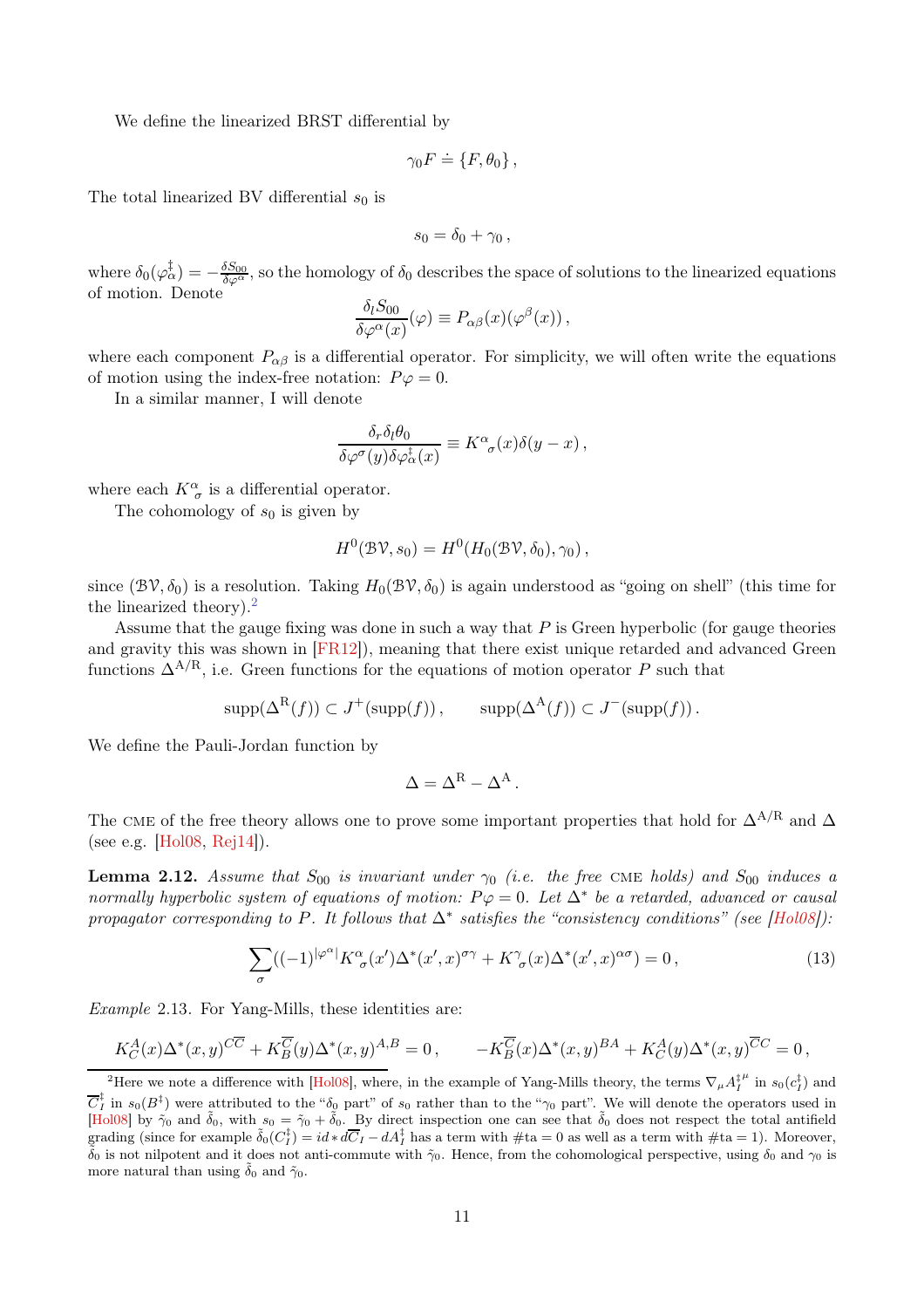or more explicitly:

$$
d_x \Delta_s^*(x, y) + \delta_y \Delta_v^*(x, y) = 0,
$$
  

$$
\delta_x \Delta_v(x, y) + d_y \Delta_s^*(x, y) = 0.
$$

These relations are an obvious consequence of the fact that d and  $\delta$  commute with the Hodge Laplacian.

The classical linearized theory is constructed by introducing the Peierls bracket given by:

<span id="page-11-3"></span>
$$
[F, G] = \sum_{\alpha, \beta} \left\langle \frac{\delta^r F}{\delta \varphi^{\alpha}}, \Delta^{\alpha \beta} \frac{\delta^l G}{\delta \varphi^{\beta}} \right\rangle, \tag{14}
$$

where  $F, G \in BV$ . Unfortunately, BV is not closed under this bracket and one needs to extend it to a larger space. A good candidate is the space  $B\mathcal{V}_{\mu c}$  of *microcausal* functions on  $T^*[-1]\overline{\mathcal{E}}$ , i.e. functionals that are smooth, compactly supported and their derivatives (with respect to both  $\varphi$  and  $\varphi^{\ddagger}$ ) satisfy the WF set condition:

$$
WF(F^{(n)}(\varphi,\varphi^{\ddagger})) \subset \Xi_n, \quad \forall n \in \mathbb{N}, \ \forall \varphi \in \overline{\mathcal{E}}(M), \tag{15}
$$

where  $\Xi_n$  is an open cone defined as

$$
\Xi_n \doteq T^*M^n \setminus \{(x_1, \ldots, x_n; k_1, \ldots, k_n) | (k_1, \ldots, k_n) \in (\overline{V}_+^n \cup \overline{V}_-^n)_{(x_1, \ldots, x_n)} \},
$$
\n(16)

### 2.5 Classical BV operator and the Møller maps

The key observation of [\[FR13\]](#page-27-16) is that one can *define* the interacting quantum BV operator by taking the free one and twisting it with the quantum Møller map. Then, one has to prove that the resulting map is local. The advantage of this viewpoint is that one separates the question of definition and existence of the quantum BV operator from the particular technical results one needs to establish its locality. The latter is crucial from the physical viewpoint, but mathematically, one could very well just go ahead with the non-local operator. To understand this idea better, it's good to first have a look at the classical case.

In the classical limit, the interacting classical BV operator should arise from a twist of the free one with the classical Møller map. Here we provide the direct proof that this is indeed the case.

Consider the theory with action  $S = S_0 + V$ . For simplicity, we will treat the interaction as a local compactly supported functional rather than a generlized Lagrangian. We will also omit the test function in  $S_0$ .

For S without non-trivial local symmetries, the inverse Møller map is defined as [\[DF03\]](#page-27-8) (see also [\[HR20\]](#page-27-21)):

<span id="page-11-0"></span>
$$
r_{\lambda V}^{-1}(F)(\varphi) \doteq F(\mathbf{r}_{\lambda V}^{-1}(\varphi)), \qquad (17)
$$

where

<span id="page-11-1"></span>
$$
\mathbf{r}_{\lambda V}^{-1}(\varphi) = \varphi + \lambda \Delta^{R} V^{(1)}(\varphi). \tag{18}
$$

and  $\Delta^R$  is the retarded Green function of the free theory. It can then be inverted as a formal power series to obtain the classical Møller map  $r_{\lambda V}$ , whereupon

<span id="page-11-2"></span>
$$
\mathbf{r}_{\lambda V}(\varphi) = \varphi - \lambda \Delta_{S_0}^{\mathcal{R}} V^{(1)}(\mathbf{r}_{\lambda V}(\varphi)), \qquad (19)
$$

which is the Yang-Feldmann equation.

In this way of defining things,  $r_{\lambda V}$  goes from the interacting to free theory and the image of  $r_{\lambda V}$ represents the interacting fields constructed from the free ones. We also have the intertwining relation:

$$
[r_{\lambda V}F, r_{\lambda V}G] = r_{\lambda V}[F, G]_V,
$$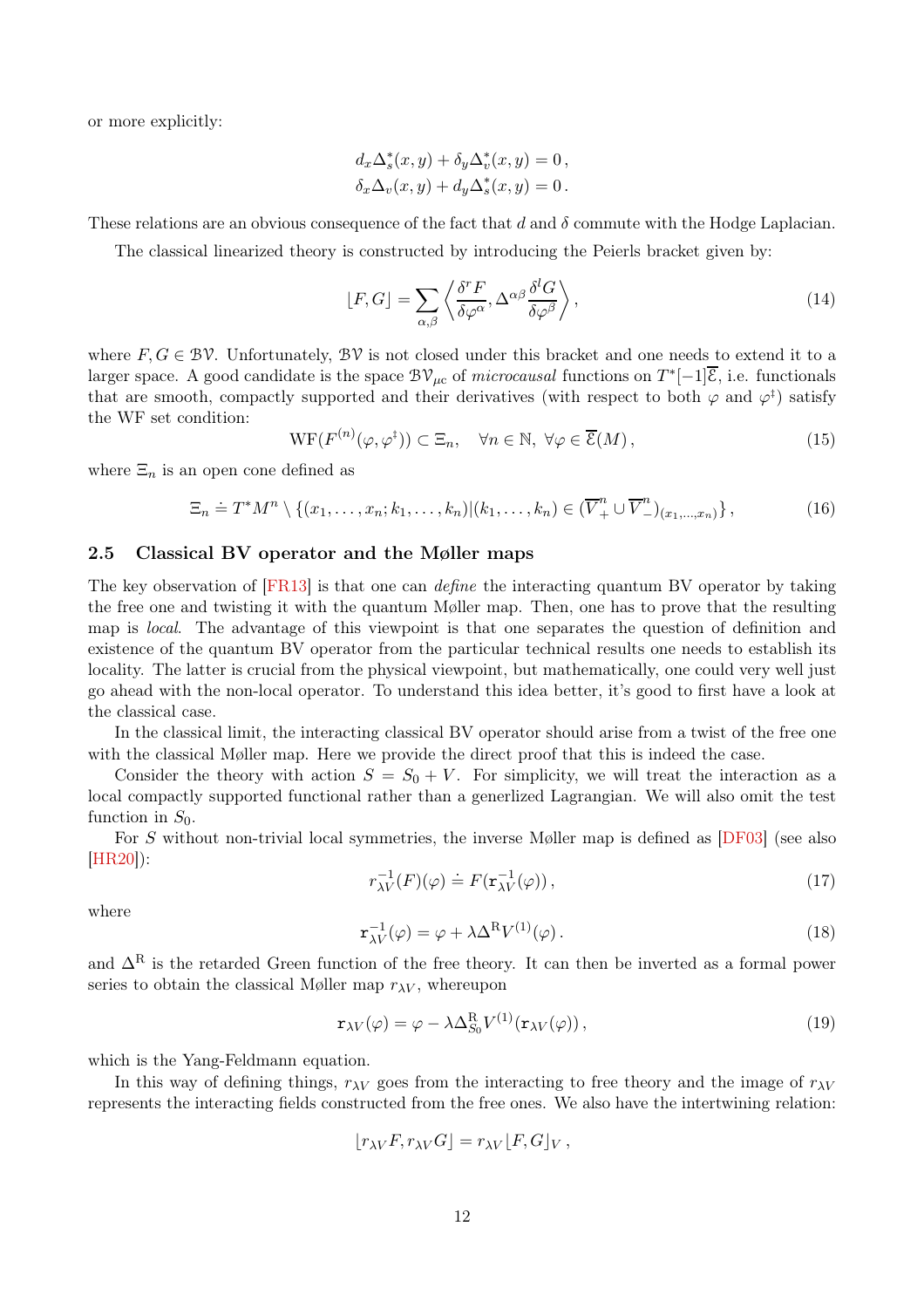where  $\lfloor .,. \rfloor$  and  $\lfloor .,. \rfloor_V$  are the free and the interacting Poisson bracket, respectively. Moreover, it is easily seen that  $r_{\lambda V}^{-1}$  maps the ideal generated by the free equations of motion to the ideal generated by the interacting equations of motion, i.e.:

$$
r_{\lambda V}^{-1} \frac{\delta S_0}{\delta \varphi} = r_{\lambda V}^{-1} (P \varphi) = P \varphi + \lambda P \circ \Delta^{\mathcal{R}} V^{(1)}(\varphi) = P \varphi + \lambda V^{(1)}(\varphi).
$$

It is, therefore compatible with taking the quotients by the both ideals.

In the BV-extended version, we set  $r_{\lambda V}$  to act trivial on antifields and the result above about intertwining the ideals implies that

<span id="page-12-0"></span>
$$
r_{\lambda V}^{-1} \circ \delta_0 = \delta \circ r_{\lambda V}^{-1}.
$$
\n<sup>(20)</sup>

Remark 2.14. Here some caution is required. Since  $r_{\lambda V}$  is a non-local map, the statement above does not imply that the local cohomologies of  $\delta$  and  $\delta_0$  are the same! When restricted to local functionals,  $\delta_0$  and  $\delta$  yield different cohomologies, as one would expect. In the literature, one always computes the local cohomologies of  $\delta_0$  and  $\delta$ , so the relation [\(20\)](#page-12-0) between these two operators has been apparently overlooked an might seem rather surprising on first sight.

We now move on to the more complicated case, where gauge symmetries are present. First of all, now  $S_0$  has two terms, one of which,  $S_{00}$  does not depend on the antifields and this is the term that defines P (and hence  $\Delta^R$ ).

The formula for the Møller operator is the same as in the scalar case [\(17\)](#page-11-0), but we need to replace  $(18)$  with

$$
\mathbf{r}_V^{-1}(\varphi^{\alpha}) = \varphi^{\alpha} + (\Delta^{\mathcal{R}})^{\alpha\beta} \frac{\delta_l V}{\delta \varphi^{\beta}}(\varphi) ,
$$

and [\(19\)](#page-11-2) with

$$
\mathbf{r}_V(\varphi^{\alpha}) = \varphi^{\alpha} - (\Delta^{\mathcal{R}})^{\alpha\beta} \frac{\delta_l V}{\delta \varphi^{\beta}}(\mathbf{r}_V(\varphi)).
$$

<span id="page-12-1"></span>**Theorem 2.15.** Let  $X \in \mathcal{BV}$  and assume that  $S_0$  satisfies the classical master equation, then

$$
r_V^{-1}(\lbrace X, S_0 \rbrace) = \lbrace r_V^{-1}(X), S_0 + V \rbrace - \int \frac{\delta_r X}{\delta \varphi^{\gamma}(y)} (\mathbf{r}_V^{-1}(\varphi)) \Delta^{\mathcal{R}}(y, z)^{\gamma \beta} \frac{\delta_l}{\delta \varphi^{\beta}(z)} (\text{CME}(S)),
$$

where  $CME(S)$  is the classical master equations for the full theory.

Corollary 2.16. From theorem [2.15](#page-12-1) follows that, assuming CME, we can write the classical BV operator of the full theory as

$$
s = r_V^{-1} \circ s_0 \circ r_V,
$$

which is the classical analog of the definition of the quantum BV operator proposed in [\[FR13\]](#page-27-16).

The proof of the theorem is rather technical, so we present it in the appendix.

# 3 Quantization

#### 3.1 Free theory

The quantized algebra of free fields is constructed by means of *deformation quantization* of the classical algebra  $(\mathcal{BV}_{\mu c}, \langle ., .\rangle)$ . To this end, we equip the space of formal power series  $\mathcal{BV}_{\mu c}[[\hbar]]$  with a noncommutative star product which corresponds to the operator product of quantum observables.

Define the  $\star$ -product (deformation of the pointwise product) by

$$
F \star G \doteq m \circ \exp(i\hbar D_W)(F \otimes G),
$$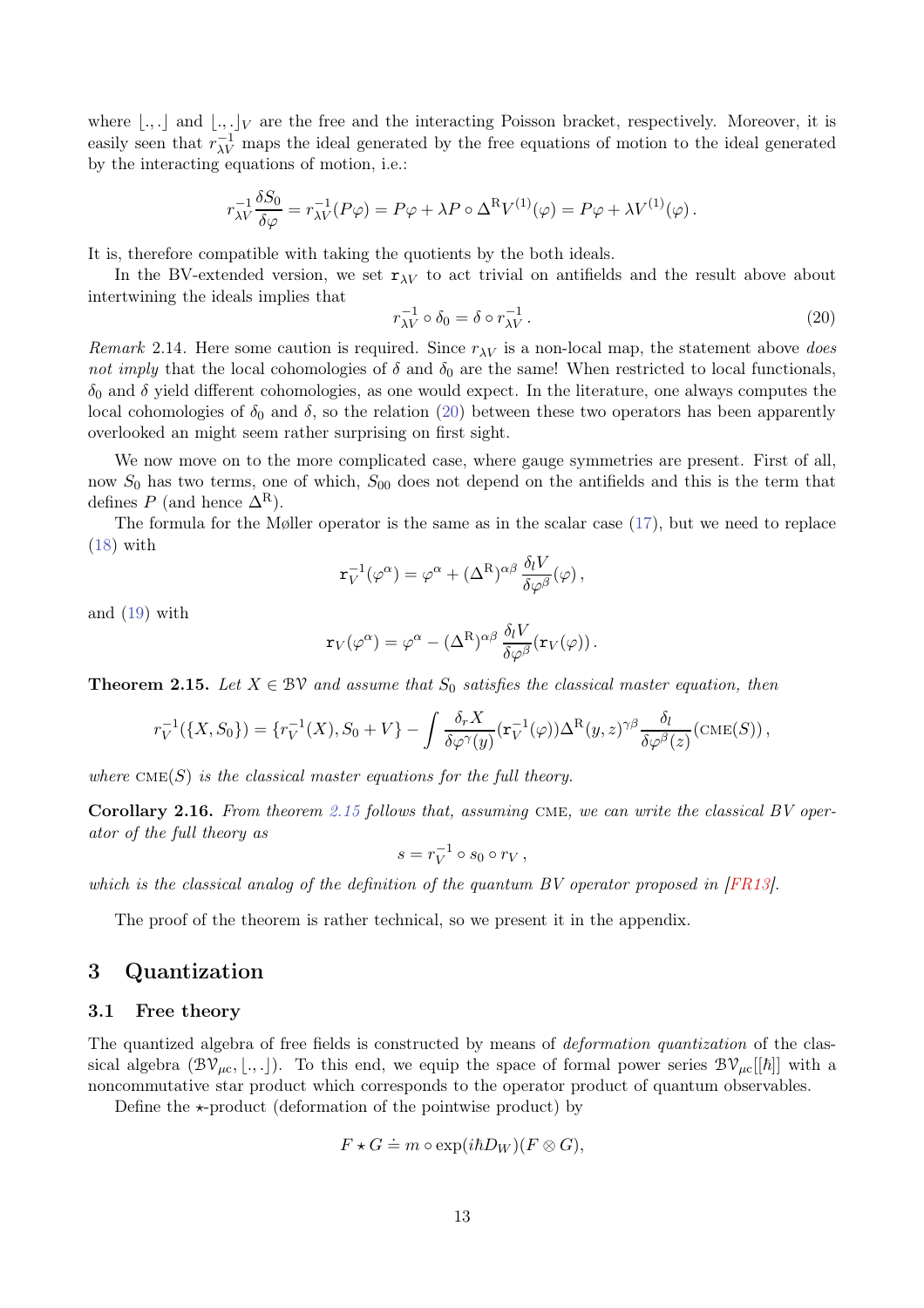where m is the multiplication operator, i.e.  $m(F \otimes G)(\varphi) = F(\varphi)G(\varphi)$ , and  $D_W$  is the functional differential operator defined by

$$
D_W \doteq \frac{1}{2} \sum_{\alpha,\beta} \left\langle W^{\alpha\beta}, \frac{\delta^l}{\delta \varphi^\alpha} \otimes \frac{\delta^r}{\delta \varphi^\beta} \right\rangle \,.
$$

with  $W$ , the 2-point function of a Hadamard state. W is positive definite, satisfies the appropriate wavefront set condition [\[Rad96\]](#page-28-9) and we have  $W = \frac{i}{2}\Delta + H$ , where H is a symmetric bisolution for P. In addition to these standard properties, we also need to require the *consistency condition* [\[Hol08\]](#page-27-14) on the symmetric part:

<span id="page-13-0"></span>
$$
\sum_{\sigma} ((-1)^{|\varphi^{\alpha}|} K^{\alpha}_{\sigma}(x')H(x',x)^{\sigma\gamma} + K^{\gamma}_{\sigma}(x)H(x',x)^{\alpha\sigma}) = 0, \qquad (21)
$$

Note that this is automatically fulfilled for  $\Delta$  (see [\(13\)](#page-10-1)). Under this condition,  $\gamma_0$  is a right derivation with respect to the star product. Since  $W$  is a solution for the linearized equations of motion operator P,  $\delta_0$  is also a right derivation with respect to  $\star$ . We can therefore conclude that

$$
s_0(X \star Y) = (-1)^{\#gh(Y)} s_0 X \star Y + X \star s_0 Y.
$$

### 3.2 Interacting theory

#### 3.2.1 Time-ordered products

For simplicity, we start our discussion by considering *regular functionals* (functionals whose derivatives at every point are smooth compactly supported functions) on  $T^*[-1]\overline{\mathcal{E}}$ . We use the notation  $\mathcal{BV}_{reg}$ .

The *time-ordering operator*  $\mathcal T$  is defined as:

$$
\Im F(\varphi) \doteq e^{\frac{\hbar}{2}\mathcal{D}_{\Delta^{\mathrm{F}}}} \ ,
$$

where, for an integral kernel  $K$ , we define

$$
\mathcal{D}_K \doteq \sum_{\alpha,\beta} \left\langle K^{\alpha\beta}, \frac{\delta^l}{\delta\varphi^{\alpha}} \frac{\delta^r}{\varphi^{\beta}} \right\rangle
$$

and  $\Delta^{\rm F} = \frac{i}{2}$  $\frac{i}{2}(\Delta^{\mathbf{A}} + \Delta^{\mathbf{R}}) + H.$ 

Formally, T corresponds to the operator of convolution with the oscillating Gaussian measure "with covariance  $i\hbar\Delta^{F}$ ",

$$
\mathcal{T}F(\varphi) \stackrel{\text{formal}}{=} \int F(\varphi - \phi) \, d\mu_{i\hbar\Delta_F}(\phi) \; .
$$

We define the *time-ordered product*  $\cdot_{\mathcal{T}}$  on  $\mathcal{BV}_{\text{reg}}[[\hbar]]$  by:

$$
F \cdot_{\mathfrak{T}} G \doteq \mathfrak{T}(\mathfrak{T}^{-1}F \cdot \mathfrak{T}^{-1}G)
$$

Remark 3.1. Note that  $\cdot$  is the time-ordered version of  $\star$ , in the sense that  $F \cdot \tau G = F \star G$  if the support of F is later than the support of G and  $F \cdot T G = G \star F$ , if the support of G is later than the support of  $F$ .

#### 3.2.2 Peierls bracket from the antibracket

Before I continue with the interacting theory, I would like to address one more issue, often omitted in the literature: the precise relation between the antibracket [\(10\)](#page-8-1) and the Peierls bracket [\(14\)](#page-11-3). The example of the scalar field has been discussed in [\[GR20\]](#page-27-18). Here I give the general statement.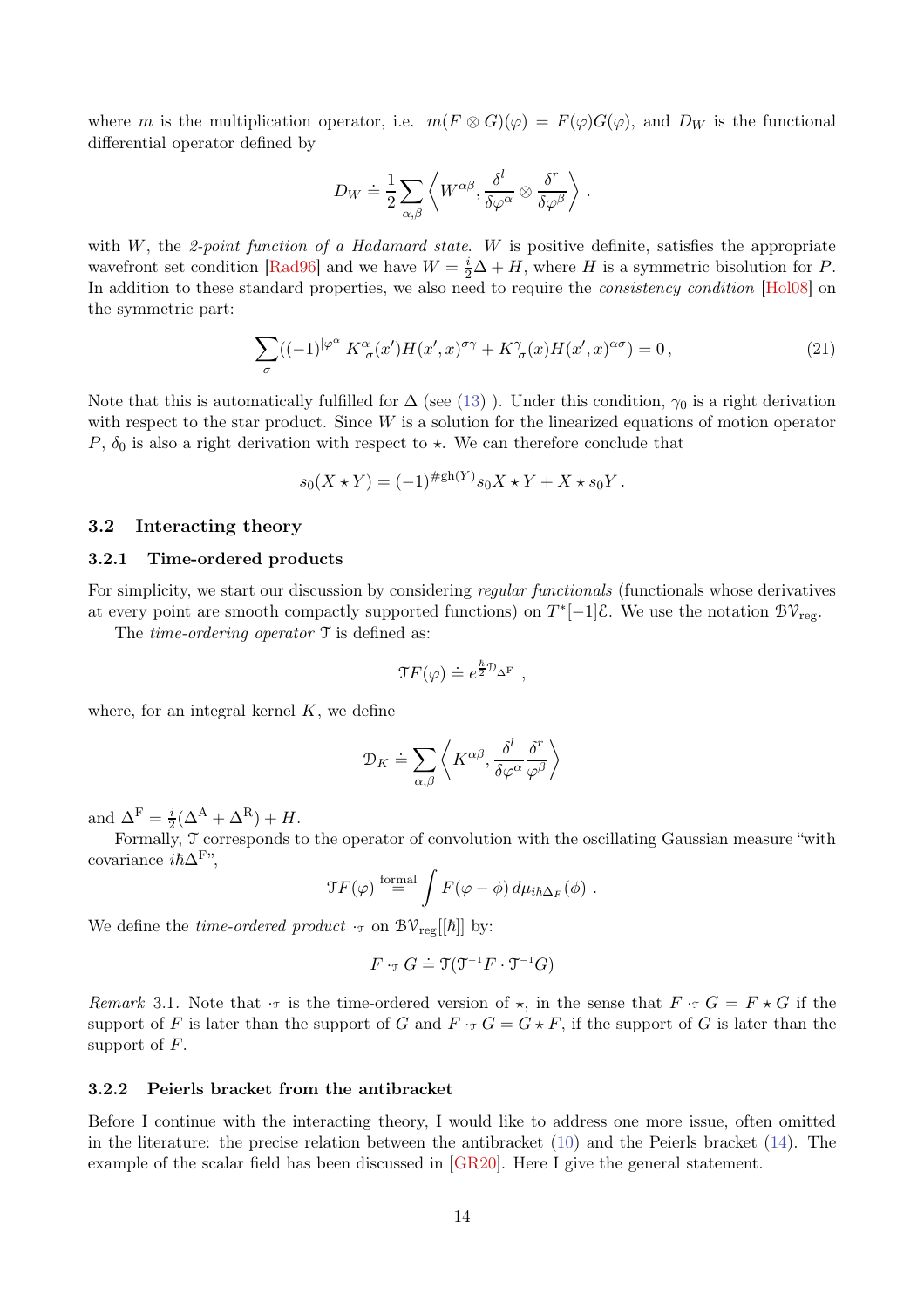First of all, I need to introduce one more key concept from the AQFT axiomatic framework, which is yet another way to describe the dynamics of the theory. In AQFT, a QFT model is specified by assigning algebras of observables  $\mathfrak{A}(0)$  to relatively compact regions  $0 \subset \mathcal{M}$  of a given spacetime. In the original work of Haag and Kastler  $[HK64]$  these algebras were assumed to be  $C^*$ -algebra, but to allow for the use of perturbative methods and homological algebra, one has to weaken this assumption. In [\[GR20\]](#page-27-18), together with Gwilliam, we use instead chain complexes in associative, unital ∗-algebras. Being unital means that they have a unit (one can think of it as the identity operator) and ∗ is an involution, the abstract notion of taking the adjoint of an operator. For a more general formulation using homotopical algebra see [\[BSW19\]](#page-26-16).

*Example* 3.2. As an example, consider  $\mathfrak{A}(0) = (\mathcal{BV}(0)[\hbar]] \star)$ , as defined in the previous section, where  $\mathcal{BV}(\mathcal{O})$  is obtained by restricting to functionals supported inside a relatively compact  $\mathcal{O} \subset M$ . It is clearly an associative algebra (the product is  $\star$ ), the unit is the constant functional 1 and the involution is complex conjugation. It is also a chain complex, where the differential is  $s_0$ .

Let  $0 \mapsto \mathfrak{A}(0)$ , with differential d and product  $\star$ , be an assignment of such chain complexes in algebras to regions. There are two important axioms to impose here:

- Einstein causality: for  $\mathcal{O}_1, \mathcal{O}_2$  that are spacelike to each other, the commutar  $[\mathfrak{A}(\mathcal{O}_1), \mathfrak{A}(\mathcal{O}_2)] =$ dX for some  $X \in \mathfrak{A}(\mathfrak{O})$  for any  $\mathfrak{O}$  that contains both  $\mathfrak{O}$ .
- Time-slice axiom: for any N a neighborhood of a Cauchy surface<sup>[3](#page-14-0)</sup> in the region  $0 \subset M$ , the map  $\mathfrak{A}(\mathcal{N})$  and  $\mathfrak{A}(\mathcal{O})$  are quasi-isomorphic, i.e. isomorphic on the level of cohomology groups.

The first axiom is the weak version of causality. The second is the quantum analog of well-posedness of the Cauchy problem.

Recall that  $\star$  arises from the deformation of the Peierls bracket  $\lfloor ., . \rfloor$  [\(14\)](#page-11-3), so we will start in the quantum theory. Assume we have a theory  $\mathfrak A$  with the product  $\star$  and the differential d that obeys the time-slice axiom and we have a time-ordered product  $\cdot_{\tau}$  associated with  $\star$ . Take  $F, G \in \mathfrak{A}(0)$  and consider Cauchy surfaces to the future and to the past of  $\mathcal{O}$ , denoted  $\mathcal{N}_+$  and  $\mathcal{N}_-$ . The time-slice axiom implies that there exist maps  $\beta_-$  and  $\beta_+$  such that  $\beta_+(F)$  is localized in the future of O and  $\beta_-(F)$ in the past. Using the time-slice axiom, modulo the image od d, we can write the  $\star$ -commutator of F and G as

$$
i\hbar[G,F]_\star = G \star F - F \star G = G \star \beta_+(F) - \beta_-(F) \star G = G \cdot \tau \beta_+(F) - \beta_-(F) \cdot \tau G \mod \text{Im}d
$$

From the time-slice axiom follows also that there exists  $\Psi$  such that  $\beta_{-}F - \beta_{+}F = s_0\Psi$ . Hence we rewrite the  $\star$  commutator as

$$
[G,F]_\star = G \star \beta_+(F) - \beta_-(F) \star G = G \cdot_\text{T} \beta_+(F) - \beta_-(F) \cdot_\text{T} G = G \cdot_\text{T} (\beta_- F - \beta_+ F) = G \cdot_\text{T} d\Psi,
$$

for some Ψ. Therefore, we can express the Peierls bracket as

$$
i\hbar
$$
  $[G, F] = G \cdot \mathcal{F} s_0 \Psi \mod \hbar^2$ ,  $\text{Im}d$ .

Assume that  $dG = 0$ . We can re-write the right-hand side using the antibracket as follows:

$$
i\hbar
$$
  $[G, F] = s_0(G \cdot \mathcal{F} \Psi) + i\hbar \{G, \Psi\}$  mod  $\hbar^2$ ,  $\text{Im}d$ .

Hence

$$
[G, F] = \{G, \Psi\} \mod \hbar, \text{Im},
$$

which can be thought of as the *intrinsic definition of the Peierls bracket, given the antibracket and the* time-ordered product in a theory satisfying time-slice axiom.

<span id="page-14-0"></span> $3A$  hypersurface in M such that every inextendible causal curve intersects it exactly once. Cauchy surfaces are used for formulating initial-value problems for normally hyperbolic operators, e.g. the wave operator.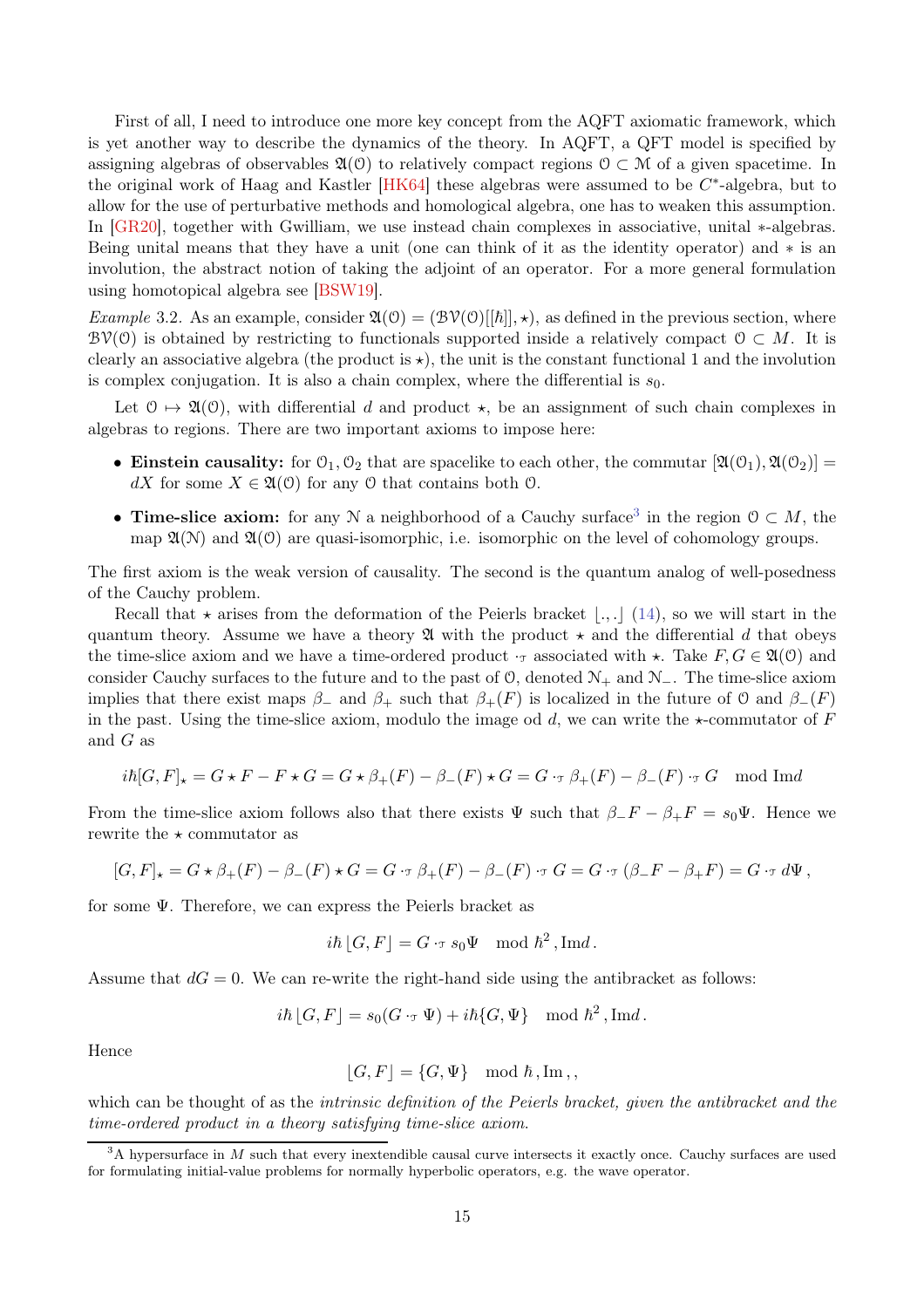#### 3.2.3 Interaction

We model interactions as functionals V and for the moment assume  $V \in \mathcal{BV}_{reg}$ . We define the quantum observable (of the free theory), associated with  $V$ , as  $TV$ . In the language of deformation quantization, we can say that we use  $\mathcal T$  as the *quantization map*. By analogy to normal ordering, we use the notation  $\mathfrak{T}V \equiv :V$ :.

We define the formal S-matrix,  $\mathcal{S}(\lambda:V: \mathcal{V}) \in \mathcal{BV}_{reg}((\hbar))[[\lambda]]$  by

$$
\mathcal{S}(\lambda V) \doteq e_{\mathcal{T}}^{i\lambda\,:\,V:\,/\hbar} = \mathcal{T}(e^{i\lambda V/\hbar})\,.
$$

Interacting fields are elements of  $\mathcal{BV}_{\text{reg}}[[\hbar,\lambda]]$  given by

$$
R_{\lambda V}(F) \doteq (e_{\mathcal{T}}^{i\lambda : V : / \hbar})^{\star - 1} \star (e_{\mathcal{T}}^{i\lambda : V : / \hbar} \cdot_{\mathcal{T}} : F : ) = -i\hbar \frac{d}{d\mu} \mathcal{S}(\lambda V)^{-1} \mathcal{S}(\lambda V + \mu F)|_{\mu = 0}
$$

For  $\lambda = 0$ , we recover  $R_0(F) = F$ : We define the *interacting star product* as:

$$
F \star_{int} G \doteq R_V^{-1} (R_V(F) \star R_V(G)),
$$

#### 3.2.4 Renormalization problem

The problem that one faces is that interesting interactions and observables are local, but not regular. In fact, polynomial local functionals of order greater than one cannot be regular, as illustrated in the example below.

Example 3.3. Consider the free scalar field and the functional

$$
F(\varphi) = \int f(x, y)\varphi(x)\varphi(y)d\mu(x)d\mu(y), \quad f \in \mathcal{D}(M^2) := \mathcal{C}_c^{\infty}(M^2, \mathbb{R}),
$$

which is regular. Now constrast it with

$$
F(\varphi) = \int f \varphi^2 d\mu = \int f(x) \delta(x - y) \varphi(x) \varphi(y) d\mu(x) d\mu(y),
$$

which is local, but fails to be regular, since the second derivative is:

$$
F^{(2)}(\varphi)(x,y) = f(x)\delta(x-y)d\mu(x)d\mu(y),
$$

i.e. it is not smooth.

Because of singularities of  $\Delta^F$ , the time-ordered product  $\cdot$ <sub>T</sub> is not well defined on local, non-linear functionals, but the physical interactions are usually local!

The *renormalization problem* is then to extend S to local arguments by extending time-ordered products:

$$
\mathcal{S}(V) = \sum_{n=0}^{\infty} \frac{1}{n!} \mathcal{T}_n(V, ..., V).
$$

We note that the time-ordered product  $\mathcal{T}_n(F_1, ..., F_n) \doteq F_1 \cdot_{\mathcal{T}} ... \cdot_{\mathcal{T}} F_n$  of n local functionals is well defined if their supports are pairwise disjoint. To extend  $\mathcal{T}_n$  to arbitrary local functionals we use the causal approach of Epstein and Glaser (causal perturbation theory). The crucial property one uses in this process is the *causal factorization property*: if the supports of  $F_1 \ldots F_k$  are later than the supports of  $F_{k+1}, \ldots F_n$ , then

$$
\mathfrak{T}_n(F_1 \otimes \cdots \otimes F_n) = \mathfrak{T}_k(F_1 \otimes \cdots \otimes F_k) \star \mathfrak{T}_{n-k}(F_{k+1} \otimes \cdots \otimes F_n), \qquad (22)
$$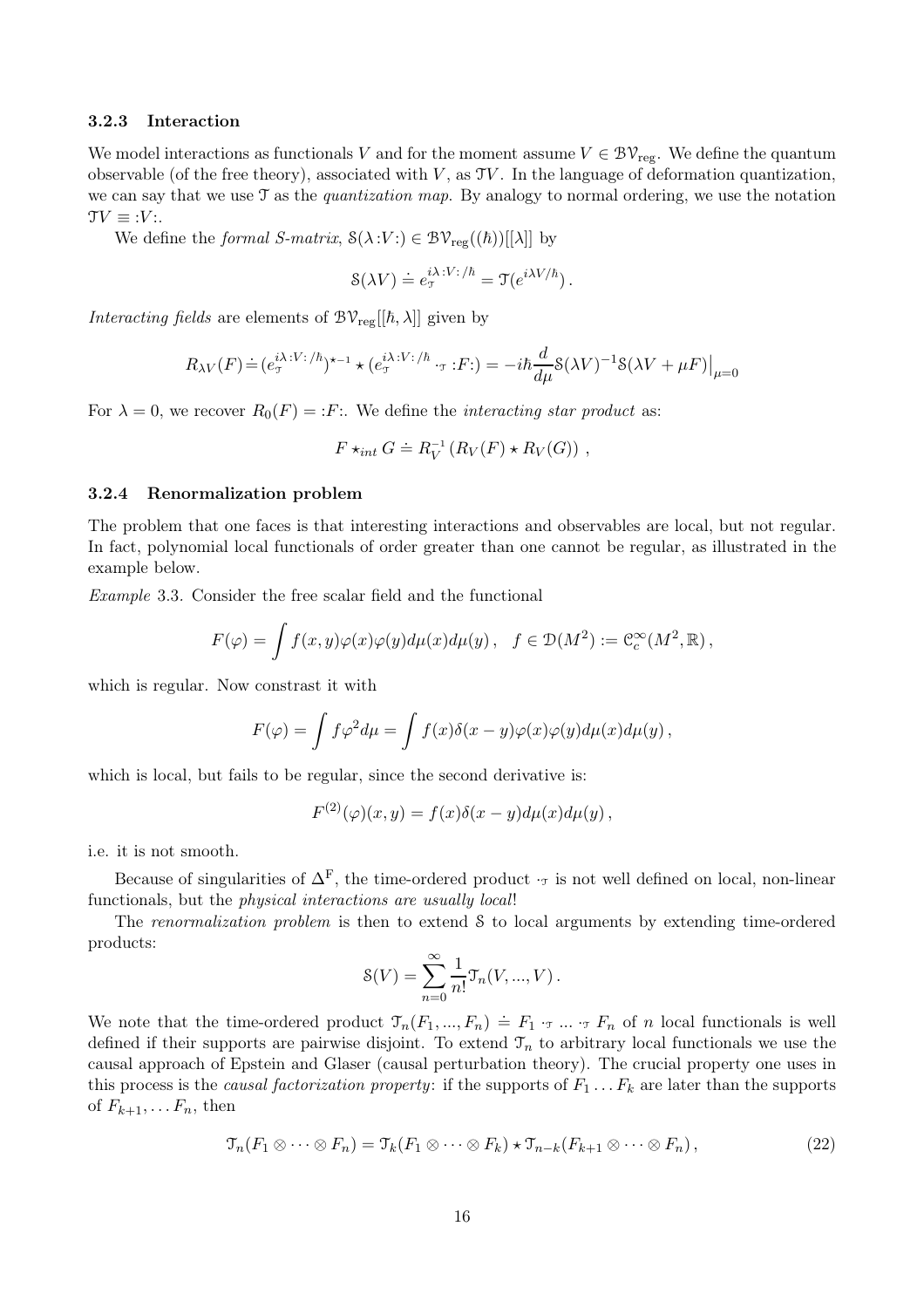# 3.3 QME and the quantum BV operator

In the framework of [\[FR13\]](#page-27-16), an important role is played by the condition that the S-matrix is invariant under the free classical BV operator:

<span id="page-16-0"></span>
$$
s_0\left(e_{\tau}^{i\cdot V:\n}\right) = 0,\t\t(23)
$$

There is a very useful identity satisfied by T, namely:

<span id="page-16-1"></span>
$$
\delta_0(\mathfrak{T}F) = \mathfrak{T}(\delta_0 F - i\hbar \bigtriangleup F), \qquad (24)
$$

where  $\triangle$  is the *BV Laplacian*, defined by:

<span id="page-16-4"></span>
$$
\triangle X = (-1)^{(1+\#\text{gh}(X))} \sum_{\alpha} \int dx \frac{\delta_r^2 X}{\delta \varphi^{\alpha}(x) \delta \varphi_{\alpha}^{\dagger}(x)}.
$$
\n(25)

Moreover, from the consistency conditions [\(21\)](#page-13-0) follows that

<span id="page-16-2"></span>
$$
\mathcal{T} \circ \gamma_0 = \gamma_0 \circ \mathcal{T} \tag{26}
$$

Putting these two together, we note that the left-hand side of [\(23\)](#page-16-0) can be rewritten as:

$$
s_0\left(e^{i:V:\/\hbar}_{\mathcal{I}}\right) = \mathcal{T}\left(s_0e^{iV/\hbar} - i\hbar \bigtriangleup e^{iV/\hbar}\right) = \mathcal{T}\left(e^{iV/\hbar}\left(\frac{i}{\hbar}\{V, S_0\} + \frac{i}{2\hbar}\{V, V\} + \bigtriangleup(V)\right)\right)
$$

Setting  $\Delta S_0 = 0$  (for symmetry reasons) and using the classical master equation, we can conclude that

$$
s_0\left(e_{\mathcal{T}}^{i:V:\hbar}\right) = \frac{i}{\hbar}e_{\mathcal{T}}^{i:V:\hbar} \cdot_{\mathcal{T}} \mathcal{T}\left(\frac{1}{2}\{S_0 + V, S_0 + V\} - i\hbar \bigtriangleup (S_0 + V)\right)
$$

and we observe that the condition  $(23)$  is in fact equivalent to the *quantum master equation* ( $QME$ ):

$$
\frac{1}{2}\{S_0 + V, S_0 + V\} = i\hbar \bigtriangleup (S_0 + V),
$$

understood as a condition on V, which turns out to be important for the locality of the quantum  $BV$ operator. In the free theory, we define it as follows:

<span id="page-16-3"></span>
$$
\hat{s}_0 \doteq \mathfrak{I}^{-1} \circ s_0 \circ \mathfrak{I},\tag{27}
$$

so from  $(24)$  and  $(26)$  follows that

$$
\hat{s}_0 = s_0 - i\hbar \bigtriangleup.
$$

In the interacting theory, the quantum BV operator  $\hat{s}$  is defined on regular functionals by:

$$
\hat{s} = R_V^{-1} \circ s_0 \circ R_V,
$$

so it is the twist of the free classical BV operator by the (non-local!) map that intertwines the free and the interacting theory. The classical limit of this definition makes sense, as demonstrated in theorem [2.15.](#page-12-1)

The 0th cohomology of  $\hat{s}$  characterizes quantum gauge invariant observables. Assuming QME,

$$
\hat{s}F = e_{\tau}^{-i\cdot V:\prime\hbar} \cdot_{\tau} s_0 \left( e_{\tau}^{i\cdot V:\prime\hbar} \cdot_{\tau} :F : \right) = \{ F, S_0 + V \} - i\hbar \bigtriangleup (F) = s_0 - i\hbar \bigtriangleup (F) .
$$

The second equality is particularly striking, since it shows that  $\hat{s}$  is *local*. In contrast to other frameworks, in our approach QME is not necessary for the nilpotency of  $\hat{s}$  (this is true by definition), but is crucial for its locality.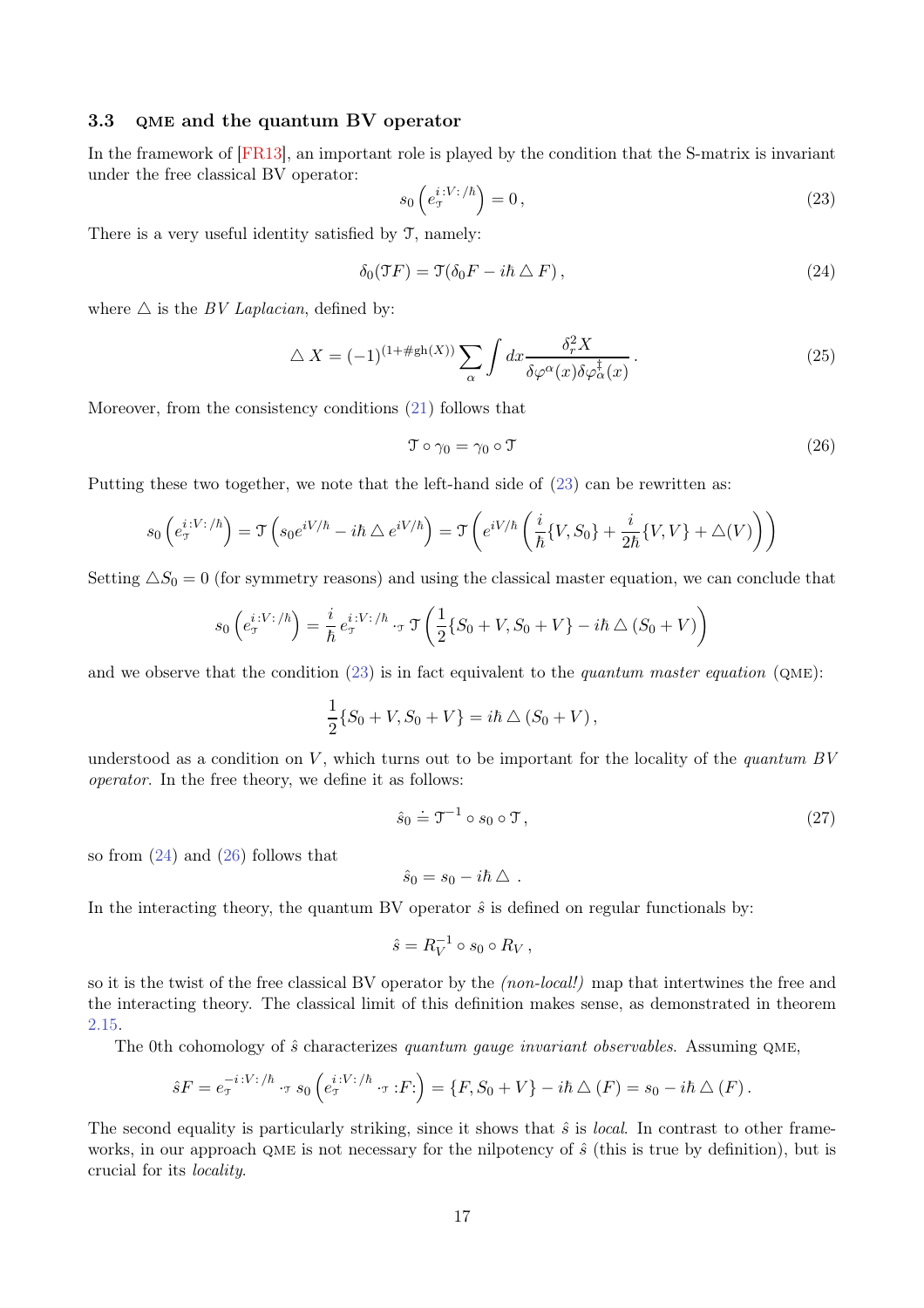### 3.4 Renormalized qme and quantum BV operator

To extend QME and  $\hat{s}$  to local observables, I replace now  $\cdot_{\tau}$  with the renormalized time-ordered product.

**Theorem 3.4** ([\[FR13\]](#page-27-16)). The renormalized time-ordered product  $\cdot_{\text{Tr}}$  is an associative product on  $\mathcal{T}_r(\mathcal{F})$ given by

$$
F\cdot_{\mathfrak{T}_{\mathbf{r}}} G \doteq \mathfrak{T}_{\mathbf{r}}(\mathfrak{T}_{\mathbf{r}}^{-1}F\cdot \mathfrak{T}_{\mathbf{r}}^{-1}G),
$$

where  $\mathfrak{T}_{\rm r} : \mathfrak{F}[[\hbar]] \to \mathfrak{T}_{\rm r}(\mathfrak{F})[[\hbar]]$  is defined as

$$
\mathfrak{T}_{r}=(\oplus_{n}\mathfrak{T}_{r}^{n})\circ\beta\,,
$$

where  $\beta : \mathfrak{T}_{r} : \mathfrak{F} \to S^{\bullet} \mathfrak{F}_{\text{loc}}^{(0)}$  is the inverse of multiplication m and we set  $\mathfrak{T}_{r}|_{\mathfrak{F}_{\text{loc}}} = \text{id}$  (so  $V := V$ ).

Since  $\cdot_{\tau_r}$  is an associative, commutative product, we can use it in place of  $\cdot_{\tau}$  and define the renormalized QME and the quantum BV operator using formulas  $(23)$  and  $(27)$ . These formulas get even simpler if we use the anomalous Master Ward Identity [\[BD08,](#page-26-6) [Hol08\]](#page-27-14):

<span id="page-17-0"></span>
$$
s_0(e_{\tau_r}^{i:V;/\hbar}) \equiv \{e_{\tau_r}^{iV/\hbar}, S_0\} = \frac{i}{\hbar} e_{\tau_r}^{iV/\hbar} \cdot_{\tau_r} (\frac{1}{2} \{V + S_0, V + S_0\}_{\tau_r} - i\hbar \Delta_V), \tag{28}
$$

where  $\Delta_V$  is identified with the *anomaly term*. If  $S_0$  does not depend on antifields, [\(28\)](#page-17-0) reduces to:

<span id="page-17-1"></span>
$$
\int \left( e_{\tau_{\rm r}}^{iV/\hbar} \cdot_{\tau_{\rm r}} \frac{\delta V}{\delta \varphi^{\ddagger}(x)} \right) \star \frac{\delta S_0}{\delta \varphi(x)} = e_{\tau_{\rm r}}^{iV/\hbar} \cdot_{\tau_{\rm r}} \left( \frac{1}{2} \{ V + S_0, V + S_0 \}_{\tau_{\rm r}} - i\hbar \Delta_V \right), \tag{29}
$$

Remark 3.5. Note that for regular V one has

$$
s_0(e^{i:V:\hbar})_{\mathfrak{I}} = \mathfrak{T}(\hat{s}_0 e^{iV/\hbar}) = \mathfrak{T}(s_0 e^{iV/\hbar} - i\hbar \triangle e^{iV/\hbar})
$$
  
=  $\frac{i}{\hbar} e^{i:V:\hbar} \cdot \mathfrak{T} \left( \{V, S_0\} + \frac{1}{2} \{V, V\} - i\hbar \triangle V \right) = \frac{i}{\hbar} e^{i:V:\hbar} \cdot \mathfrak{T} \left( \frac{1}{2} \{S_0 + V, S_0 + V\} - i\hbar \triangle V \right)$ ,

so the MWI is the renormalized version of this identity.

The renormalized quantum master equation is therefore:

$$
\frac{1}{2}\{V + S_0, V + S_0\} - i\hbar\Delta_V = 0.
$$

Replacing V with  $V + \lambda F$  in [\(28\)](#page-17-0) and differentiating with respect to  $\lambda$  leads to the following identity for the classical BV operator:

$$
s_0(e^{i:V:\/\hbar}_{\mathbf{T}_\mathbf{r}}\cdot\mathbf{r}_\mathbf{r}) = \frac{i}{\hbar}e^{iV/\hbar}_{\mathbf{T}_\mathbf{r}}\cdot\mathbf{r} \mathbf{T}_\mathbf{r}\left(\{F,V+S_0\}_{\mathbf{T}_\mathbf{r}}-i\hbar\bigtriangleup_V F + \frac{i}{\hbar}F\left(\frac{1}{2}\{S_0+V,S_0+V\}-i\hbar\bigtriangleup_V\right)\right)
$$

where  $\Delta_V(F) \doteq \frac{d}{d\lambda} \Delta_{V+\lambda F}\big|_{\lambda=0}$ . Assuming that the renormalized QME holds, this reduces to:

$$
s_0(e_{\mathfrak{T}_{\mathrm{r}}}^{i:V:\,/\hbar}\cdot_{\mathfrak{T}_{\mathrm{r}}} F)=\frac{i}{\hbar}e_{\mathfrak{T}_{\mathrm{r}}}^{iV/\hbar}\cdot_{\mathfrak{T}_{\mathrm{r}}}\mathfrak{T}_{\mathrm{r}}\left(\{F,V+S_0\}_{\mathfrak{T}_{\mathrm{r}}}-i\hbar\bigtriangleup_V F\right)\,,
$$

so the renormalized BV operator takes the form:

$$
\hat{s}F = \{F, V + S_0\} - i\hbar \,\triangle_V (F) \,,
$$

Hence, by using the renormalized time ordered product  $\tau_r$ , we obtained in place of  $\Delta(X)$ , the interaction-dependent operator  $\Delta_V(X)$  (the anomaly). It is of order  $\mathcal{O}(\hbar)$  and local. In the renormalized theory,  $\Delta_V$  is well-defined on local vector fields, in contrast to  $\Delta$ .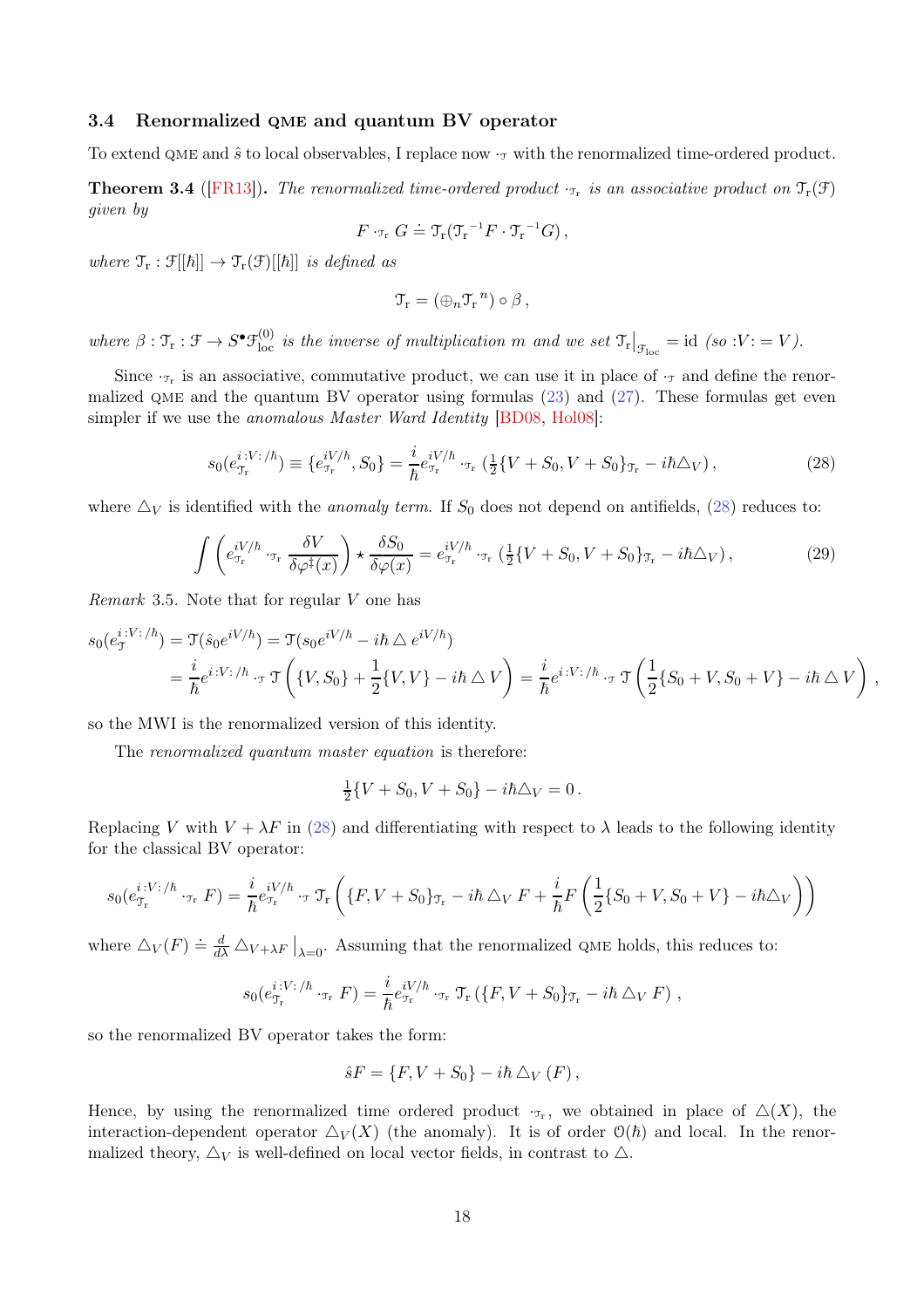# 4 Towards a non-perturbative formulation

### 4.1 Local S-matrices

In a recent paper [\[BF20\]](#page-26-11) Buchholz and Fredenhagen have shown that one can formulate interacting quantum theory of the scalar field in terms of local S-matrices S, treated as a family of unitaries labelled by local functionals, generating a  $C^*$ -algebra. One then imposes relations that the S-matrices satisfy.

<span id="page-18-1"></span>Let  $F_1, F_2$  be local functionals and let  $F_1 \prec F_2$  denote the relation: supp  $F_1$  is not to the future of supp  $F_2$  (i.e. supp  $F_1$  does not intersect  $J^+(\text{supp } F_2)$ ). Local S-matrices are required to satisfy:

## <span id="page-18-0"></span>S1 Identity preserving:  $\mathcal{S}(0) = 1$ .

S2 Locality: S satisfies the Hammerstein property, i.e.  $F_1 \prec F_2$  implies that

$$
\mathcal{S}(F_1 + F + F_2) = \mathcal{S}(F_1 + F)\mathcal{S}(F)^{-1}\mathcal{S}(F + F_2),
$$

where  $F_1, F, F_2 \in \mathcal{F}_{loc}$ .

Using time-ordered products and star products, one can construct a concrete realization of local S-matrices. Following  $[BF20]$ , I will denote by  $\mathfrak A$  the group algebra over  $\mathbb C$  of the free group generated by elements  $\mathcal{S}(F)$ ,  $F \in \mathcal{F}_{loc}$ , modulo relations **[S2](#page-18-0)** and **[S1](#page-18-1)**. Additionally, for a fixed  $L \in \mathcal{L}$  (this is interpreted as the Lagrangian of the theory), one defines  $\mathfrak{A}_L$  by also quotienting by the following relation proposed by [\[BF20\]](#page-26-11) that encodes the dynamics:

<span id="page-18-2"></span>
$$
\mathcal{S}(F)\mathcal{S}(\delta L(\varphi)) = \mathcal{S}(F^{\varphi} + \delta L(\varphi)) = \mathcal{S}(\delta L(\varphi))\mathcal{S}(F). \tag{S3}
$$

where  $F^{\varphi}(\psi) \doteq F(\varphi + \psi), \varphi, \psi \in \mathcal{E}$  and  $\delta L$  is given in Def. [2.7.](#page-4-1)

Physically, ([S3](#page-18-2)) is interpreted as the Schwinger-Dyson equation on the level of local S-matrices.

#### 4.2 Schwinger-Dyson equation from translation symmetry

In BV formalism in finite dimensions, the Schwinger-Dyson equation is the consequence of the translation invariance of the path integral measure. Using the formal S-matrix language, the condition [S3](#page-18-2) should be an expression of symmetry under translations in E.

Firstly, note that the group  $(\mathcal{E}_c, +)$  of compactly supported configurations acts on  $\mathcal{E}$  by  $\sigma_{\psi}(\varphi)$  =  $\varphi + \psi$ , where  $\varphi \in \mathcal{E}, \psi \in \mathcal{E}_c$ . This induces the following map:

$$
\alpha : \mathcal{E}_c \to \text{Aut}(\mathscr{L})
$$
  

$$
\alpha_{\psi}(L)(f)[\varphi] \doteq L(f)[\sigma_{\psi}(\varphi)] - L(f)[\varphi],
$$

or in shorthand notation

$$
\alpha_{\psi}(L) \doteq \sigma_{\psi}^* L - L \, .
$$

**Proposition 4.1.** The map  $\alpha$  defined above is a 1-cocycle of  $\mathcal{E}_c$  in  $(\text{Aut}(\mathcal{L}), +)$ , where the addition is the pointwise addition inherited from  $\mathscr L$ .

Proof. We have

$$
\alpha_{\psi+\chi}(L)[\varphi] \doteq L[\sigma_{\psi+\chi}(\varphi)] - L[\varphi] = L[\varphi+\psi+\chi] - L[\varphi+\psi] + L[\varphi+\psi] - L[\varphi]
$$
  
=  $\alpha_{\chi}(\sigma_{\psi}^{*}L)[\varphi] + \alpha_{\psi}(L)[\varphi] = (\sigma_{\psi}^{*}\alpha_{\chi})(L)[\varphi] + \alpha_{\psi}(L)[\varphi],$ 

where in the last equation  $\sigma^*$  is a map form  $\mathcal E$  to automorphisms of  $\mathscr L$  given by

$$
(\sigma^*_{\psi}(\beta))(L) \doteq \beta(\sigma^*_{\psi}L),
$$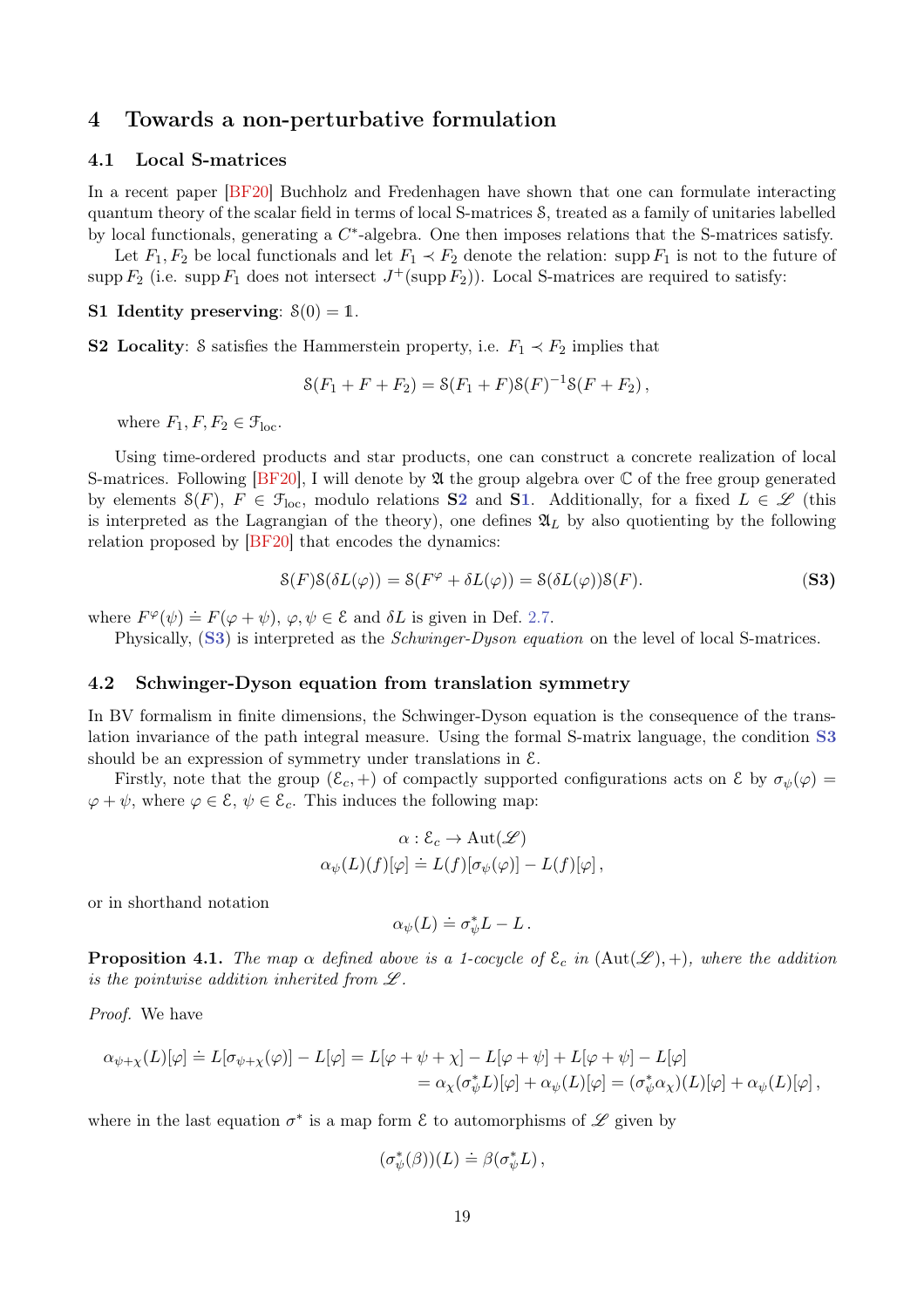where  $\beta \in \text{Aut}(\mathscr{L})$ . In a shorthand notation we have:

$$
\alpha_{\psi+\chi} = \sigma_{\psi}^* \alpha_{\chi} + \alpha_{\psi} ,
$$

which is indeed the cocycle condition. The same argument applies if one switches  $\chi$  with  $\psi$ , i.e.

$$
\alpha_{\psi+\chi} = \sigma^*_{\chi}\alpha_{\psi} + \alpha_{\chi}.
$$

I can now re-express definition [2.7](#page-4-1) as

$$
\delta L(\psi) \doteq \alpha_{\psi} L(f) ,
$$

where  $\psi \in \mathcal{D}$  and  $f \equiv 1$  on supp  $\psi$ . Hence the co-cycle  $\alpha$  encodes the classical dynamics. The condition ([S3](#page-18-2)) can be re-written as

$$
\mathcal{S}(F)\mathcal{S}(\alpha_{\psi}L(f)) = \mathcal{S}(\sigma_{\psi}^*F + \alpha_{\psi}L(f)).
$$

where  $\psi \in \mathcal{D}$  and  $f \equiv 1$  on supp  $\psi$ . Let

$$
\beta_{\psi}(F) := \delta L(\psi) + \sigma_{\psi}^* F
$$

One can define maps  $\hat{\alpha}^{r/\ell} : \mathcal{E}_c \to \text{Aut}(\mathfrak{A})$  by fixing their action on the generators, namely:

$$
\hat{\alpha}_{\psi}^r(\mathcal{S}(F)) \doteq \mathcal{S}(\beta_{\psi}(F))\mathcal{S}(\alpha_{\psi}L(f))^{-1} \quad \hat{\alpha}_{\psi}^{\ell}(\mathcal{S}(F)) \doteq \mathcal{S}(\alpha_{\psi}L(f))^{-1}\mathcal{S}(\beta_{\psi}(F)). \tag{30}
$$

To simplify the notation, I will write  $\hat{\alpha}_{\psi}^r$  simply as  $\hat{\alpha}_{\psi}$  and only use the superscript r when distinction with  $\hat{\alpha}_{\psi}^{\ell}$  has to be made.

**Proposition 4.2.**  $\hat{\alpha}$  defines an action of  $\mathcal{E}_c$  on  $\mathfrak{A}$ , *i.e.* it is a group homomorphism from  $\mathcal{E}_c$  to an abelian subgroup of  $Aut(2\mathfrak{l})$ :

$$
\hat{\alpha}_{\psi+\chi} = \hat{\alpha}_{\psi} \circ \hat{\alpha}_{\chi} = \hat{\alpha}_{\chi} \circ \hat{\alpha}_{\psi} .
$$

Proof. We have

$$
\hat{\alpha}_{\psi+\chi}(S(F)) = S(\alpha_{\psi+\chi}L(f) + \sigma_{\psi+\chi}^*F)S(\alpha_{\psi+\chi}L(f))^{-1} =
$$
  
 
$$
S((\sigma_{\psi}^*\alpha_{\chi} + \alpha_{\psi})L(f) + \sigma_{\psi+\chi}^*F)S((\sigma_{\psi}^*\alpha_{\chi} + \alpha_{\psi})L(f))^{-1} =
$$
  
 
$$
S((\sigma_{\chi}^*\alpha_{\psi} + \alpha_{\chi})L(f) + \sigma_{\psi+\psi}^*F)S((\sigma_{\chi}^*\alpha_{\psi} + \alpha_{\chi})L(f))^{-1},
$$

where  $f \equiv 1$  on the support of  $\psi + \chi$ . On the other hand:

$$
\hat{\alpha}_{\psi} \circ \hat{\alpha}_{\chi}(\mathcal{S}(F)) = \mathcal{S}(\alpha_{\psi}L(f') + \sigma_{\psi}^* \alpha_{\chi}L(f'') + \sigma_{\psi+\chi}^* F)\mathcal{S}(\alpha_{\psi}L(f') + \sigma_{\psi}^*(\alpha_{\chi}L(f'')))^{-1},
$$

where  $f' \equiv 1$  on supp  $\psi$  and  $f'' \equiv 1$  on supp  $\chi$ . Hence, taking f such that  $f \equiv 1$  on supp  $\chi \cup$  supp  $\psi \supset$  $supp(\chi + \psi)$ , we obtain:

$$
\hat{\alpha}_{\psi+\chi} = \hat{\alpha}_{\psi} \circ \hat{\alpha}_{\chi}.
$$

A similar argument works for  $\hat{\alpha}_{\chi} \circ \hat{\alpha}_{\psi}$ , hence

$$
\hat{\alpha}_{\psi+\chi} = \hat{\alpha}_{\psi} \circ \hat{\alpha}_{\chi} = \hat{\alpha}_{\chi} \circ \hat{\alpha}_{\psi} .
$$

 $\Box$ 

Using the action  $\hat{\alpha}$ , one can express ([S3](#page-18-2)) as

<span id="page-19-0"></span>
$$
\hat{\alpha}_{\psi}^r(\mathcal{S}(F)) = \mathcal{S}(F) = \hat{\alpha}_{\psi}^{\ell}(\mathcal{S}(F)), \quad \forall \psi \in \mathcal{D}, \tag{31}
$$

so imposing ([S3](#page-18-2)) amounts to quotienting  $\mathfrak A$  by the action of  $\mathcal E_c$  (taking the space of the co-invariants), i.e. implementing translational symmetry. This makes sense, as ([S3](#page-18-2)) is the finite version of the Schwinger-Dyson equation, which, formally, is the consequence of the translation invariance of the path integral.

 $\Box$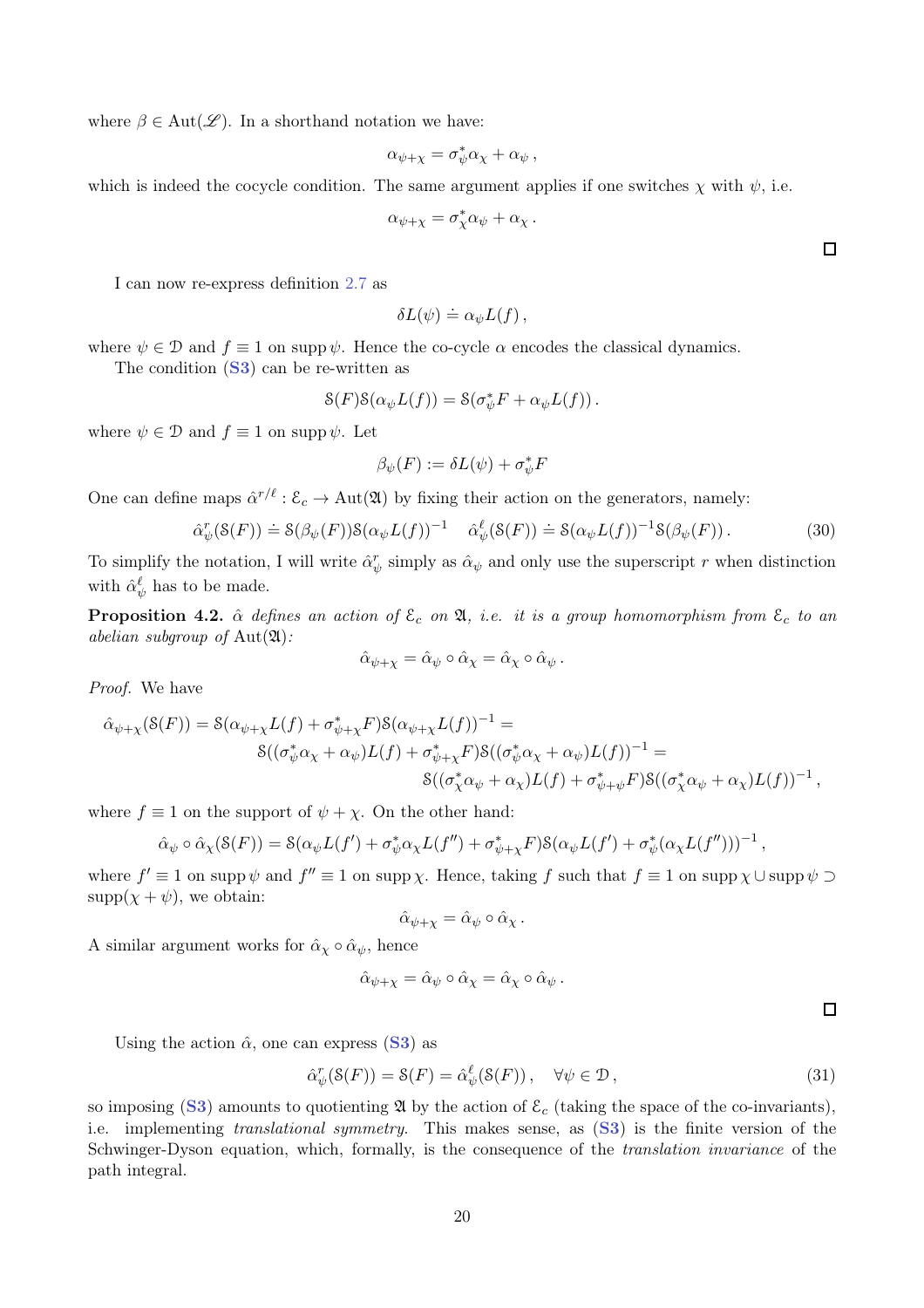### 4.3 Relation to the BV perspective

Let's consider a theory with quadratic action  $L_0$ . Note that, in the absence of local symmetries other than the translation symmetry, the infinitesimal version of  $\alpha$  corresponds to the action of the classical BV operator  $s_0$  and the infinitesimal version of  $\beta$  is the interacting classical BV operator s, as demonstrated below.

In our explicit model with star product and time-ordered product, we have:

$$
\frac{d}{dt}\hat{\alpha}_{t\psi}(S(F))\big|_{t=0} = \frac{d}{dt}(S(\beta_{\psi}(F))S(\alpha_{\psi}L(f))^{-1})\big|_{t=0}
$$
\n
$$
= -\frac{i}{\hbar}S(F) \star \langle \psi, P\varphi \rangle + \frac{d}{dt}S(\beta_{\psi}(F))\big|_{t=0} = \frac{i}{\hbar}\left(-S(F) \star s_0(X_{\psi}) + S(F) \cdot \tau \frac{d}{dt}(\beta_{t\psi}F)\big|_{t=0}\right).
$$

where  $X_{\psi}$  is a vector field defined by  $X_{\psi} = \int \psi(x) \frac{\delta}{\delta \omega(x)}$  $\frac{\delta}{\delta \varphi(x)}$  and

$$
\langle \psi, P\varphi \rangle \doteq \frac{d}{dt} \delta L_0(t\psi) [\varphi] \Big|_{t=0}
$$

is the equation of motion term  $P\varphi$  smeared with  $\psi$ . Assuming F in the kernel of  $s_0$ , we obtain

$$
\mathcal{S}(F) \star s_0(X_{\psi}) = s_0(\mathcal{S}(F) \star X_{\psi}),
$$

The right-hand side can also be written as  $s_0(S(F) \cdot_\mathcal{T} X_\psi)$ , since  $X_\psi$  does not depend on fields.

The map  $\beta$  is the finite version of the classical interacting BV operator s, in the sense that

$$
\frac{d}{dt}(\beta_{t\psi}F)\big|_{t=0}=\langle \psi, P\varphi\rangle+\partial_{X_\psi}F=s(X_\psi)\,,
$$

where s is the classical BV operator for the theory with the interaction  $S_0 + F$ . Using the antibracket notation, we can write the above formula also as  $\{X_{\psi}, S_0 + F\}.$ 

Putting all these together, we obsere that the infinitesimal version of equation [\(31\)](#page-19-0) is

$$
\frac{d}{dt}\hat{\alpha}_{t\psi}(\mathcal{S}(F))\big|_{t=0} = -s_0(\mathcal{S}(F) \cdot \mathcal{F} X_{\psi}) + \mathcal{S}(F) \cdot \mathcal{F} s(X_{\psi}) = 0.
$$

Comparing this with [\(29\)](#page-17-1), the infinitesimal version of mwi, we notice that in this case the term corresponding to the BV Laplacian  $\triangle$  vanishes, since  $X_{\psi}$  does not depend on fields. We can therefore write the infinitesimal version of  $\hat{\alpha}$  in a conceptually more appropriate form:

$$
\frac{d}{dt}\hat{\alpha}_{\psi}(\mathcal{S}(F))\big|_{t=0} = \mathcal{S}(F) \cdot \tau \hat{s}(X_{\psi}) - s_0(\mathcal{S}(F) \cdot \tau X_{\psi}).
$$

Remark 4.3. From the conceptual viewpoint, it seems that the Schwinger-Dyson equation relates the classical BV operator to the quantum one, so it relates two cohomology theories. It is not, by itself, a relation that corresponds to computing any of these cohomologies on their own. Compare this with the infinitesimal version mwi [\(29\)](#page-17-1), which plays the same role.

#### 4.4 Action by diffeomorphisms

The constructios of the previous sections should generalize from translations to arbitrary compactly supported diffeomorphisms of  $\mathcal E$  and we restrict ourselves to the diffeomorphisms that arise as exponentiated local, compactly supported vector fields  $X \in \mathcal{V}$ . I denote this space by Diff<sub>loc</sub> Firstly, we extend  $\alpha$  to

$$
\alpha: \mathrm{Diff}_{\mathrm{loc}}(\mathcal{E}) \to \mathrm{Aut}(\mathscr{L})
$$

by setting

$$
\alpha_g(L)(f)[\varphi] \doteq L(f)[g(\varphi)] - L(f)[\varphi].
$$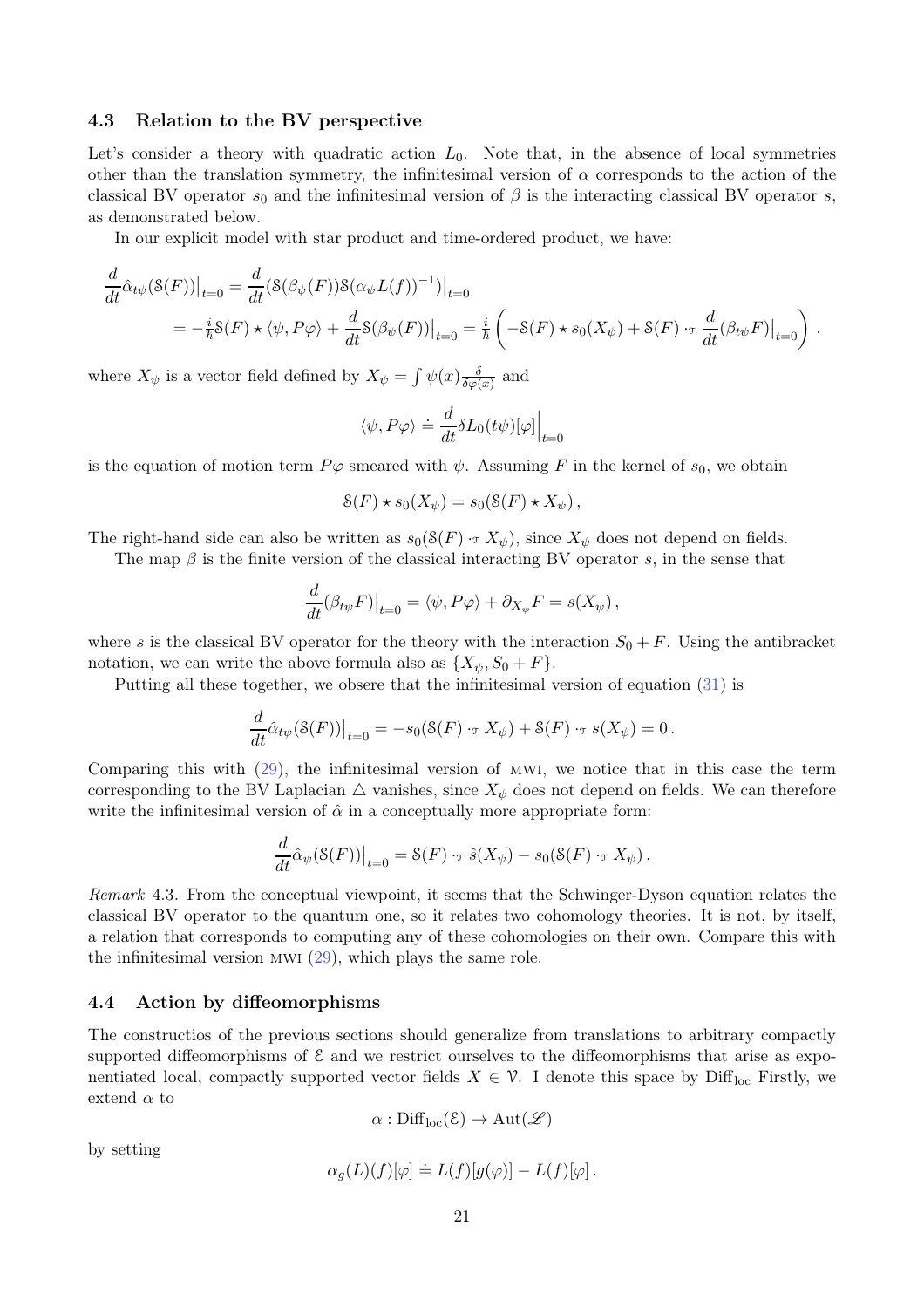Similarly, define

$$
\beta_g(F) \equiv \alpha_g L(f) + \sigma_g^* F \,,
$$

where  $f \equiv 1$  on supp g and  $\sigma_g^* F(\varphi) \doteq F(g(\varphi))$ . More generally, we can consider the "anomalous" version of the action  $\beta$ :

$$
\beta_g(F) \doteq \alpha_g L(f) + \sigma_g^* F + \mathcal{A}_F(g), \qquad (32)
$$

where again  $f \equiv 1$  and  $\mathcal{A}_F(X)$  is the "finite version" of the renormalized BV Laplacian [\(25\)](#page-16-4), aka "the anomaly term," meaning that

$$
\frac{d}{dt}A_F(e^{tX})\big|_{t=0} = \triangle_F(X)
$$

In the path integral language,  $\mathcal{A}_F(q)$  should be the logarithm of the Jacobian of the configuration space transformation  $g \in G$ . If no renormalization was needed, it would not depend on F. The interpretation of  $\mathcal{A}_F(X)$  as the log Jacobian is consistent with the infinitesimal formulation, since the derivative of the Jacobian of g gives the divergence of the vector filed  $X$ , generating  $g$ .

In perturbation theory, the Master Ward Identity is the generalization of the Schwinger-Dyson equation, where translations are replaced by general compactly supported diffeomorphisms. Similarly, the unitary Master Ward Identity should be an appropriate generalization of the unitary Schwinger-Dyson equation [\(31\)](#page-19-0). Note, however, that (31) cannot hold for general  $q$  (more general than the translations), if we keep the same definition of  $\hat{\alpha}^{r/\ell}$ . This is because,  $\mathcal{S}(\alpha_g L(f))$  is no longer central, so multiplying from the right cannot be the same as multiplying from the left in [\(31\)](#page-19-0).

A proposal for the on-shell formulation of the unitary Master Ward Identity will be presented in the upcoming paper by Brunetti, Dütsch, Fredenhagen and myself [\[BDFR21\]](#page-26-17). In that paper we will also formulate the unitary quantum version of Noether's theorem.

As for the off-shell version, analogous to the BV formalism, the following geometrical perspective might give a hint as to what is the correct formulation.

### 4.5 Geometrical picture

#### 4.5.1 Vector fields

Let  $\mathcal{E}^*$  be the space of smooth sections of the dual bundle and let  $\mathcal{E}^! \equiv \mathcal{E}^* \otimes$  Dens (tensoring with densities). We can identify vector fields with functions on  $\bar{\mathcal{E}} = \mathcal{E} \times \mathcal{E}^! \subset T^* \mathcal{E}$  that are linear in the second argument. We will use the notation  $X = \int X(x) \frac{\delta}{\delta \omega}$  $\frac{\delta}{\delta \varphi(x)}$  and identify q with  $\frac{\delta}{\delta \varphi}$  so that

$$
X(\varphi, q) = \int X(x)[\varphi]q(x),
$$

where  $q \in \mathcal{E}^!$ .

### 4.5.2 Products

Let  $\bar{\mathcal{F}}$  denote the space of smooth functionals on  $\bar{\mathcal{E}}$  and let  $\bar{\mathcal{F}}_{\text{loc}}$  be it's subspace consisting of the local ones. The following products on  $\bar{\mathcal{F}}$  will be used to encode how diffeomorphisms  $e^X$  are acting on functions on the base:

$$
F \underline{\ast} G = m \circ e^{-i\triangle \otimes} (F \otimes G),
$$
  

$$
F \overline{\ast} G = m \circ e^{i\triangle \overline{\otimes}} (F \otimes G),
$$

where

$$
\triangle_{\otimes} \doteq \int \frac{\delta}{\delta q(x)} \otimes \frac{\delta}{\delta \varphi(x)}.
$$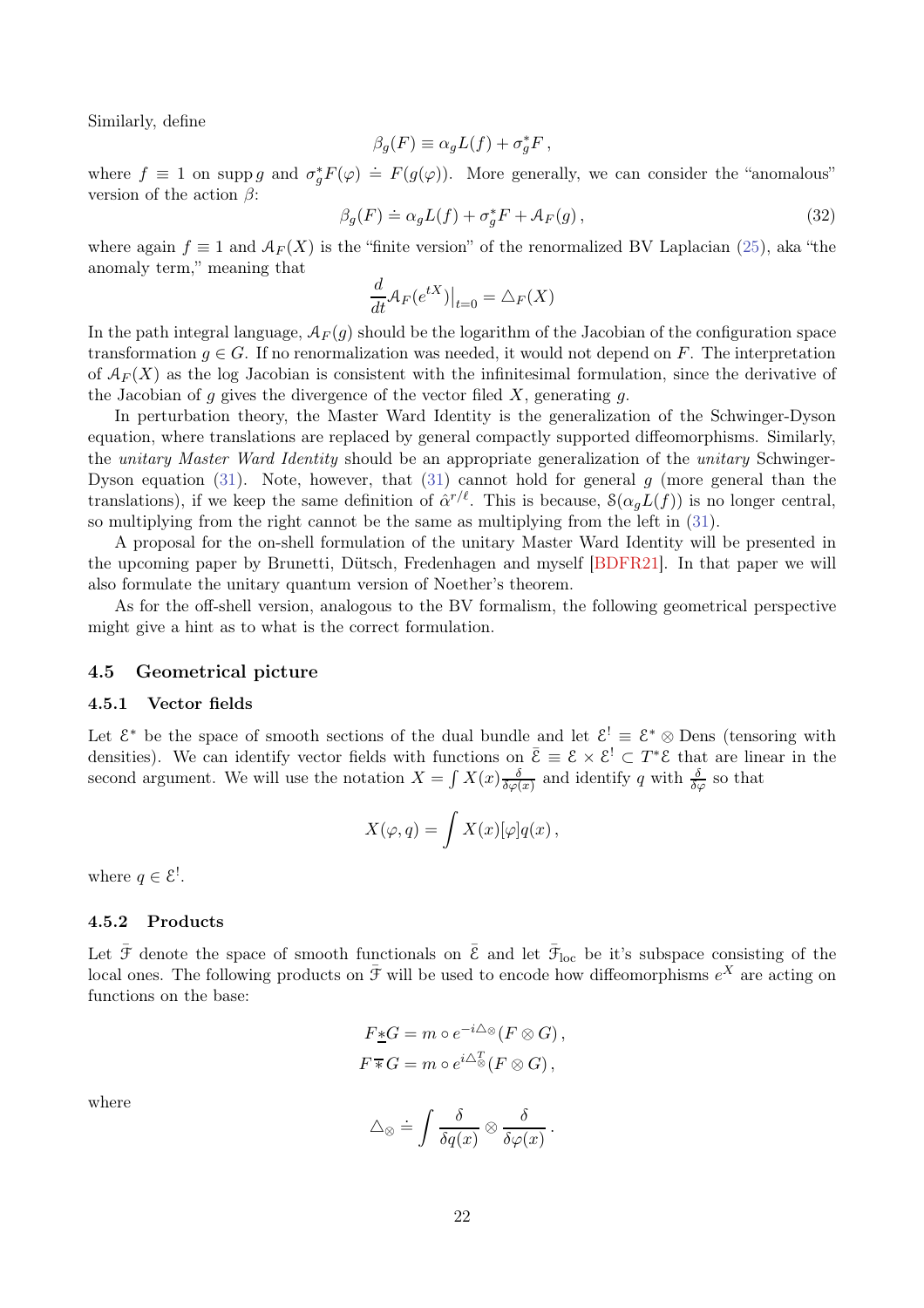The two products are related by complex conjugation in the sense that

$$
\overline{F*G} = \overline{G*F}.
$$

A useful identity involves the Jacobian of the diffeomorphism  $e^X$ . Denote

$$
\triangle \doteq \int \frac{\delta^2}{\delta q(x)\delta \varphi(x)}.
$$

Using this notation,  $\Delta(X)$  is the divergence of the vector field  $X \in \mathscr{V}$ . The exponential of  $\Delta$  also allows one to relate the products:

$$
e^{i\triangle}(X \underline{\ast} Y) = (e^{i\triangle} X) \overline{\ast} (e^{i\triangle} Y)
$$

Hence

$$
e^{-i\Delta} \circ \exp_{\overline{\mathbf{F}}}(iX) = \exp_{\underline{\mathbf{F}}}(e^{-i\Delta}(iX)) = e_{\underline{\mathbf{F}}}^{iX + \Delta X}
$$

.

We also have:

$$
e^{iX}_{\underline{*}}\underline{*}F\underline{*}e^{-iX}_{\underline{*}}=\sigma^*_gF\,,
$$

as well as:

$$
e_{\underline{\ast}}^{iX+\triangle(X)}\underline{\ast}F\underline{\ast}e_{\underline{\ast}}^{-iX}=\mathrm{Jac}(g)\,\sigma_g^*F\,,
$$

where  $g = e^X$  is the diffeomorphism given by exponentiating X. These equations allow one to encode the action of symmetries on functionals using the above products on  $\overline{\mathcal{F}}$ .

Let  $L'_0$  and  $L''_0$  denote the first and second derivatives of a quadratic Lagrangian  $L_0$ , in the sense that

$$
\langle L'_0, \psi \rangle = \frac{d}{dt} \delta L_0(t\psi) \big|_{t=0},
$$

for  $\psi \in \mathcal{E}_c$  and

$$
\langle L_0'', \psi_1 \otimes \psi_2 \rangle = \frac{d^2}{dt ds} \delta L(t\psi_1 + s\psi_2) \big|_{t=s=0},
$$

where  $\psi_1, \psi_2 \in \mathcal{E}_c$ , but due to locality, one of the arguments could be non-compactly supported, so  $L''$ induces a differential operator  $P : \mathcal{E} \to \mathcal{E}$ .

Let  $g = e^X$ , one can then write

$$
\alpha_g L = \left\langle L', \frac{\delta}{\delta q} e^X_{\pm} \big|_{q=0} \right\rangle + \frac{1}{2} \left\langle L'', \frac{\delta^2}{\delta q^2} e^X_{\pm} \big|_{q=0} \right\rangle = \left( L + \left\langle L', \frac{\delta}{\delta q} \right\rangle + \frac{1}{2} \left\langle L'', \frac{\delta^2}{\delta q^2} \right\rangle \right) e^X_{\pm} \big|_{q=0}
$$

Using the short-hand  $\frac{\delta}{\delta q} \equiv \delta_q$  and defining

$$
\delta L(\delta_q) \doteq \left\langle L', \frac{\delta}{\delta q} \right\rangle + \frac{1}{2} \left\langle L'', \frac{\delta^2}{\delta q^2} \right\rangle ,
$$

one obtains for  $f \equiv 1$  on supp X:

$$
\alpha_g L(f) = \delta L(\delta_q) e^X_{\underline{\ast}} \big|_{q=0}
$$

The exponential of  $\delta L(\delta_q)$  can be thought of as the finite version of  $\delta_0$  and hence one can define a map

$$
\tilde{s}_0 = \mathfrak{I}^{-1} \circ e^{-i\delta L(i\delta_q)} \circ \mathfrak{T},
$$

in analogy to equation [\(27\)](#page-16-3) in the BV formalism. Using the Baker–Campbell–Hausdorff formula one finds that

$$
e^{-i\delta L(i\delta_q)} \circ \mathfrak{T} = \mathfrak{T} \circ e^{i\delta L(-i\delta_q)} \circ e^{-i\Delta}
$$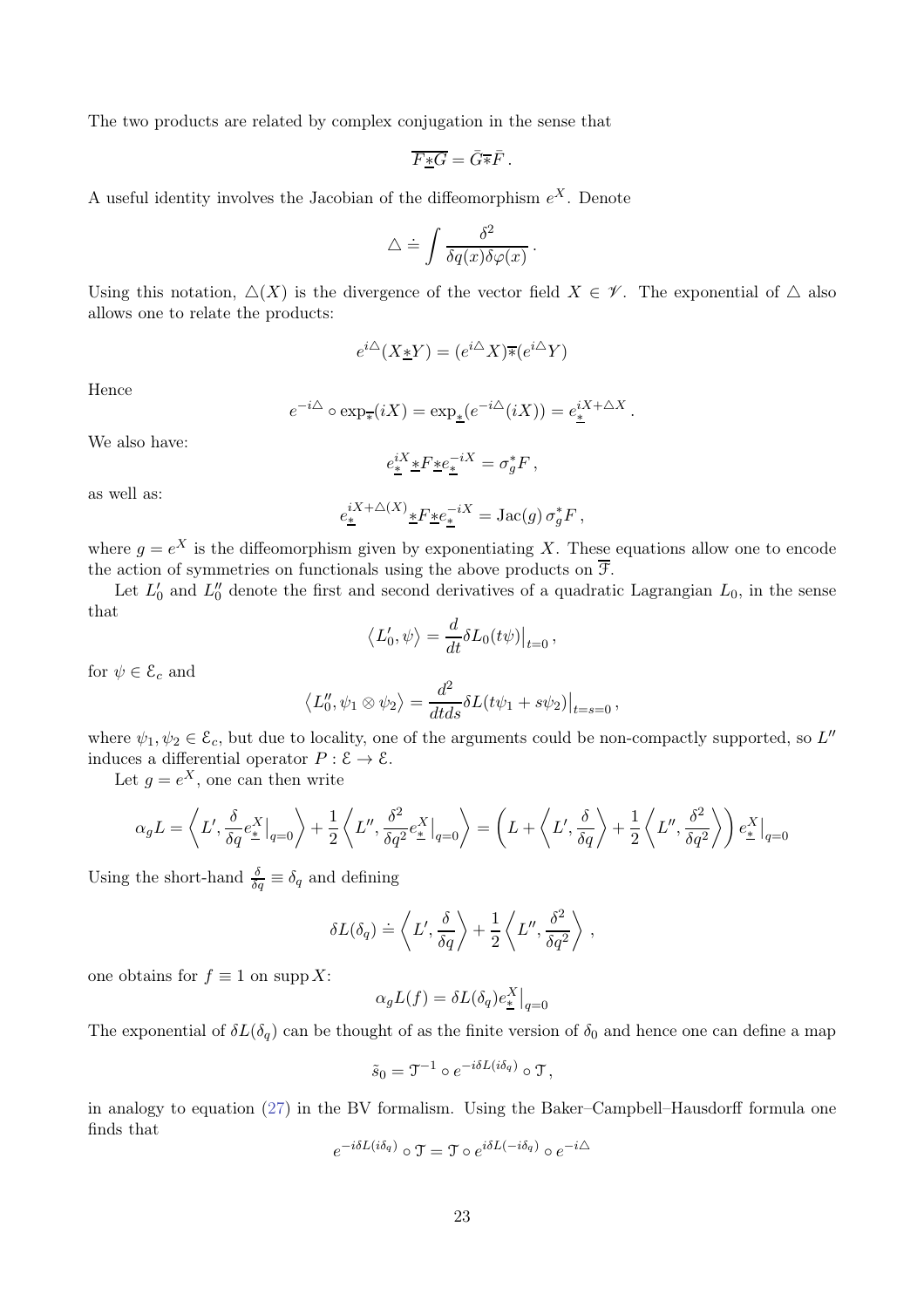which leads to the following heuristic proposal for the finite off-shell anomalous MWI:

$$
e^{-i\delta L(i\delta_q)}\mathfrak{T}(e^{iX}_{*}\overline{\ast}e^{iF}) = \mathfrak{T}\left(\operatorname{Jac}(e^{X})e^{i(\sigma_g^*F + \alpha_g L(X))}e^{iX}_{*}\right) = \mathfrak{T}\left(e^{i(\sigma_g^*F + \alpha_g L(X) - iA_F(g))}e^{iX}_{*}\right),\tag{33}
$$

which holds identically for regular functionals. Barring the IR problems we also have

$$
e^{iL_{\overline{\ast}}}\mathfrak{T}(e^{iX}_{\overline{\ast}}e^{iF})\overline{\ast}e^{-iL}=e^{-i\delta L(i\delta_{q})}\circ\mathfrak{T}(e^{iX}_{\overline{\ast}}e^{iF})
$$

One can easily imagine that exponentials appearing in the above equation could be identified with some generalization of S-matrices. However, as it stands, these are not unitary with respect to the star product present in this setting. A similar situation appears if one takes time-ordered exponentials of regular, but not local, functionals. Hence, it is likely that unitarity can be restored as one reverts to local functionals, but then renormalization has to be performed. This issue and other questions posed in this review will be further addressed in my future works.

# A Proof of theorem [2.15](#page-12-1)

The proof relies on two lemmas.

# Lemma A.1.

$$
r_V^{-1}(\{X, S_{00}\}) = \{r_V^{-1}X, S_{00} + V\} - \int \frac{\delta_r X}{\delta \varphi^{\gamma}(y)} (\mathbf{r}_V^{-1}(\varphi)) \Delta^{\mathcal{R}}(y, z)^{\gamma \beta} \frac{\delta_l}{\delta \varphi^{\beta}(z)} \left(\frac{1}{2} \{S_{00} + V, S_{00} + V\}\right)
$$

*Proof.* By definition of  $\{.,.\}$  and  $r_V^{-1}$  we have:

$$
r_V^{-1}(\lbrace X, S_{00} \rbrace) = -\int \frac{\delta_r X}{\delta \varphi_\alpha^{\ddagger}(x)} (\mathbf{r}_V^{-1}(\varphi)) \frac{\delta_l S_{00}}{\delta \varphi^{\alpha}(x)} (\mathbf{r}_V^{-1}(\varphi))
$$
  
= 
$$
-\int \frac{\delta_r X}{\delta \varphi_\alpha^{\ddagger}(x)} (\mathbf{r}_V^{-1}(\varphi)) \left( \frac{\delta_l S_{00}}{\delta \varphi^{\alpha}(x)} (\varphi) + \frac{\delta_l V}{\delta \varphi^{\alpha}(x)} (\varphi) \right),
$$
(34)

where we used the fact that  $\frac{\delta_l S_{00}}{\delta \varphi^{\alpha}(x)}(\varphi) = P_{\alpha\beta}(x)(\varphi^{\beta}(x))$ , so

<span id="page-23-1"></span><span id="page-23-0"></span>
$$
\frac{\delta_l S_{00}}{\delta \varphi^{\alpha}(x)} (\mathbf{r}_V^{-1}(\varphi))(\varphi) = \frac{\delta_l S_{00}}{\delta \varphi^{\alpha}(x)} (\varphi) + \frac{\delta_l V}{\delta \varphi^{\alpha}(x)}(\varphi),
$$

as  $P \circ \Delta^{R}(x, y) = \delta(x - y)$ . Next, we notice that applying the chain rule:

<span id="page-23-3"></span>
$$
\frac{\delta_r}{\delta \varphi_\alpha^{\ddagger}(x)} (r_V^{-1}(X)) = \frac{\delta_r X}{\delta \varphi_\alpha^{\ddagger}(x)} (\mathbf{r}_V^{-1}(\varphi)) + \int \frac{\delta_r X}{\delta \varphi^\gamma(y)} (\mathbf{r}_V^{-1}(\varphi)) \Delta^{\mathcal{R}}(y, z) \frac{\delta_l}{\delta \varphi^\beta(z)} \frac{\delta_r V}{\delta \varphi_\alpha^{\ddagger}(x)} (\varphi). \tag{35}
$$

We solve the above equation for  $\frac{\delta_r X}{\delta \varphi^{\frac{1}{\alpha}}_a(x)}(\mathbf{r}_V^{-1})$  $V^{-1}(\varphi)$  and insert it into the first term of [\(34\)](#page-23-0) to obtain

$$
-\int \frac{\delta_r X}{\delta \varphi_{\alpha}^{\ddagger}(x)} (\mathbf{r}_V^{-1}(\varphi)) \frac{\delta_l S_{00}}{\delta \varphi^{\alpha}(x)}(\varphi)
$$
  
= 
$$
\int \left( -\frac{\delta_r}{\delta \varphi_{\alpha}^{\ddagger}(x)} (r_V^{-1}(X)) + \int \frac{\delta_r X}{\delta \varphi^{\gamma}(y)} (\mathbf{r}_V^{-1}(\varphi)) \Delta^{\mathcal{R}}(y, z) \frac{\delta_l}{\delta \varphi_{g}^{\beta}(z)} \frac{\delta_r V}{\delta \varphi_{\alpha}^{\ddagger}(x)}(\varphi) \right) \frac{\delta_l S_{00}}{\delta \varphi^{\alpha}(x)}(\varphi) \tag{36}
$$

The first term in [\(36\)](#page-23-1) is what we eventually want to get on the right-hand side of the identity we are trying to prove and the second term can be rewritten using the Leibniz rule into:

<span id="page-23-2"></span>
$$
\int \frac{\delta_r X}{\delta \varphi^{\gamma}(y)} (\mathbf{r}_V^{-1}(\varphi)) \Delta^{\mathcal{R}}(y, z)^{\gamma \beta} \left( \frac{\delta_l}{\delta \varphi^{\beta}(z)} \left( \frac{\delta_r V}{\delta \varphi^{\frac{1}{\alpha}}(x)} \frac{\delta_l S_{00}}{\delta \varphi^{\alpha}(x)} \right) - (-1)^{|\beta|(|\alpha|+1)} \frac{\delta_r V}{\delta \varphi^{\frac{1}{\alpha}}(x)} \frac{\delta_l}{\delta \varphi^{\beta}(z)} \frac{\delta_l S_{00}}{\delta \varphi^{\alpha}(x)} \right) \tag{37}
$$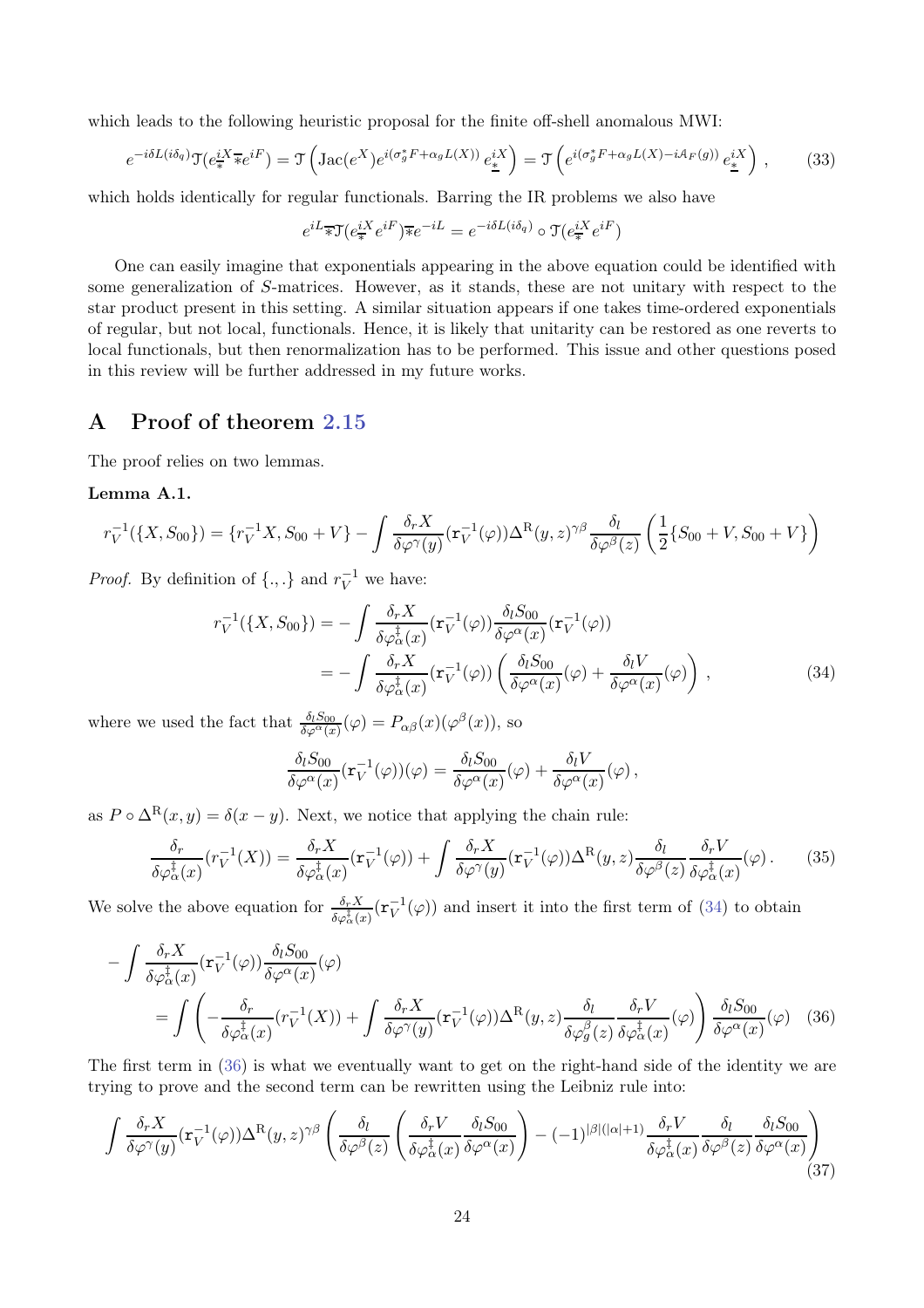Now we use the fact that  $\frac{\delta_l S_{00}}{\delta \varphi^{\alpha}(x)} = (-1)^{|\alpha|} \frac{\delta_r S_{00}}{\delta \varphi^{\alpha}(x)}$  and that composing  $\Delta^{\mathcal{R}}$  with P gives identity. This allows to rewrite [\(37\)](#page-23-2) as

<span id="page-24-0"></span>
$$
\int \frac{\delta_r X}{\delta \varphi^{\gamma}(y)} (\mathbf{r}_V^{-1}(\varphi)) \Delta^{\mathcal{R}}(y, z)^{\gamma \beta} \frac{\delta_l}{\delta \varphi^{\beta}(z)} \left( \frac{\delta_r V}{\delta \varphi^{\frac{1}{\alpha}}(x)} \frac{\delta_l S_{00}}{\delta \varphi^{\alpha}(x)} \right) - (-1)^{|\alpha|} \int \frac{\delta_r X}{\delta \varphi^{\alpha}(x)} (\mathbf{r}_V^{-1}(\varphi)) \frac{\delta_r V}{\delta \varphi^{\frac{1}{\alpha}}(x)} \tag{38}
$$

There are two terms in  $(38)$ : the first one is in the form we want, but we need to work a bit more on the second one. First, we notice that

<span id="page-24-1"></span>
$$
-(-1)^{|\alpha|} \int \frac{\delta_r X}{\delta \varphi^{\alpha}(x)} (\mathbf{r}_V^{-1}(\varphi)) \frac{\delta_r V}{\delta \varphi_{\alpha}^{\dagger}(x)} = \int \frac{\delta_r X}{\delta \varphi^{\alpha}(x)} (\mathbf{r}_V^{-1}(\varphi)) \frac{\delta_l V}{\delta \varphi_{\alpha}^{\dagger}(x)}
$$
(39)

and using a calculation analogous to [\(35\)](#page-23-3), we also get

$$
\frac{\delta_r X}{\delta \varphi^{\alpha}(x)}(\mathbf{r}_V^{-1}(\varphi)) = \frac{\delta_r}{\delta \varphi^{\alpha}(x)}(r_V^{-1}(X)) - \int \frac{\delta_r X}{\delta \varphi^{\gamma}(y)}(\mathbf{r}_V^{-1}(\varphi))\Delta^{\mathbf{R}}(y,z)\frac{\delta_l}{\delta \varphi^{\beta}(z)}\frac{\delta_r V}{\delta \varphi^{\alpha}(x)}(\varphi),
$$

which we then insert on the right-hand side of [\(39\)](#page-24-1). Plugging the result back into [\(38\)](#page-24-0) and then into [\(36\)](#page-23-1), we obtain the final expression:

$$
r_V^{-1}(\{X, S_{00}\}) = \{r_V^{-1}(X), S_{00} + V\} + \int \frac{\delta_r X}{\delta \varphi^{\gamma}(y)} (\mathbf{r}_V^{-1}(\varphi)) \Delta^{\mathcal{R}}(y, z)^{\gamma \beta} \frac{\delta_l}{\delta \varphi^{\beta}(z)} \left( -\{S_{00}, V\} - \frac{1}{2} \{V, V\} \right)
$$
  
=  $\{r_V^{-1}(X), S_{00} + V\} - \int \frac{\delta_r X}{\delta \varphi^{\gamma}(y)} (\mathbf{r}_V^{-1}(\varphi)) \Delta^{\mathcal{R}}(y, z)^{\gamma \beta} \frac{\delta_l}{\delta \varphi^{\beta}(z)} \left( \frac{1}{2} \{S_{00} + V, S_{00} + V\} \right).$ 

Lemma A.2.

$$
r_V^{-1}(\lbrace X, \theta_0 \rbrace) = \lbrace r_V^{-1} X, \theta_0 \rbrace - \int \frac{\delta_r X}{\delta \varphi^{\gamma}(y)} (\mathbf{r}_V^{-1}(\varphi)) \Delta^{\mathcal{R}}(y, z)^{\gamma \beta} \frac{\delta_l}{\delta \varphi^{\beta}(z)} (\lbrace V, \theta_0 \rbrace_g)
$$

Proof. We have

<span id="page-24-2"></span>
$$
r_V^{-1}(\lbrace X, \theta_0 \rbrace) = \int \frac{\delta_r X}{\delta \varphi^{\alpha}(x)} (\mathbf{r}_V^{-1}(\varphi)) \frac{\delta_l \theta_0}{\delta \varphi_{\alpha}^{\ddagger}(x)} (\mathbf{r}_V^{-1}(\varphi)) - \int \frac{\delta_r X}{\delta \varphi_{\alpha}^{\ddagger}(x)} (\mathbf{r}_V^{-1}(\varphi)) \frac{\delta_l \theta_0}{\delta \varphi^{\alpha}(x)} (\mathbf{r}_V^{-1}(\varphi)) \tag{40}
$$

Note that  $\frac{\delta\theta_0}{\delta\varphi^{\alpha}(x)}(\mathbf{r}_V^{-1}(\varphi)) = \frac{\delta\theta_0}{\delta\varphi^{\alpha}(x)}(\varphi)$ , as  $\theta_0$  is linear in fields and that

$$
\frac{\delta_l \theta_0}{\delta \varphi_{\alpha}^{\ddag}(x)} (\mathbf{r}_V^{-1}(\varphi)) = K_{\ \sigma}^{\alpha} \left( \varphi^{\sigma}(x) + \int_M \Delta^{\mathrm{R}}(x,y)^{\sigma \beta} \, \frac{\delta_l V}{\delta \varphi_{g}^{\beta}(y)}(\varphi) \right) = K_{\ \sigma}^{\alpha} \varphi^{\sigma}(x) + \int_M K_{\ \sigma}^{\alpha}(x) \Delta^{\mathrm{R}}(x,y)^{\sigma \beta} \, \frac{\delta_l V}{\delta \varphi_{g}^{\beta}(y)}(\varphi)
$$

So the first term in [\(40\)](#page-24-2) becomes:

$$
\int \frac{\delta_r X}{\delta \varphi^{\alpha}(x)} (\mathbf{r}_V^{-1}(\varphi)) \frac{\delta_l \theta_0}{\delta \varphi_{\alpha}^{\dagger}(x)} (\mathbf{r}_V^{-1}(\varphi)) \n= \int \frac{\delta_r X}{\delta \varphi^{\alpha}(x)} (\mathbf{r}_V^{-1}(\varphi)) K^{\alpha}_{\sigma} \varphi^{\sigma}(x) + \int \frac{\delta_r X}{\delta \varphi^{\alpha}(x)} (\mathbf{r}_V^{-1}(\varphi)) K^{\alpha}_{\sigma} (x) \Delta^{\mathcal{R}}(x, y)^{\sigma \beta} \frac{\delta_l V}{\delta \varphi_g^{\beta}(y)} (\varphi). \tag{41}
$$

Now we use the fact that

<span id="page-24-3"></span>
$$
\frac{\delta_r X}{\delta \varphi^{\alpha}(x)}(\mathbf{r}_V^{-1}(\varphi)) = \frac{\delta_r}{\delta \varphi^{\alpha}(x)}(r_V^{-1}(X)) - \int \frac{\delta_r X}{\delta \varphi^{\gamma}(y)}(\mathbf{r}_V^{-1}(\varphi)) \Delta^{\mathcal{R}}(y, z) \frac{\delta_l}{\delta \varphi^{\beta}(z)} \frac{\delta_r V}{\delta \varphi^{\alpha}(x)}(\varphi)
$$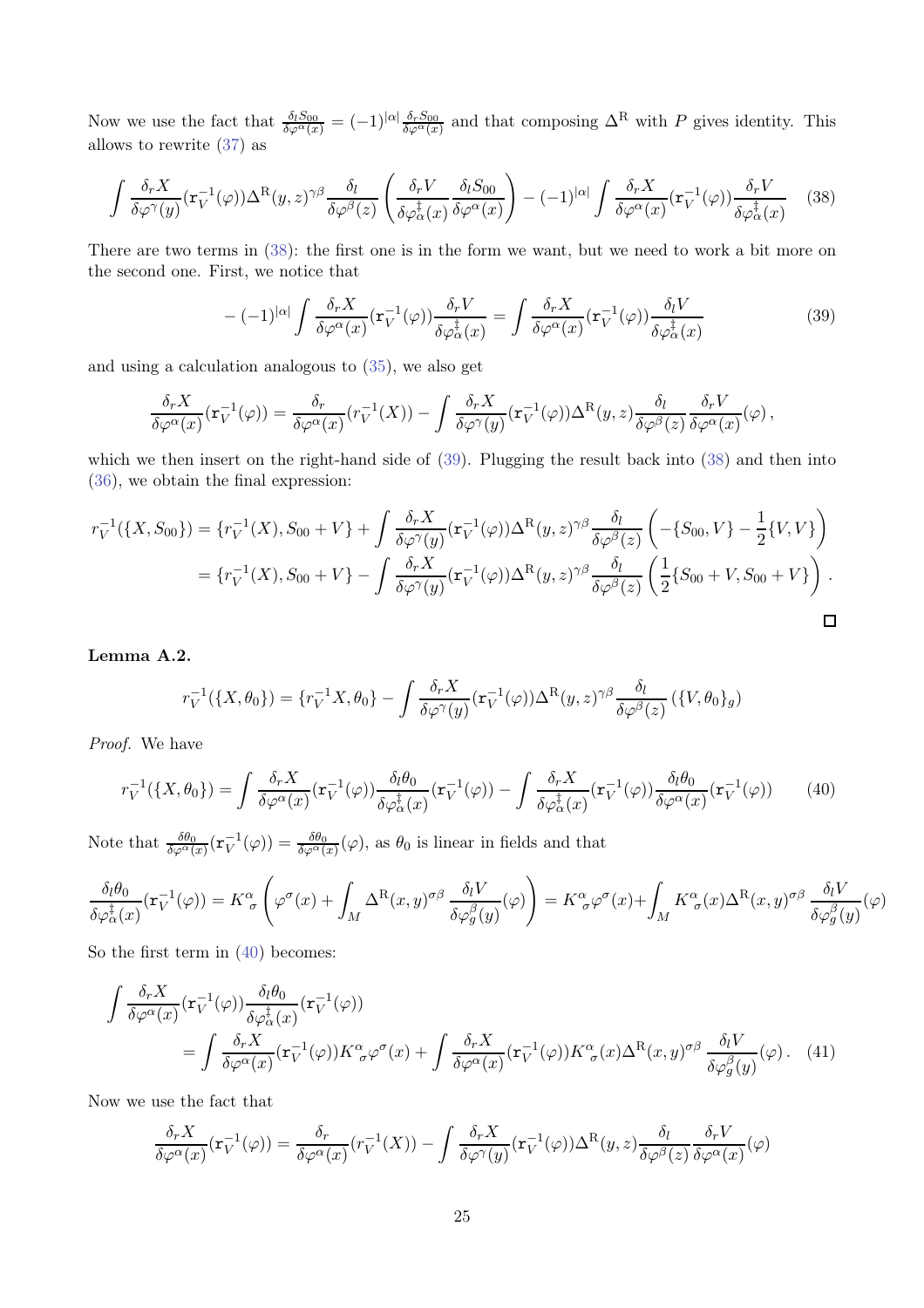to rewrite the first term in  $(41)$  as

<span id="page-25-0"></span>
$$
\int \frac{\delta_r X}{\delta \varphi^{\alpha}(x)} (\mathbf{r}_V^{-1}(\varphi)) K^{\alpha}_{\sigma} \varphi^{\sigma}(x) = \int \frac{\delta_r}{\delta \varphi^{\alpha}(x)} (r_V^{-1}(X)) K^{\alpha}_{\sigma} \varphi^{\sigma}(x) \n- \int \frac{\delta_r X}{\delta \varphi^{\gamma}(y)} (\mathbf{r}_V^{-1}(\varphi)) \Delta^{\mathcal{R}}(y, z)^{\gamma \beta} \frac{\delta_l}{\delta \varphi^{\beta}(z)} \frac{\delta_r V}{\delta \varphi^{\alpha}(x)} (\varphi) K^{\alpha}_{\sigma} \varphi^{\sigma}(x), \quad (42)
$$

The first term in [\(42\)](#page-25-0) is what we want and we rewrite the second term, using the Leibniz rule, as:

<span id="page-25-1"></span>
$$
- \int \frac{\delta_r X}{\delta \varphi^{\gamma}(y)} (\mathbf{r}_V^{-1}(\varphi)) \Delta^{\mathcal{R}}(y, z)^{\gamma \beta} \frac{\delta_l}{\delta \varphi^{\beta}(z)} \left( \frac{\delta_r V}{\delta \varphi^{\alpha}(x)} (\varphi) \frac{\delta_l \theta_0}{\delta \varphi_{\alpha}^{\frac{1}{\zeta}}(x)} (\varphi) \right) + \int \frac{\delta_r X}{\delta \varphi^{\gamma}(y)} (\mathbf{r}_V^{-1}(\varphi)) \Delta^{\mathcal{R}}(y, z)^{\gamma \beta} \frac{\delta_r V}{\delta \varphi^{\alpha}(x)} (\varphi) \frac{\delta_l}{\delta \varphi^{\beta}(z)} \frac{\delta_l \theta_0}{\delta \varphi_{\alpha}^{\frac{1}{\zeta}}(x)} (\varphi) \quad (43)
$$

Now we put [\(43\)](#page-25-1) back into [\(42\)](#page-25-0), use the fact that  $\frac{\delta_l}{\delta \varphi^{\beta}(z)}$  $\delta_l\theta_0$  $\frac{\delta_l \theta_0}{\delta \varphi_\alpha^{\ddag}(x)}(\varphi) = K^\alpha_{\ \beta}(x) \delta(x-z)$  and insert the resulting form of  $(42)$  into  $(41)$ , to obtain:

$$
\int \frac{\delta_r X}{\delta \varphi^{\alpha}(x)} (\mathbf{r}_V^{-1}(\varphi)) \frac{\delta_l \theta_0}{\delta \varphi_{\alpha}^{\dagger}(x)} (\mathbf{r}_V^{-1}(\varphi)) = \int \frac{\delta_r}{\delta \varphi^{\alpha}(x)} (r_V^{-1}(X)) K^{\alpha}{}_{\sigma} \varphi^{\sigma}(x)
$$

$$
- \int \frac{\delta_r X}{\delta \varphi^{\gamma}(y)} (\mathbf{r}_V^{-1}(\varphi)) \Delta^{\mathrm{R}}(y, z) \frac{\delta_l}{\delta \varphi^{\beta}(z)} \left( \frac{\delta_r V}{\delta \varphi^{\alpha}(x)} (\varphi) \frac{\delta_l \theta_0}{\delta \varphi_{\alpha}^{\dagger}(x)} (\varphi) \right)
$$

$$
- \int \frac{\delta_r X}{\delta \varphi^{\gamma}(y)} (\mathbf{r}_V^{-1}(\varphi)) K^{\alpha}{}_{\beta}(z) \Delta^{\mathrm{R}}(y, z)^{\gamma \beta} \frac{\delta_r V}{\delta \varphi^{\alpha}(x)} (\varphi) + \int \frac{\delta_r X}{\delta \varphi^{\alpha}(x)} (\mathbf{r}_V^{-1}(\varphi)) K^{\alpha}{}_{\sigma}(x) \Delta^{\mathrm{R}}(x, y)^{\sigma \beta} \frac{\delta_l V}{\delta \varphi^{\beta}(y)} (\varphi)
$$
(44)

The last two terms in [\(44\)](#page-25-2) combine to

<span id="page-25-3"></span><span id="page-25-2"></span>
$$
\int \frac{\delta_r X}{\delta \varphi^{\gamma}(y)} (\mathbf{r}_V^{-1}(\varphi)) \left( -K^{\alpha}_{\beta}(z) \Delta^{\mathcal{R}}(y, z)^{\gamma \beta} + (-1)^{|\alpha|} K^{\gamma}_{\beta}(y) \Delta^{\mathcal{R}}(y, z)^{\beta \alpha} \right) \frac{\delta_r V}{\delta \varphi^{\alpha}(z)}(\varphi),
$$

which vanishes due to  $(13)$ . Next, using  $(35)$ , we compute the second term in  $(40)$ , namely:

$$
-\int \frac{\delta_r X}{\delta \varphi_{\alpha}^{\dagger}(x)} (\mathbf{r}_V^{-1}(\varphi)) \frac{\delta_l \theta_0}{\delta \varphi^{\alpha}(x)} (\mathbf{r}_V^{-1}(\varphi))
$$
  
\n
$$
=\int \left( -\frac{\delta_r}{\delta \varphi_{\alpha}^{\dagger}(x)} (r_V^{-1}(X)) + \frac{\delta_r X}{\delta \varphi^{\gamma}(y)} (\mathbf{r}_V^{-1}(\varphi)) \Delta^{\mathrm{R}}(y, z) \frac{\delta_l}{\delta \varphi_{g}^{\beta}(z)} \frac{\delta_r V}{\delta \varphi_{\alpha}^{\dagger}(x)} (\varphi) \right) \frac{\delta_l \theta_0}{\delta \varphi^{\alpha}(x)} (\varphi)
$$
  
\n
$$
=-\int \frac{\delta_r}{\delta \varphi_{\alpha}^{\dagger}(x)} (r_V^{-1}(X)) \frac{\delta_l \theta_0}{\delta \varphi^{\alpha}(x)} (\varphi) + \int \frac{\delta_r X}{\delta \varphi^{\gamma}(y)} (\mathbf{r}_V^{-1}(\varphi)) \Delta^{\mathrm{R}}(y, z) \frac{\delta_l}{\delta \varphi_{g}^{\beta}(z)} \left( \frac{\delta_r V}{\delta \varphi_{\alpha}^{\dagger}(x)} (\varphi) \frac{\delta_l \theta_0}{\delta \varphi^{\alpha}(x)} (\varphi) \right)
$$
\n(45)

Inserting  $(44)$  and  $(45)$  back into  $(40)$  we obtain finally:

$$
r_V^{-1}(\lbrace X, \theta_0 \rbrace) = \lbrace r_V^{-1}(X), \theta_0 \rbrace
$$
  
- 
$$
\int \frac{\delta_r X}{\delta \varphi^{\gamma}(y)} (\mathbf{r}_V^{-1}(\varphi)) \Delta^{\mathcal{R}}(y, z) \frac{\delta_l}{\delta \varphi^{\beta}(z)} \left( \frac{\delta_r V}{\delta \varphi^{\alpha}(x)} (\varphi) \frac{\delta_l \theta_0}{\delta \varphi_{\alpha}^{\dagger}(x)} (\varphi) - \frac{\delta_r V}{\delta \varphi_{\alpha}^{\dagger}(x)} (\varphi) \frac{\delta_l \theta_0}{\delta \varphi^{\alpha}(x)} (\varphi) \right)
$$

Now we are ready to prove our main result.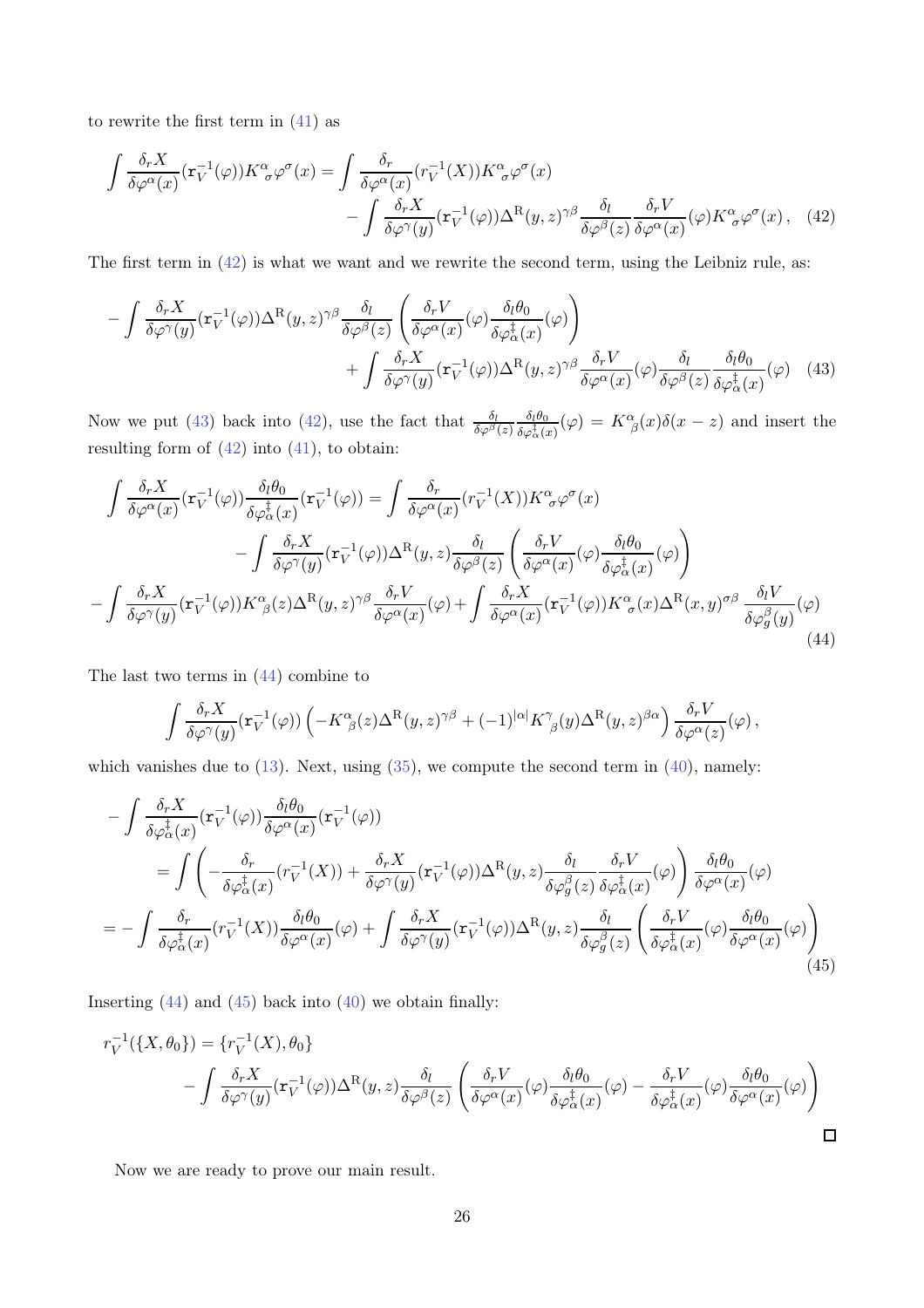*Proof.* (of Theorem [2.15\)](#page-12-1) Since  $S_0 = \S_{00} + \theta_0$ , the lemmas imply that

$$
r_V^{-1}(\{X, S_0\}) = \{r_V^{-1}X, S_0 + V\} - \int \frac{\delta_r X}{\delta \varphi^{\gamma}(y)} (\mathbf{r}_V^{-1}(\varphi)) \Delta^{\mathcal{R}}(y, z)^{\gamma \beta} \frac{\delta_l}{\delta \varphi^{\beta}(z)} (\{S_0, V\} + \frac{1}{2} \{V, V\})
$$

The last term in the brackets can be rewritten as  $\frac{1}{2}(\{S, S\} - \{S_0, S_0\})$ , so is a difference between the cme for the full action and the cme of the linearized theory.  $\Box$ 

# References

- <span id="page-26-5"></span>[Ara99] H. Araki, *Mathematical theory of quantum fields*, Oxford University Press, 1999.
- <span id="page-26-12"></span>[Bas64] A. Bastiani, Applications différentiables et variétés différentiables de dimension infinie, Journal d'Analyse mathématique 13 (1964), no. 1, 1–114.
- <span id="page-26-6"></span>[BD08] F. Brennecke and M. Dütsch, Removal of violations of the master Ward identity in perturbative QFT, Reviews in Mathematical Physics  $20$  (2008), no. 02, 119–51.
- <span id="page-26-8"></span>[BDF09] R. Brunetti, M. Dütsch, and K. Fredenhagen, Perturbative algebraic quantum field theory and the renormalization groups, Adv. Theor. Math. Phys.  $13$  (2009), no. 5, 1541–1599.
- <span id="page-26-17"></span>[BDFR21] R. Brunetti, M. Düetsch, K. Fredenhagen, and K. Rejzner, The unitary Master Ward identity: Time-slice axiom, Noether's theorem and anomalies, To appear soon.
- <span id="page-26-13"></span>[BDLGR18] C. Brouder, N. V. Dang, C. Laurent-Gengoux, and K. Rejzner, Properties of field functionals and characterization of local functionals, Journal of Mathematical Physics 59 (2018), no. 2, [arXiv:math-ph/1705.01937].
- <span id="page-26-11"></span>[BF20] D. Buchholz and K. Fredenhagen, A C<sup>\*</sup>-algebraic approach to interacting quantum field theories, Communications in Mathematical Physics (2020), 1–23.
- <span id="page-26-15"></span>[BFR19] R. Brunetti, K. Fredenhagen, and P. L. Ribeiro, Algebraic structure of classical field theory: Kinematics and linearized dynamics for real scalar fields, Commun. Math. Phys. 368 (2019), 519–584.
- <span id="page-26-7"></span>[Boa00] F.-M. Boas, Gauge theories in local causal perturbation theory, DESY-THESIS-1999-032, ISSN 1435-808 (2000), 1–84.
- <span id="page-26-10"></span>[BPS20] M. Benini, M. Perin, and A. Schenkel, Model-independent comparison between factorization algebras and algebraic quantum field theory on lorentzian manifolds, Communications in Mathematical Physics 377 (2020), 971–997.
- <span id="page-26-0"></span>[BRS75] C. Becchi, A. Rouet, and R. Stora, Renormalization of the abelian higgs-kibble model, Commun. Math. Phys. 42 (1975), no. 2, 127–162.
- <span id="page-26-1"></span>[BRS76] , Renormalization of gauge theories, Annals of Physics 98 (1976), 287–321.
- <span id="page-26-14"></span>[BSS18] M. Benini, A. Schenkel, and U. Schreiber, The stack of Yang-Mills fields on Lorentzian manifolds, Communications in Mathematical Physics 359 (2018), no. 2, 765–820.
- <span id="page-26-16"></span>[BSW19] M. Benini, A. Schenkel, and L. Woike, *Homotopy theory of algebraic quantum field theo*ries, Letters in Mathematical Physics 109 (2019), no. 7, 1487–1532.
- <span id="page-26-2"></span>[BV81] I. A. Batalin and G. A. Vilkovisky, Gauge algebra and quantization, Physics Letters B 102 (1981), no. 1, 27–31.
- <span id="page-26-4"></span>[Cal18] D. Calaque, Derived stacks in symplectic geometry, arXiv preprint arXiv:1802.09643 (2018).
- <span id="page-26-9"></span>[CG17] K. Costello and O. Gwilliam, Factorization algebras in perturbative quantum field theory. Vol. 1, New Mathematical Monographs, vol. 31, Cambridge University Press, Cambridge, 2017, <http://people.mpim-bonn.mpg.de/gwilliam/vol1may8.pdf>.
- <span id="page-26-3"></span>[CM19] A. S. Cattaneo and N. Moshayedi, Introduction to the BV-BFV formalism, [arXiv:1905.08047] (2019).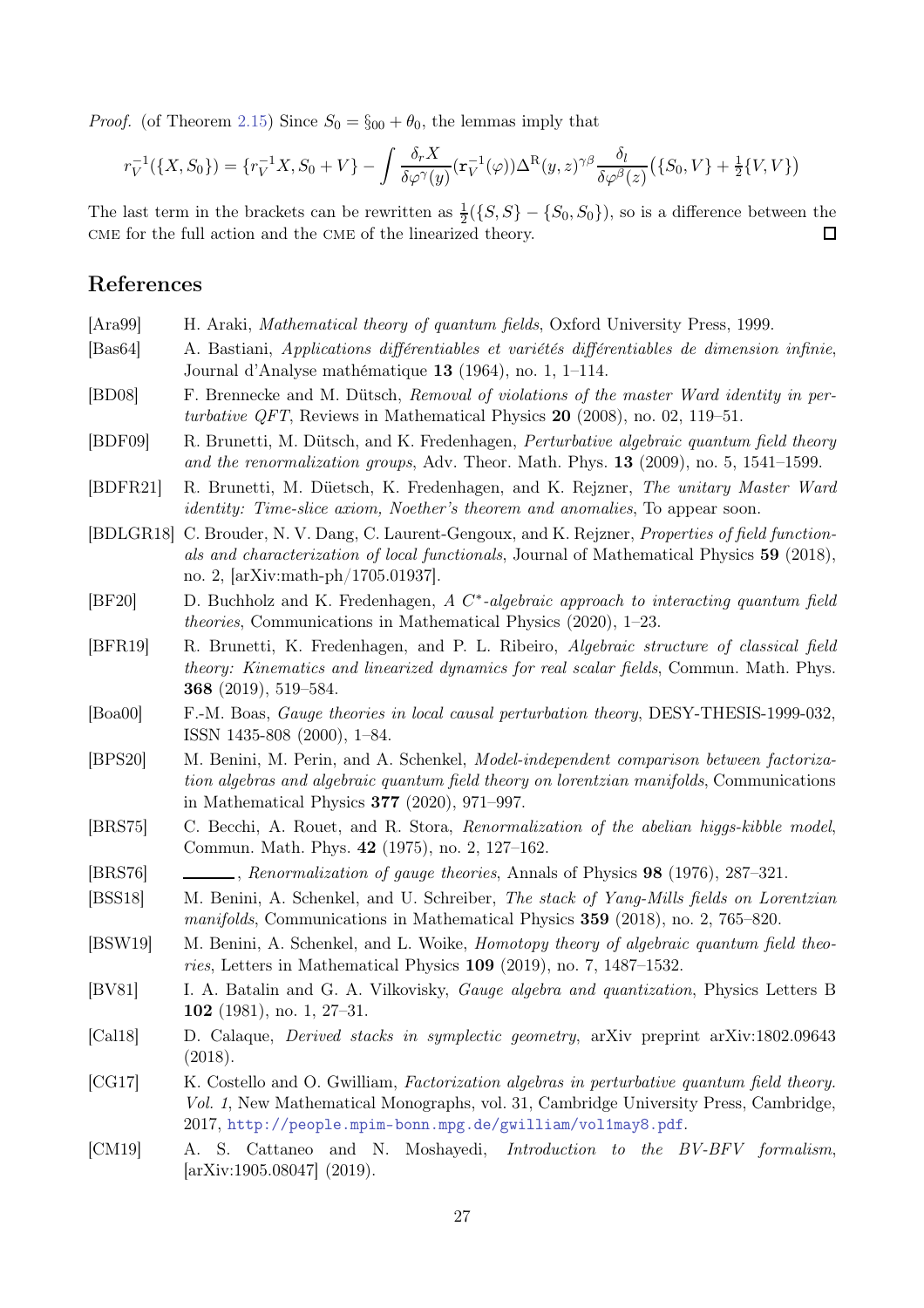- <span id="page-27-17"></span>[Cos11] K. Costello, *Renormalization and effective field theory*, Mathematical Surveys and Monographs, AMS, Providence, Rhode Island, 2011.
- <span id="page-27-12"></span>[DB11] M. Dütsch and F. M. Boas, The Master Ward Identity, Reviews in Mathematical Physics 14 (2011), no. 09, 977–1049.
- <span id="page-27-13"></span>[DF99] M. Dütsch and K. Fredenhagen, A local (perturbative) construction of observables in gauge *theories: The example of QED*, Communications in Mathematical Physics 203 (1999), no. 1, 71–105.
- <span id="page-27-11"></span>[DF01a] M. Dütsch and K. Fredenhagen, Algebraic quantum field theory, perturbation theory, and the loop expansion, Commun. Math. Phys.  $219$  (2001), no. 1, 5–30.
- <span id="page-27-7"></span>[DF01b] , Perturbative algebraic field theory, and deformation quantization, Mathematical Physics in Mathematics and Physics: Quantum and Operator Algebraic Aspects 30 (2001), 151–160.
- <span id="page-27-8"></span>[DF03] , The Master Ward identity and generalized Schwinger-Dyson equation in classical field theory, Communications in Mathematical Physics 243 (2003), no. 2, 275–314.
- <span id="page-27-9"></span>[DF04] , Causal perturbation theory in terms of retarded products, and a proof of the Action Ward Identity, Reviews in Mathematical Physics 16 (2004), no. 10, 1291–1348.
- <span id="page-27-10"></span>[DF07] , Action Ward identity and the Stückelberg-Petermann renormalization group, Progress in Mathematics, vol. 251, pp. 113–123, Birkhäuser Verlag, Basel, 2007.
- <span id="page-27-19"></span>[FLS03] R. Fulp, T. Lada, and J. Stasheff, Noether's variational theorem II and the BV formalism, Rend. Circ. Mat. Palermo S 71 (2003), 115–126.
- <span id="page-27-15"></span>[FR12] K. Fredenhagen and K. Rejzner, Batalin-Vilkovisky formalism in the functional approach to classical field theory, Communications in Mathematical Physics  $314$  (2012), no. 1, 93–127.
- <span id="page-27-16"></span>[FR13] , Batalin-Vilkovisky formalism in perturbative algebraic quantum field theory, Communications in Mathematical Physics 317 (2013), no. 3, 697–725.
- <span id="page-27-4"></span>[GPS95] J. Gomis, J. París, and S. Samuel, Antibracket, antifields and gauge-theory quantization, Physics Reports 259 (1995), no. 1-2, 1–145.
- <span id="page-27-18"></span>[GR20] O. Gwilliam and K. Rejzner, Relating nets and factorization algebras of observables: Free field theories, Communications in Mathematical Physics 373 (2020), no. 1, 107–174.
- <span id="page-27-6"></span>[Haa93] R. Haag, Local quantum physics, Springer-Verlag, Berlin, 1993.
- <span id="page-27-20"></span>[Hen90] M. Henneaux, Lectures on the antifield-brst formalism for gauge theories, Nucl.Phys.Proc.Suppl. 18A (1990), 47–106.
- <span id="page-27-3"></span>[Hen94] , Homological algebra and yang-mills theory, 1–20.
- <span id="page-27-5"></span>[HK64] R. Haag and D. Kastler, An algebraic approach to quantum field theory, Journal of Mathematical Physics 5 (1964), no. 7, 848–861.
- <span id="page-27-14"></span>[Hol08] S. Hollands, Renormalized quantum Yang-Mills fields in curved spacetime, Reviews in Mathematical Physics 20 (2008), 1033–1172, [arXiv:gr-qc/705.3340v3].
- <span id="page-27-21"></span>[HR20] E. Hawkins and K. Rejzner, The star product in interacting quantum field theory, Letters in Mathematical Physics (2020), [arXiv:math-ph/1612.09157].
- <span id="page-27-1"></span>[HS99] T. Hurth and K. Skenderis, Quantum Noether method, Nuclear Physics B 541 (1999), no. 3, 566–614.
- <span id="page-27-2"></span>[HT92] M. Henneaux and C. Teitelboim, Quantization of gauge systems, Princeton University Press, 1992.
- <span id="page-27-0"></span>[KS10] Y. Kosmann-Schwarzbach, The Noether theorems: Invariance and conservation laws in the twentieth century, Sources and Studies in the History of Mathematics and Physical Sciences, Springer-Verlag, 2010.